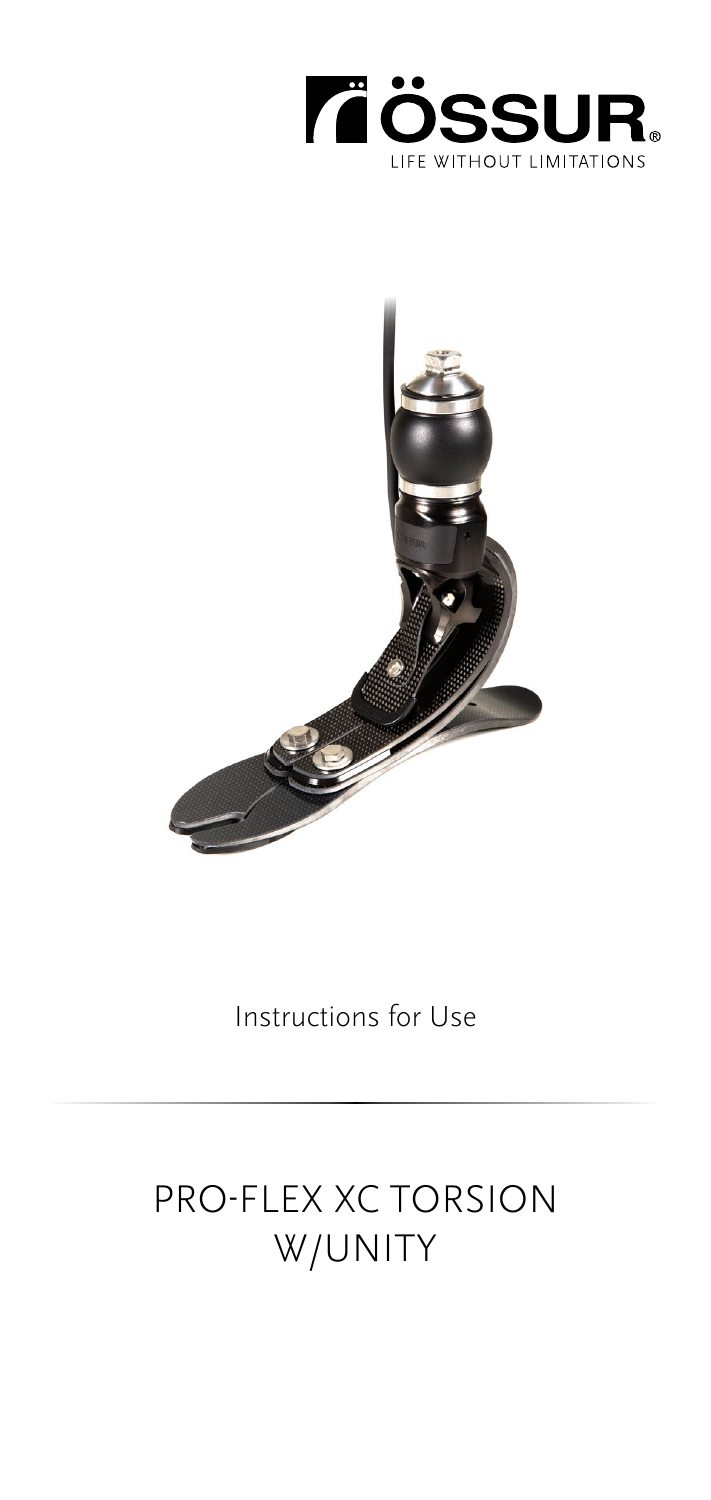

|  | EN   Instructions for Use      | 5  |
|--|--------------------------------|----|
|  | DE   Gebrauchsanweisung        | 9  |
|  | FR   Notice d'utilisation      | 13 |
|  | ES   Instrucciones para el uso | 17 |
|  | DA   Brugsanvisning            | 21 |
|  | SV   Bruksanvisning            | 25 |
|  | NL   Gebruiksaanwijzing        | 29 |
|  | PT   Instruções de Utilização  | 33 |
|  | A   取扱説明書                      | 37 |
|  |                                |    |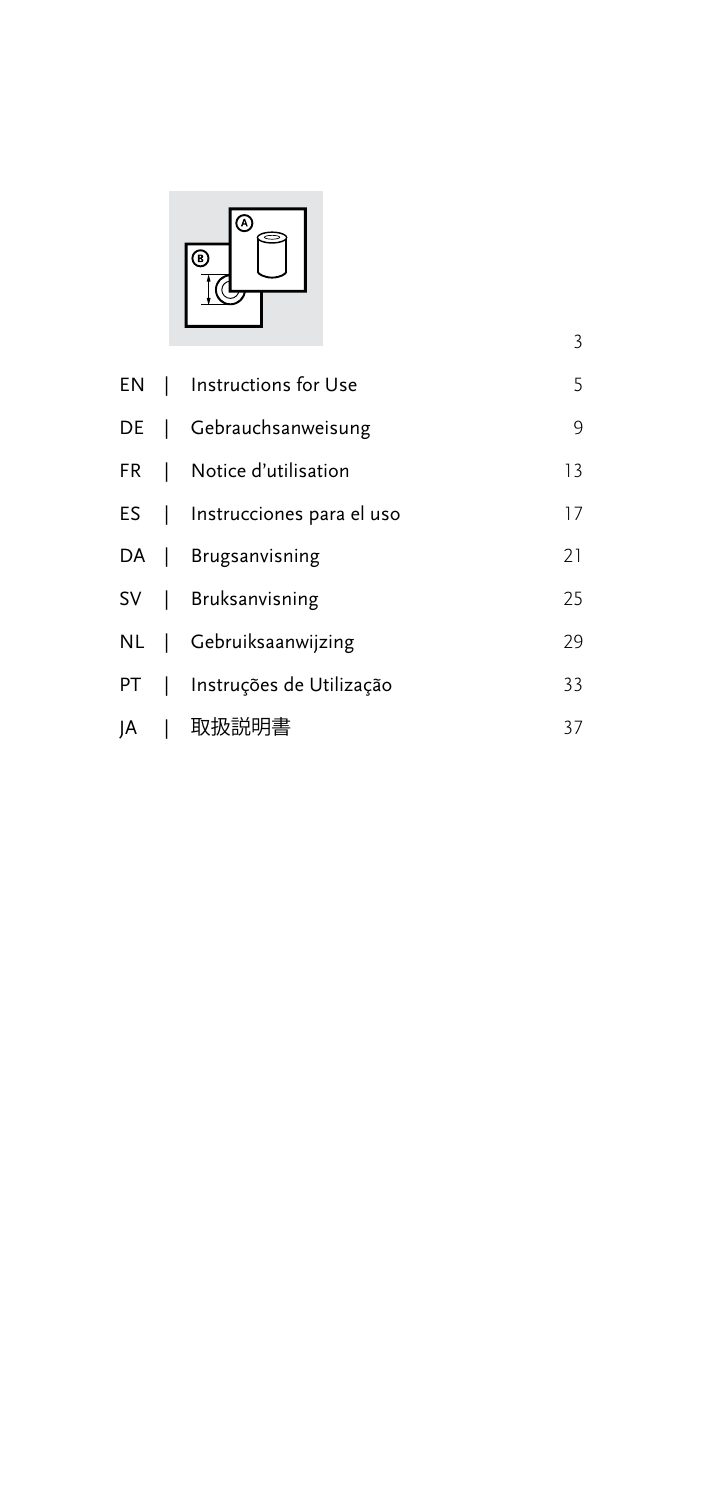<span id="page-2-0"></span>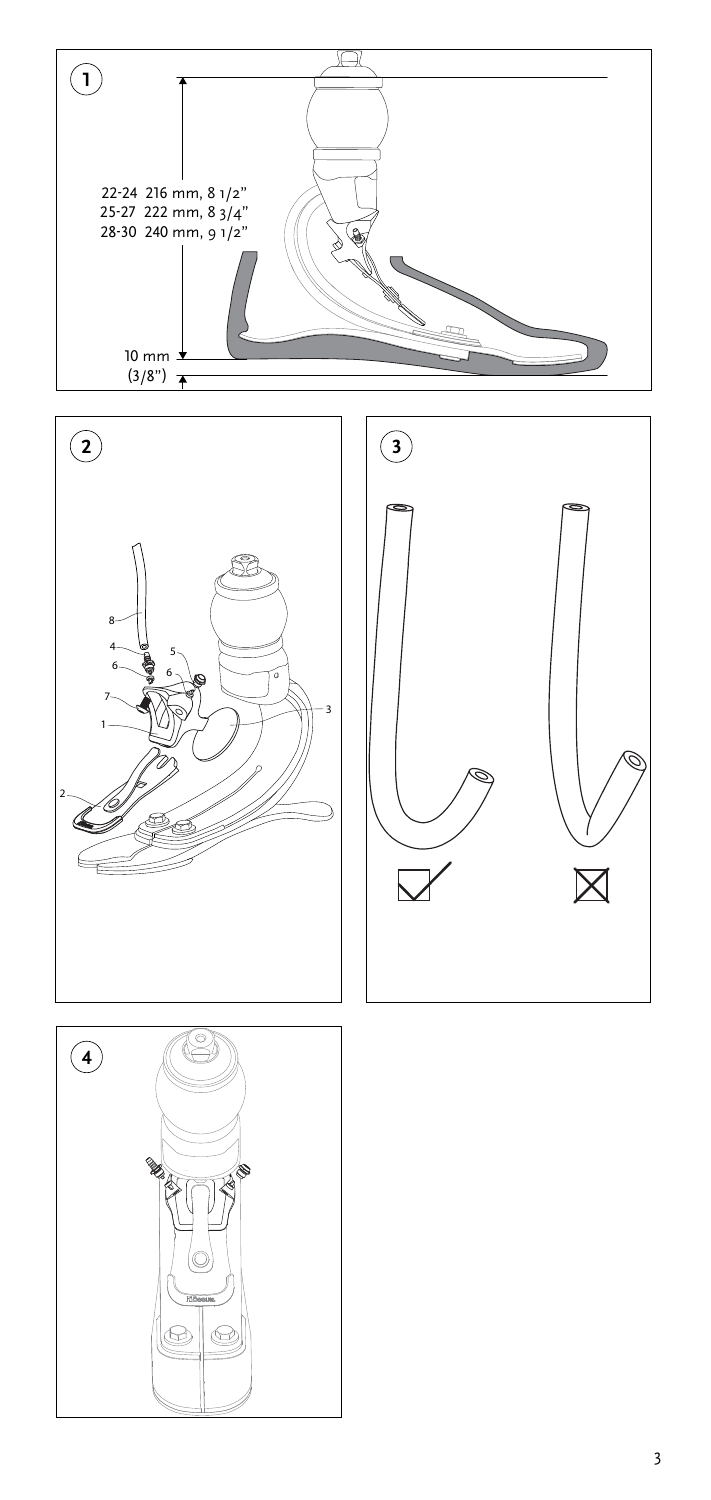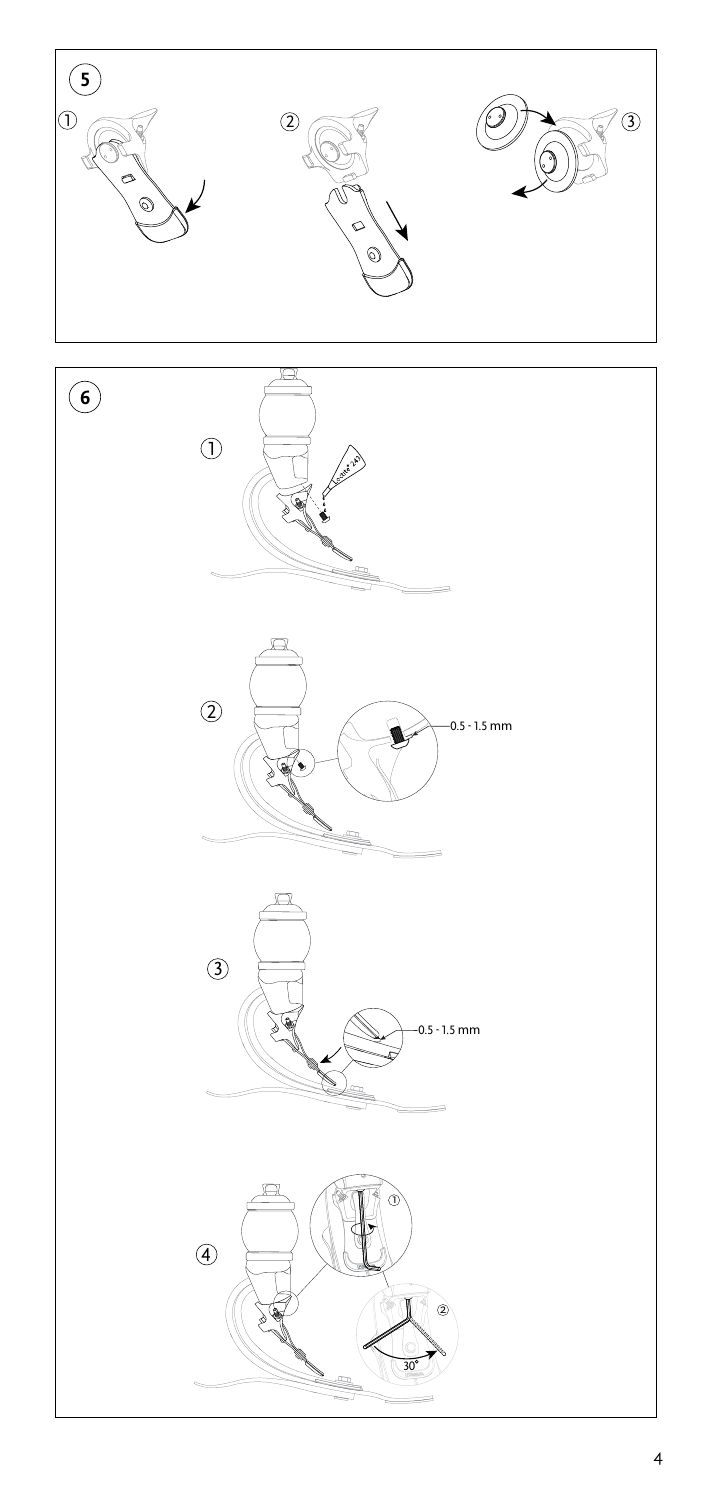<span id="page-4-0"></span>*The Unity® System* is referred to as the *device* in the following document. This document provides important information on the indications for use, and handling of the device. It is intended for use by a certified prosthetist and the user of the device. The device may only be fitted by a qualified practitioner authorized by Össur after completing the corresponding training.

# **DEVICE COMPONENTS (Figure 2)**

- 1. Membrane Housing
- 2. Pump Blade
- 3. Membrane
- 4. Inlet Port
- 5. Outlet Port
- 6. Duckbill
- 7. Mounting Screw
- 8. Tube

# **PRO-FLEX XC TORSION FOOT**

See IFU for Pro-Flex XC Torsion.

# **SAFETY**

**Warning:** A strong cautionary statement regarding possible dangers related to the intended use or foreseeable misuse of a device.

**Precaution:** A cautionary statement requiring action to be taken in advance of device use, or in the event of malfunction or change in device performance. Intended to ensure safe and effective use of device, and to protect the user against greater risk of harm and/or possible failure of the device, when used as intended.

### **Precautions**

- U.S. federal law requires that the device is sold by a prosthetist and by the order of a physician. The practitioner must provide each user with training for appropriate use and proper application of the device.
- The device is to be used exclusively for unilateral or bilateral major lower-limb amputations.
- Use a Unity® Socket Valve Kit to connect the device to the socket.
- Ensure the socket is a close fit to prevent blistering and/or wounds.
- Ensure the tube is not folded, bent, or closed off in any way **(Figure 3)**.
- Ensure the tube is secured firmly away from any sharp objects or components.

**N.B.:** Practitioners must ensure their clients are aware of, and understand the following:

- The tube must be well secured at all times.
- Never operate the device if a change in its operation is observed. In such cases, the user should consult their practitioner immediately.

### **DEVICE OVERVIEW**

The device is designed to provide elevated vacuum for socket suspension. Expected attainable vacuum achieved during normal operation ranges from 15–18 inHg or higher.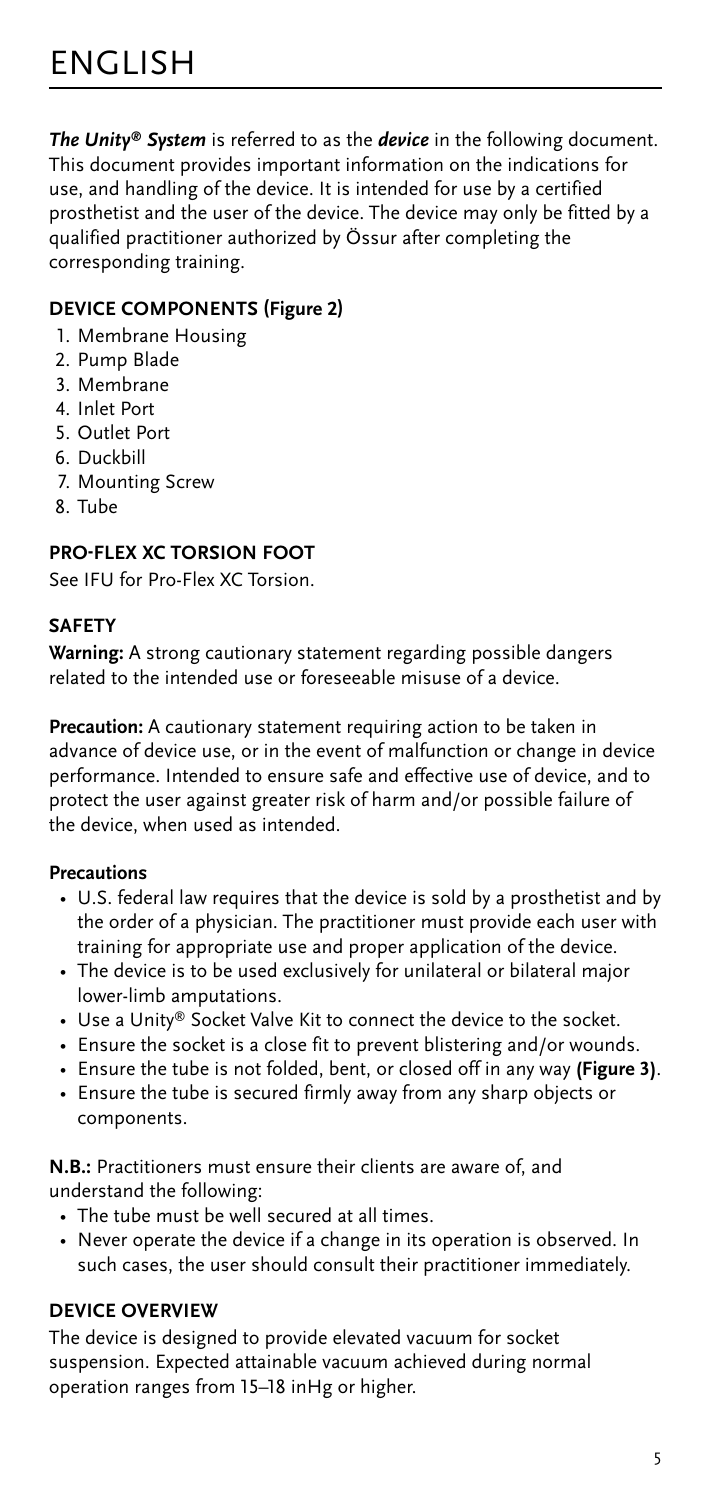Assisted suspension is obtained through a pump which draws air out from the socket in each step creating an elevated vacuum inside the socket interface.

The device is designed to function in any temperature and humidity that the user encounters during normal use. The device is a single patient device.

**N.B.:** The device is designed to be used with Iceross Seal-In® liners, other applications are the sole responsibility of the provider.

# **INDICATIONS FOR USE**

Prosthetic interface with suspension properties for a major lower limb amputee; low to high impact use.

# **CONTRAINDICATIONS**

Not applicable.

### **STRUCTURAL SPECIFICATION**

- Net weight: Approximately 75g including tube.
- Frame construction: Carbon fiber and aluminum frame.

**Clearance and dimensions:** See IFU for Pro-Flex XC Torsion.

# **FITTING THE DEVICE**

**Warning:** Ensure the socket is fit securely before using the device; never use with a loose fitting or leaking socket.

**N.B.:** To connect the system to a socket, a Unity Socket Valve Kit is recommended. The use of other applications is the sole responsibility of the provider.

- Fit the user with a prosthetic foot containing the device
- Cut the tube to correct length, and connect to the device and socket (using the Unity Socket Valve kit).

Use the supplied tube fixture to secure the tube against the pylon. The tube should be located medially rather than laterally to avoid damage during ambulation. Once the device has been connected, ensure the pump is working properly, i.e. creating vacuum during gait and not leaking air.

# **DISASSEMBLING / ASSEMBLING THE DEVICE**

The device can be disassembled in case it needs to be cleaned or for troubleshooting purposes.

### **Precautions:**

- The device should only be disassembled / assembled by a practitioner.
- The inlet and outlet **(Figure 4)** ports on the membrane housing should not be disassembled unless absolutely necessary. This part of the device contains miniature duckbill valves that are easily lost and can cause the device to malfunction if not correctly reassembled.

### **Assembling the Device**

See Figure 6.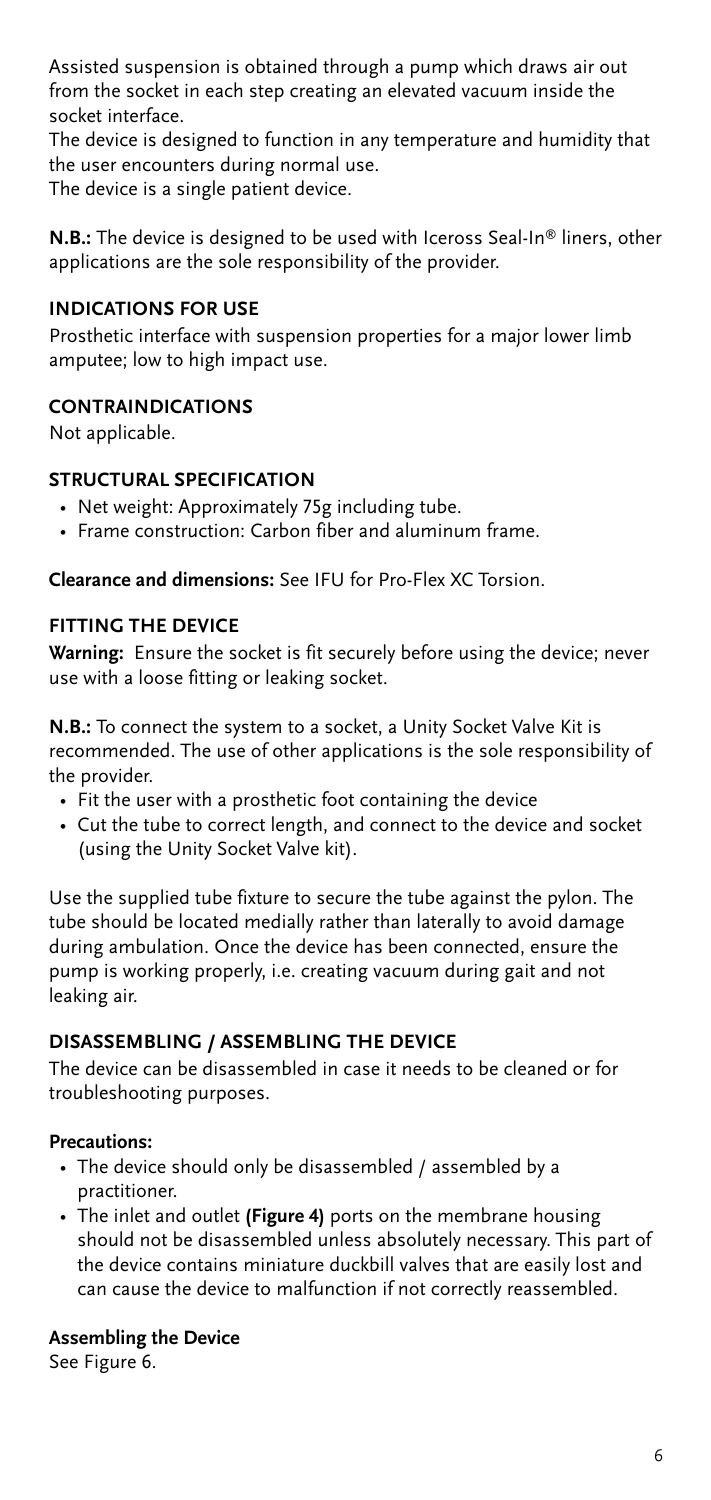# **N.B.:** Bumper size depends upon foot size and category.

# **1. AFTER DISASSEMBLY / ASSEMBLY**

Check the following:

- Are the duckbill valves oriented in the correct direction **(Figure 4)**?
- Is the membrane fully inserted into the housing?
- Are the inlet and outlet ports tightened?
- Is the tube fully inserted on the inlet port? (Check both at the socket valve and the membrane housing)

# **HOW TO CHANGE THE DEVICE MEMBRANE**

- 1. Use the Flex-foot shoehorn (or equivalent) to remove the prosthetic foot from the foot cover.
- 2. Disconnect the tube from the device membrane housing.
- 3. Untighten the screw that fastens the membrane housing to the Pro-Flex XC Torsion pyramid.
- 4. Follow Figure 5.
- 5. Lubricate the membrane before sliding it into the housing with Iceross Clean&Simple Spray or equivalent.

# **FINISHING / LINER OPTIONS**

Össur recommends that the device is used with an Iceross Seal-In® liner.

**Precaution:** Make sure the Flex-Foot sock does not interfere with the device as it could compromise the function of the pump.

# **THE TUBE**

The tube is the most sensitive part of the device, and special attention should be paid to it for potential functional issues that might arise.

**Precaution:** Ensure that device tubing is not compressed or folded by the application of cosmetic finishing.

Ensure the tube is NOT:

- Folded **(Figure 3)**.
- Pressed up against sharp objects.
- Punctured.
- Dangling during gait.
- Located laterally, as there is more likelihood of damage.

# **TROUBLESHOOTING**

Check the following:

- Is there leakage in the socket?
- Is the tube punctured?
- Is the membrane punctured or torn?
- Has the membrane been pulled out of the membrane housing?
- Is there dust or grit inside the device?
- Is the tube fully inserted on the inlet port? (Check both at the device socket valve or membrane housing)
- Are the inlet and outlet ports tightened?
- Is the device valve leaking?
- Is the sock inside the foot cover affecting device mechanical movement?

# **MAINTENANCE**

The following components of the device may need cleaning or replacing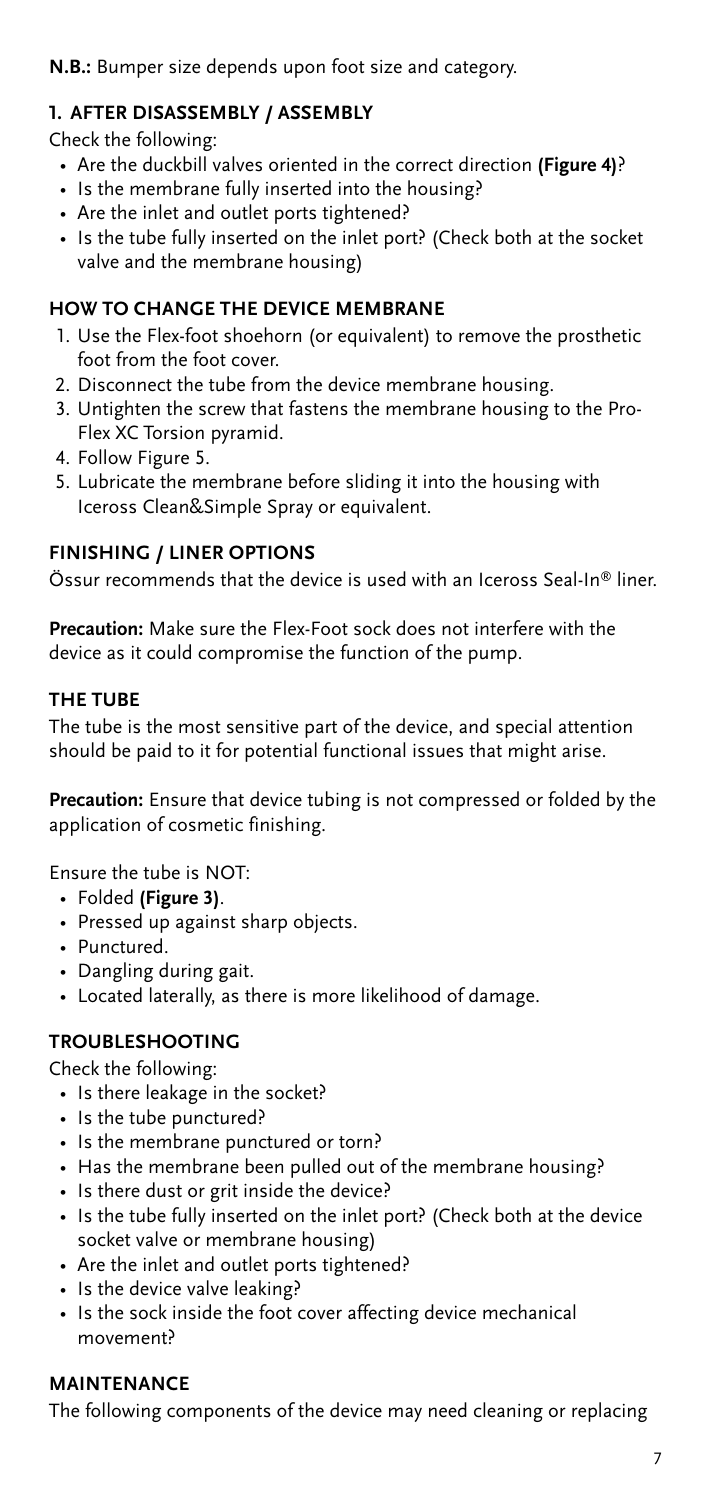during the lifetime of the device. This is to be considered normal wear, and is not covered by the Limited Product Warranty.

- Membrane
- Duckbill valves
- Tube

It is recommended to have the product inspected every 6 months by a practitioner.

- Clean the components with mild soap and rinse with water, isopropyl alcohol or Iceross Clean&Simple spray.
- DO NOT use solvents stronger than isopropyl alcohol.

Please refer to the current Össur printed catalog or online pages via: www.ossur.com for replacement parts available and appropriate item numbers.

#### **WARRANTY**

The device has a 24 month limited warranty, excluding the membrane. The membrane has a 12 month limited warranty.

The following activities will void the warranty:

- Exposure to seawater or extremely corrosive environments.
- Use with copolymer gel liners.
- Use without liners or other means, which can lead to sweat or fluids other than Iceross Lubricant entering the device.
- Exposure to environments with extreme airborne particle contamination.
- Abuse and damage caused by abnormal impact.
- Dents and scratches on sealing surfaces.

A weatherproof device allows use in a wet and/or humid environment but does not allow submersion. Fresh water splashing against the enclosure from any direction shall have no harmful effect. Dry thoroughly after contact with fresh water. Fresh water: Includes tap water. Excludes salt and chlorinated water.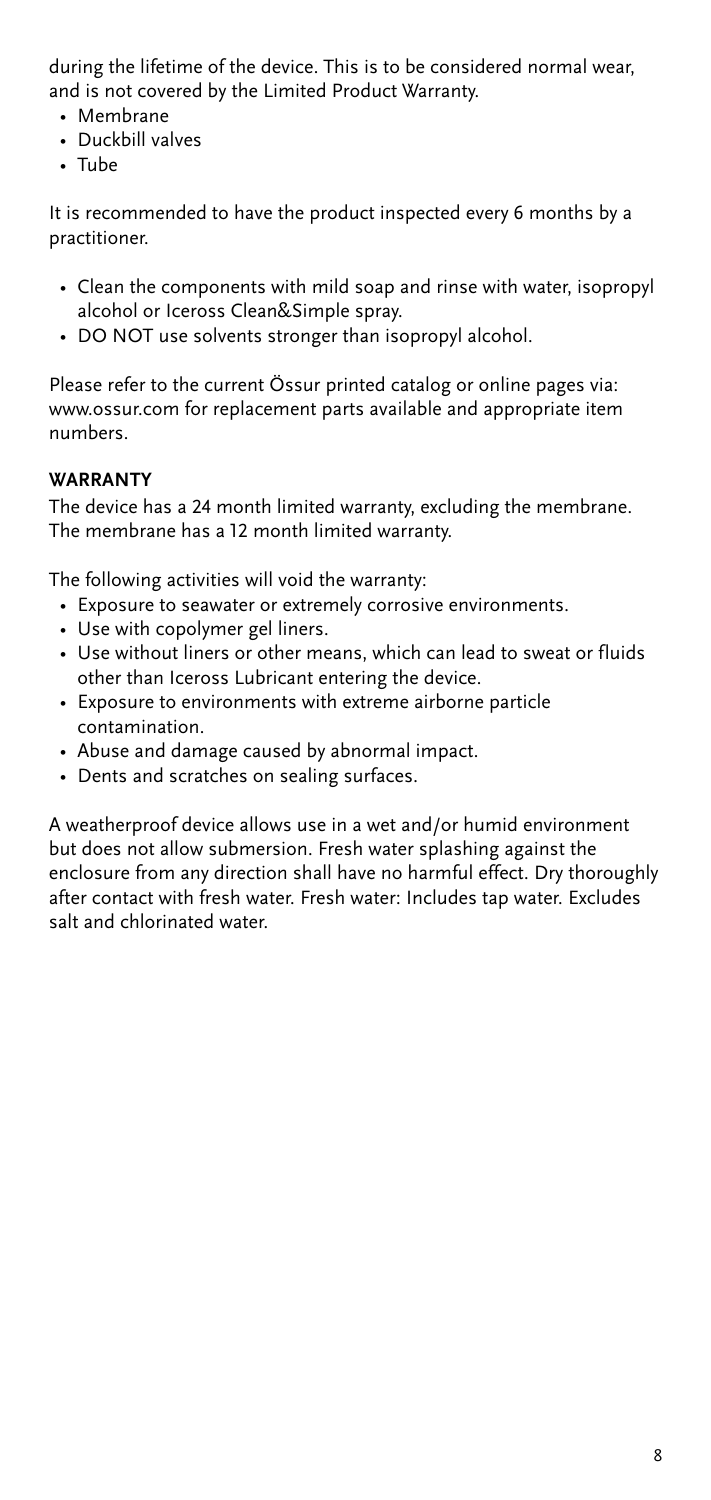<span id="page-8-0"></span>*Unity® System* wird nachfolgend als *das Produkt* bezeichnet. Dieses Dokument enthält wichtige Informationen über die Benutzung und Handhabung des Produkts. Es richtet sich an zertifizierte Orthopädietechniker und den Anwender des Produkts. Das Produkt darf nur von einem qualifizierten, von Össur nach Abschluss einer entsprechenden Ausbildung autorisierten Orthopädietechniker angepasst werden.

# **PRODUKTKOMPONENTEN (ABBILDUNG 2)**

- 1. Membrangehäuse
- 2. Pumpenmodul
- 3. Membran
- 4. Eingangsport
- 5. Ausgangsport
- 6. Schnabelventil
- 7. Befestigungsschraube
- 8. Schlauch

# **PRO-FLEX XC TORSION FOOT**

Siehe Gebrauchsanweisung (IFU) für Pro-Flex XC Torsion

# **SICHERHEIT**

**Warnhinweis:** Mitteilung, die den Anwender auf die Möglichkeit aufmerksam macht, dass ein Problem mit dem Produkt in Verbindung mit dessen Gebrauch oder Missbrauch vorliegt.

**Vorsichtsmaßnahmen:** Erklärung von Vorkehrungen, die vor der Benutzung des Produkts oder im Fall einer Fehlfunktion oder einer Änderung in der Leistung des Produkts getroffen werden müssen. Sie sollen die sichere und effektive Benutzung des Produkts sowie den Schutz des Benutzers vor einem erhöhten Verletzungsrisiko und/oder Ausfall des Produkts bei dessen Benutzung gewährleisten.

# **VORSICHTSMASSNAHMEN**

- U.S.: Gesetzliche Vorschriften untersagen den Verkauf oder die Bestellung dieses Produkts durch Personen ohne entsprechende Zulassung. Der Orthopädietechniker muss jeden Anwender darin schulen, das das Produkt richtig anzulegen und zu verwenden.
- Dieses Produkt ist nur für ein- oder beidseitige TT, KD oder TF Amputation der unteren Extremitäten vorgesehen.
- Verwenden Sie das Unity Schaftventilset, um das System mit dem Schaft zu verbinden.
- Achten Sie darauf, dass der Schaft eng sitzt, um Blasen und/oder Wunden zu vermeiden.
- Vergewissern Sie sich, dass der Schlauch nicht geknickt, gebogen oder in anderer Weise verschlossen ist **(Abbildung 3)**.
- Stellen Sie sicher, dass der Schlauch vor scharfen Gegenständen oder Komponenten geschützt ist.

**Achtung:** Orthopädietechniker müssen sicherstellen, dass ihre Kunden die folgenden Sicherheitsvorkehrungen kennen und verstehen:

- Der Schlauch muss jederzeit gut geschützt sein.
- Verwenden Sie dieses Produkt auf keinen Fall, wenn Sie Änderungen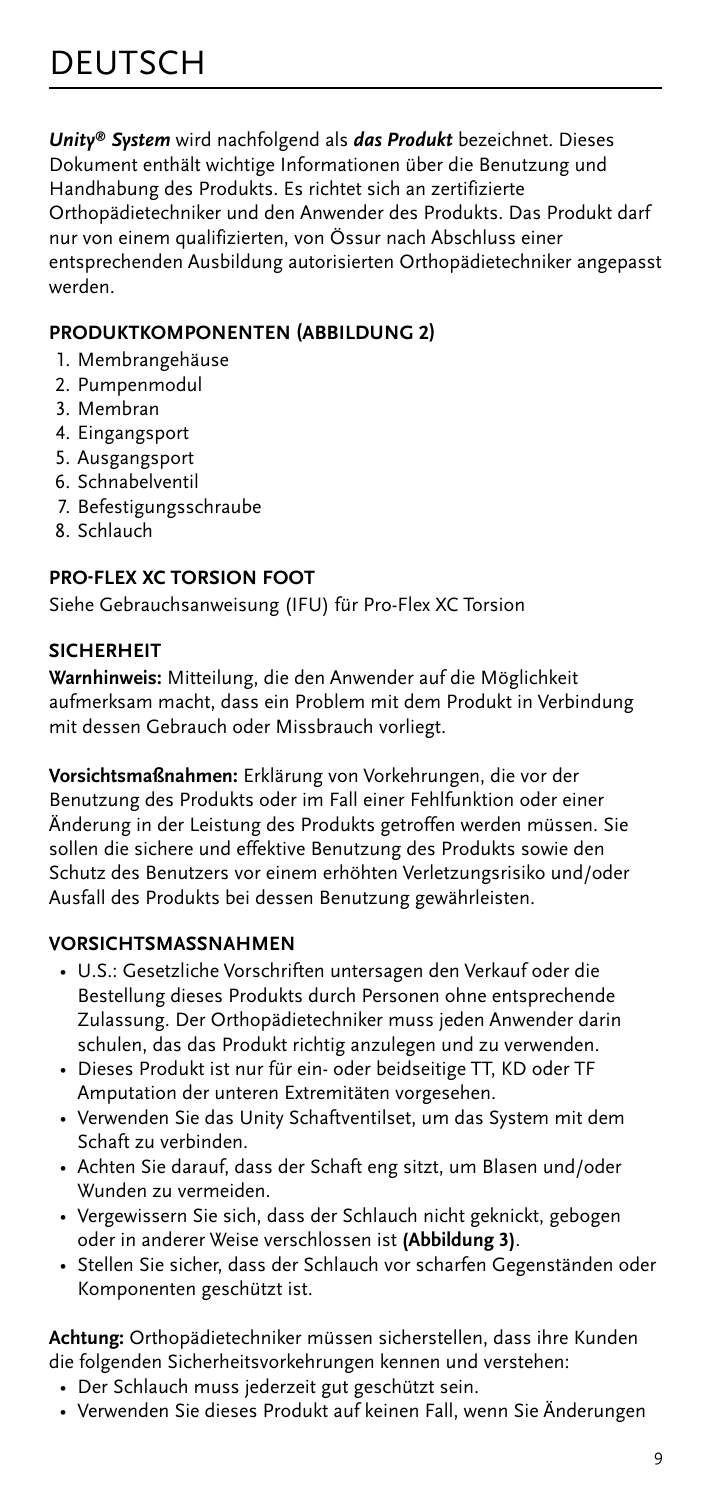seiner Funktionsweise feststellen. Wenden Sie sich in solchen Fällen unverzüglich an Ihren Orthopädietechniker.

# **PRODUKTÜBERSICHT**

Das Produkt wurde entwickelt, um ein erhöhtes Vakuum für die Schaftfixierung zu bieten.Das bei normaler Anwendung vom das Product aufgebaute Vakuum kann einen Wert von 15 bis 18 inHg oder höher erreichen.

Mit das Product wird eine Fixierung mithilfe einer Pumpe erreicht, die bei jedem Schritt Luft aus dem Schaft saugt und damit ein erhöhtes Vakuum innerhalb der Schaftschnittstelle schafft.

Das Product funktioniert bei jeder Temperatur und Luftfeuchtigkeit, die der Anwender bei der normalen Anwendung vorfindet.

Das Product wurde ausschließlich für die Anwendung an ein und demselben Patienten entwickelt.

**Hinweis:** Das Product ist für die Anwendung mit den Iceross Seal-In-Linern vorgesehen. Andere Anwendungen liegen in der ausschließlichen Verantwortung des Orthopädietechnikers.

# **HINWEISE ZUR VERWENDUNG**

Prothetische Kontaktfläche mit Aufhängungsfunktionen für Personen mit großen Unterschenkelamputationen; Belastungslevel: mittel.

# **KONTRAINDIKATIONEN**

Keine Angabe.

# **KONSTRUKTIONSANGABEN**

- Nettogewicht: ungefähr 75g mit Schlauch.
- Rahmenkonstruktion: Carbonfaser und Aluminiumrahmen.

**Beweglichkeit und Abmessungen:** Siehe Bedienungsanleitung für Pro-Flex XC Torsion.

# **ANLEGEN DAS PRODUCKT**

**Warnhinweis:** Stellen Sie vor jeder Benutzung sicher, dass der Schaft gut sitzt; ein lose sitzender oder undichter Schaft darf auf keinen Fall mit das Produkt verwendet werden.

**Hinweis:** Um das System mit einem Schaft zu verbinden, wird ein Unity Schaftventilkit empfohlen. Andere Anwendungen liegen in der ausschließlichen Verantwortung des Orthopädietechnikers.

- Legen Sie die Prothese, die das Product enthält, am Anwender an.
- Schneiden Sie den Schlauch auf die richtige Länge und verbinden Sie ihn am das Product und Schaft (mithilfe des Unity Schaftventilkits).

Verwenden Sie die mitgelieferte Schlauchbefestigung, um den Schlauch am Prothesenrohr zu sichern. Der Schlauch sollte sich eher medial als lateral befinden, um Schäden während des Gehens zu vermeiden. Nachdem Sie das Product verbunden haben, stellen Sie sicher, dass die Pumpe richtig funktioniert und dass während des Gehens ein Vakuum geschaffen wird und keine Luft entweicht.

# **DEMONTAGE/MONTAGE DES PRODUKTS**

Das Product kann für die Reinigung oder Fehlerbehebung demontiert werden.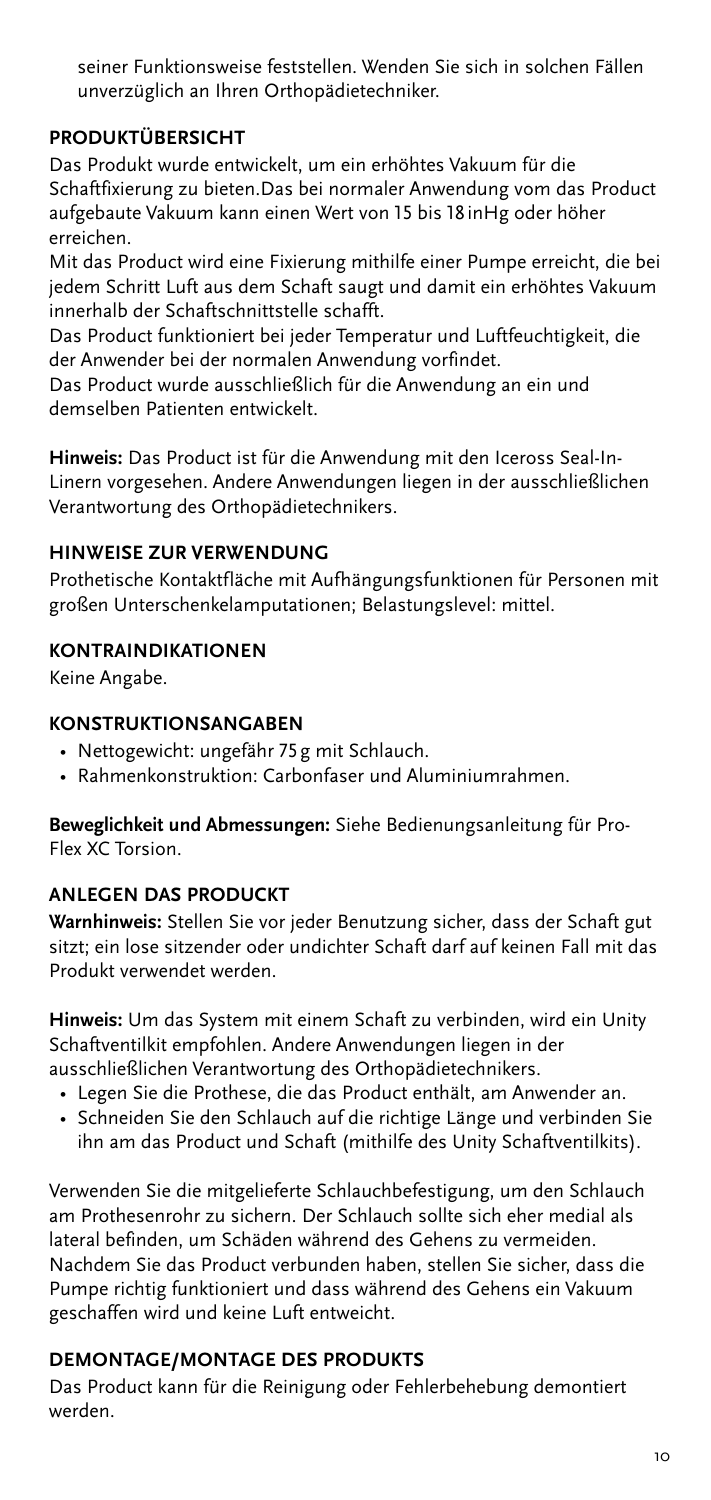# **Achtung**:

- Das Product darf nur von einem Orthopädietechniker demontiert/ montiert werden.
- Die Ein- und Ausgangsports **(Abbildung 4)** auf dem Membrangehäuse dürfen nicht demontiert werden, sofern dies nicht absolut erforderlich ist. Dieser Teil des Systems enthält die Miniaturschnabelventile, die leicht verloren gehen und für eine Störung des Produkts sorgen können, wenn sie nicht korrekt eingesetzt werden.

# **Montage des Produkts**

Abbildung 6.

**Hinweis:** Die Positionierung des Puffers hängt von der Fußgröße und der Kategorie ab.

# **NACH DER DEMONTAGE/MONTAGE**

Prüfen Sie Folgendes:

- Sind die Schnabelventile in der richtigen Richtung ausgerichtet **(Abbildung 4)**?
- Ist die Membran vollständig im Gehäuse eingesetzt?
- Sind die Ein- und Ausgangsports festgezogen?
- Ist der Schlauch vollständig im Eingangsport eingesetzt? (Prüfen Sie sowohl das Unity Schaftventil als auch das Unity Membrangehäuse)

# **WIE IST DIE PRODUKTE MEMBRAN ZU ÄNDERN**

- 1. Verwenden Sie den Flex-Prothesenschuhlöffel (oder Ähnliches), um die Prothese von der Fußkosmetik zu entfernen.
- 2. Trennen Sie den Schlauch vom Membrangehäuse des Produkts.
- 3. Lösen Sie die Schraube, mit der das Membrangehäuse an der Pro-Flex XC Torsion Einheit befestigt ist.
- 4. Siehe Abbildung 5
- 5. Schmieren Sie die Membran mit Iceross Clean&Simple-Spray oder Ähnlichem, bevor Sie sie in das Gehäuse schieben.

### **ABDECKUNGS-/LINEROPTIONEN**

Össur empfiehlt die Verwendung des Iceross Seal-In Liners zusammen mit das Product.

**Achtung:** Achten Sie darauf, dass der Flex-Foot-Strumpf nicht das Product behindert, da dies die Funktion der Pumpe beeinträchtigen könnte.

# **DER SCHLAUCH**

Der Schlauch ist das empfindlichste Teil des Produkts und sollte daher mit besonderer Vorsicht behandelt werden, um eventuelle Funktionsstörungen zu vermeiden.

**Warnhinweis:** Achten Sie darauf, den Schlauch des productes bei der Anbringung der Fußkosmetik nicht zu quetschen oder zu knicken.

Stellen Sie sicher, dass der Schlauch NICHT:

- gefaltet ist **(Abbildung 3)**.
- gegen scharfe Gegenstände drückt.
- keine Löcher aufweist.
- während des Gehens baumelt.
- lateral ausgerichtet ist, da dies die Wahrscheinlichkeit für Schäden erhöht.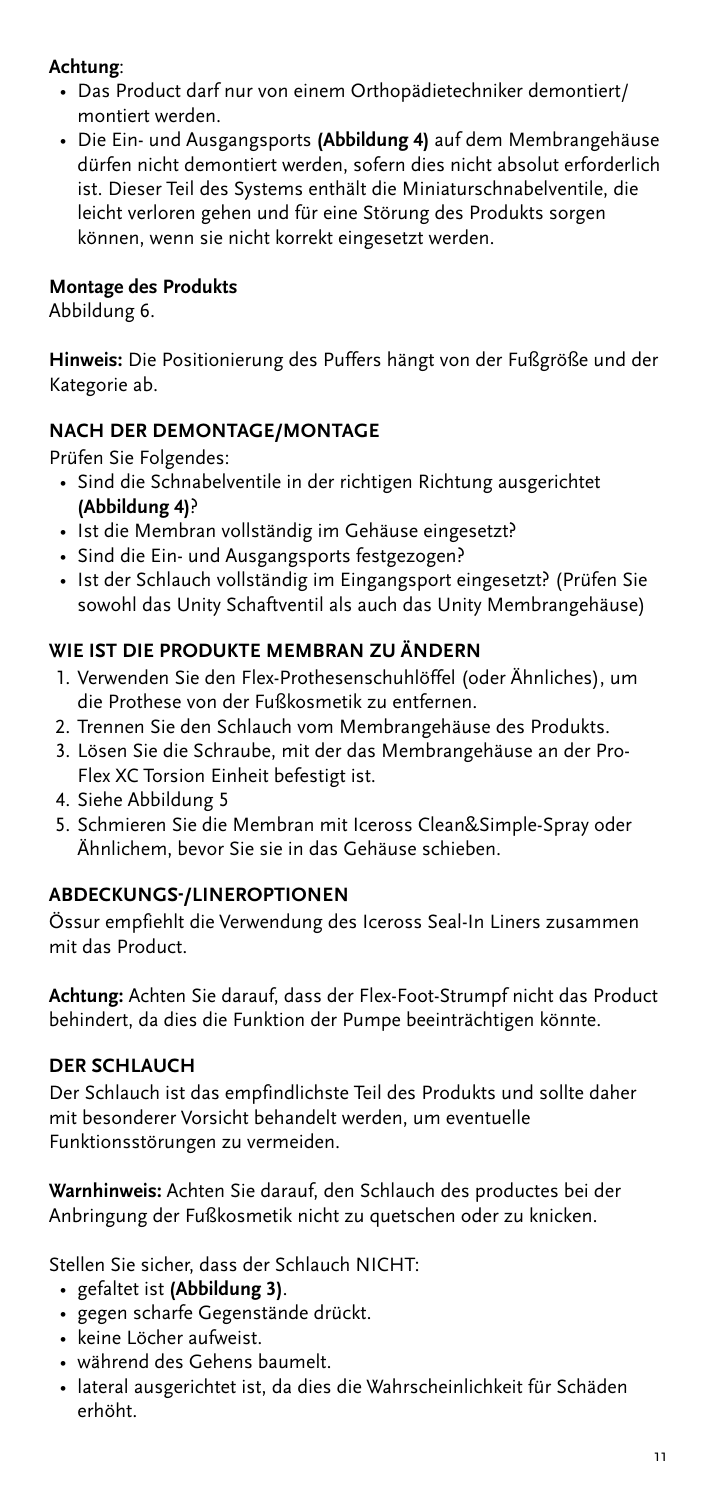### **FEHLERBEHEBUNG**

Prüfen Sie Folgendes:

- Dichtet der Liner den Stumpf/Schaft ab?
- Gibt es eine undichte Stelle am Schaft?
- Hat der Schlauch ein Loch?
- Hat die Membran ein Loch oder ist sie gerissen?
- Wurde die Membran aus dem Membrangehäuse gezogen?
- Befinden sich Staub oder kleine Steine im System?
- Ist der Schlauch vollständig im Eingangsport eingesetzt? (Prüfen Sie sowohl das Produkt als auch das Produkt Membrangehäuse)
- Sind die Ein- und Ausgangsports festgezogen?
- Gibt es eine undichte Stelle am Unity Schaftventil?
- Befindet sich der Strumpf innerhalb der Prothesenabdeckung und beeinträchtigt die mechanischen Bewegungen des Produkts?

### **WARTUNG**

Die folgenden Komponenten des Produkts müssen während der Lebensdauer des Produkts gereinigt oder ausgetauscht werden. Dies gilt als normale Abnutzung und wird nicht von der eingeschränkten Produktgarantie abgedeckt.

- Membran
- Schnabelventile
- Schlauch

Sie sollten das Produkt alle 6 Monate von einem Orthopädietechniker überprüfen lassen.

- Reinigen Sie die Komponenten mit milder Seife und spülen Sie sie mit Wasser ab oder verwenden Sie Isopropylalkohol oder das Iceross Clean&Simple-Spray.
- Verwenden Sie KEINE Lösungsmittel, die stärker als Isopropylalkohol sind.

Siehe den aktuellen Össur-Katalog oder die Online-Ausgabe auf www. ossur.com, um Informationen zu den verfügbaren Ersatzteilen und den entsprechenden Artikelnummern zu erhalten.

# **GARANTIE**

Für das Produkt wird eine 24-monatige eingeschränkte Garantie mit Ausnahme der Membran gewährt.

Für die Membran wird eine 12-monatige eingeschränkte Garantie gewährt.

Die folgenden Aktivitäten führen sofort zum Erlöschen der Garantie:

- Beanspruchung durch Meerwasser oder extreme korrosive Umgebung.
- Verwendung mit Copolymer-Gel-Linern.
- Verwendung ohne Liner oder andere Mittel außer dem Icreoss Gleitmittel, die dazu führen, dass Schweiß oder andere Flüssigkeiten in das System dringen.
- Aussetzung einer Umgebung mit extremer Luftpartikelkontamination.
- Missbrauch und Schäden durch abnormale Stöße.
- Beulen und Kratzer auf Dichtflächen.

Eine wetterfeste Orthese gestattet den Einsatz in nasser und feuchter Umgebung, aber kein Eintauchen. Aus irgendwelchen Richtungen gegen das Gehäuse spritzendes Frischwasser hat keine schädliche Wirkung. Nach Kontakt mit Frischwasser gründlich trocknen. Frischwasser: Inklusive Leitungswasser. Ausgeschlossen sind Salz und Chlorwasser.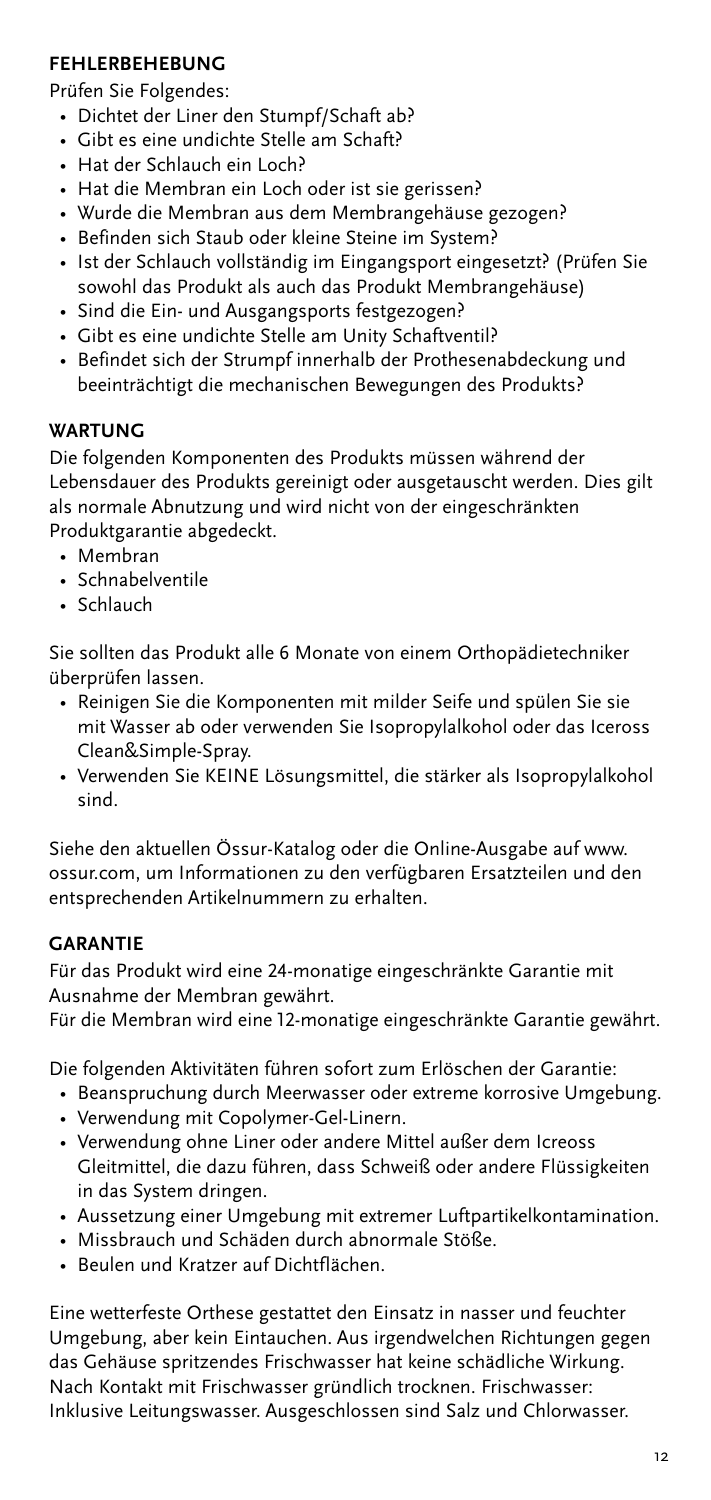<span id="page-12-0"></span>*Unity® System* est désigné sous le nom *de dispositif* dans le présent document. Ce document fournit d'importantes informations sur la notice d'utilisation et la manipulation du dispositif. Il est destiné à être utilisé par un prothésiste certifié et par l'utilisateur du dispositif. Le dispositif ne doit être posé que par un praticien qualifié et autorisé par Össur et ayant reçu la formation correspondante.

# **PIÈCES DU DISPOSITIF (FIGURE 2)**

- 1. Corps de la membrane
- 2. Lame de pompe
- 3. Membrane
- 4. Port d'entrée
- 5. Port de sortie
- 6. Bec de canard
- 7. Vis de montage
- 8. Tube

# **PRO-FLEX XC TORSION FOOT**

Voir les conseils d'utilisation pour du pied Pro-Flex XC Torsion

# **SÉCURITÉ**

**Avertissement :** Une importante mise en garde concernant les éventuels dangers liés à l'utilisation prévue ou à une mauvaise utilisation prévisible d'un dispositif.

**Précaution :** Une mise en garde exigeant que des mesures soient prises avant l'utilisation du dispositif, ou en cas de dysfonctionnement ou d'altération de la performance du dispositif. Destiné à assurer une utilisation sûre et efficace du dispositif et à protéger l'utilisateur contre un risque accru de blessures/gênes et/ou d'éventuel dysfonctionnement du dispositif, dans le cadre d'une utilisation prévue.

### **PRÉCAUTIONS**

- U.S.: Les lois nationales exigent que cet appareil soit vendu par un prothésiste et sur prescription médicale. Le spécialiste clinique doit assurer la formation de chaque utilisateur à l'utilisation et à la manipulation correctes du dispositif.
- L'utilisation de ce produit est exclusivement destinée aux amputations unilatérales ou bilatérales du membre inférieur.
- Utilisez le Kit de valve d'emboîture Unity pour connecter le système à l'emboîture.
- Assurez-vous que l'emboîture est bien ajustée pour empêcher la formation d'ampoules et/ou de plaies.
- Assurez-vous que le tube n'est ni plié, courbé, ou bloqué de quelque manière que ce soit **(Figure 3)**.
- Asegúrese de que el tubo se sujete firmemente, lejos de objetos o componentes afilados.

**Attention :** Assurez-vous que le tube est fixé fermement à l'écart de tout objet ou pièce pointus. Les spécialistes cliniques doivent s'assurer que leurs clients ont pris connaissance des précautions de sécurité suivantes :

• Le tube doit à tout moment être correctement fixé.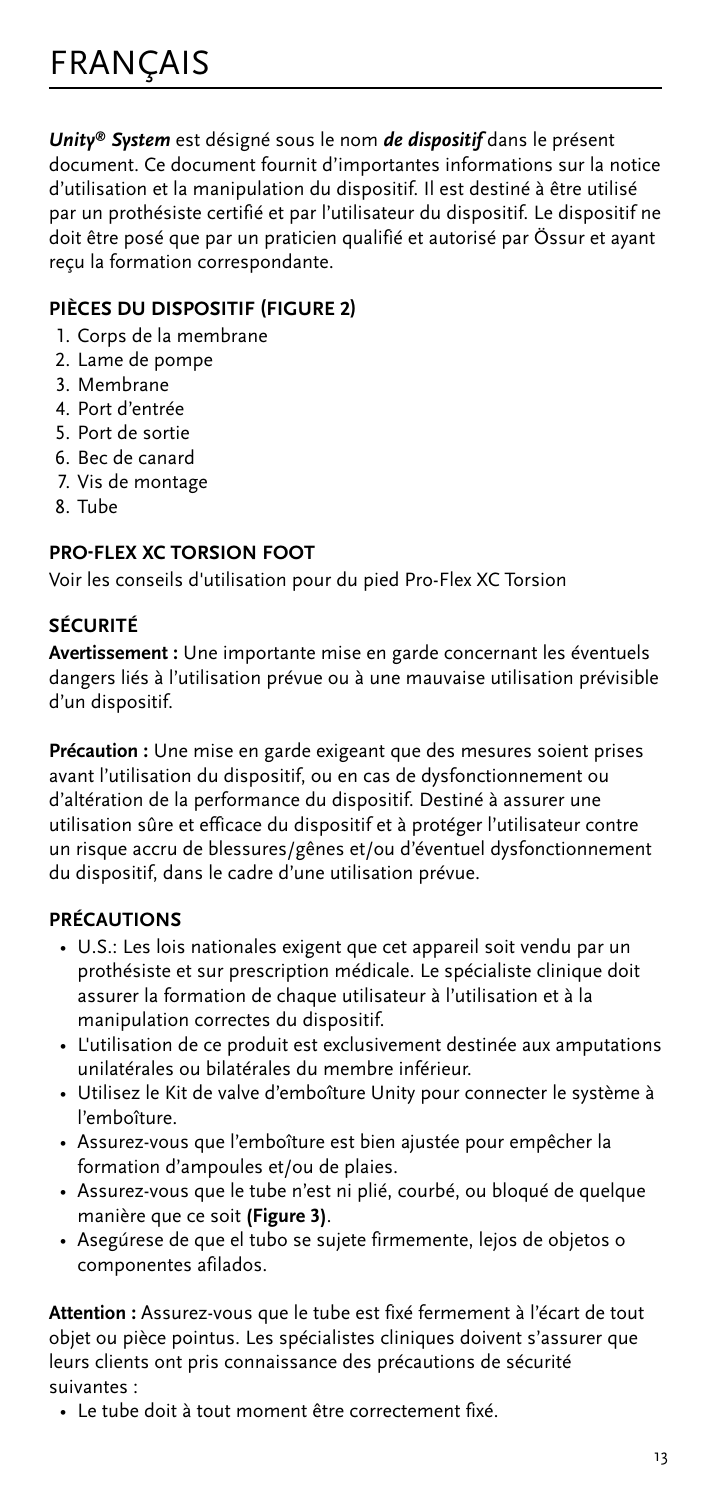• Ne jamais utiliser ce dispositif si une modification de son fonctionnement est observé. Dans ce cas, l'utilisateur doit consulter immédiatement son spécialiste clinique.

# **PRÉSENTATION DU SYSTÈME UNITY**

Le dispositif est conçu pour fournir un vide élevé à la suspension de l'emboîture. La pression normale de fonctionnement du dispositif permet d'atteindre un vide situé entre 15–18 Hg ou plus. Avec le dispositif, la suspension assistée est obtenue par le biais d'une pompe qui aspire l'air de l'emboîture à chaque pas, créant un vide élevé à l'intérieur de l'interface de l'emboîture.

Le dispositif est conçu pour fonctionner à n'importe quelle température et niveau d'humidité rencontrés par l'utilisateur dans le cadre d'une utilisation normale.

Le dispositif est destiné à être utilisé par un seul utilisateur final.

**Remarque :** Le dispositif est conçu pour être utilisé avec les manchons Iceross Seal-In ; seul le professionnel de santé est responsable de l'utilisation de toute autre application.

# **NOTICE D'UTILISATION**

Interface prothétique avec des propriétés de suspension pour un amputé d'un membre inférieur principal ; niveau d'impact modéré.

# **CONTRE-INDICATIONS**

Non applicable.

# **SPÉCIFICATION STRUCTURELLE**

- Poids net : environ 75g, tube compris.
- Construction du châssis : Châssis en fibre de carbone et aluminium.

**Dégagement et dimensions :** Consultez la notice d'utilisation du Pro-Flex XC Torsion.

# **POSE DU SYSTÈME UNITY**

**Avertissement:** Assurez-vous que l'emboîture est bien ajustée avant toute utilisation : une emboîture trop large ou non étanche ne doit en aucun cas être utilisée avec le dispositif.

**Remarque :** Pour connecter le système à une emboîture, nous conseillons un Kit de valve d'emboîture Unity ; seul le professionnel de santé est responsable de l'utilisation d'applications différentes.

- Posez le pied contenant le système sur l'utilisateur.
- Coupez le tube à la longueur convenable et connectez le dispositif à l'emboîture (à l'aide du Kit de valve d'emboîture Unity).

Utilisez l'accroche de tube qui vous est fourni afin de fixer le tube contre la colonne. Le tube doit être positionné de façon médiale, et non latérale, pour éviter de provoquer des dommages pendant la marche. Une fois le dispositif connecté, assurez-vous que la pompe fonctionne correctement. Elle doit créer un vide pendant la marche et ne présenter aucune fuite d'air.

# **DÉMONTAGE/MONTAGE DU DISPOSITIF**

Le dispositif peut être démonté en vue d'être nettoyé ou pour procéder à un dépannage.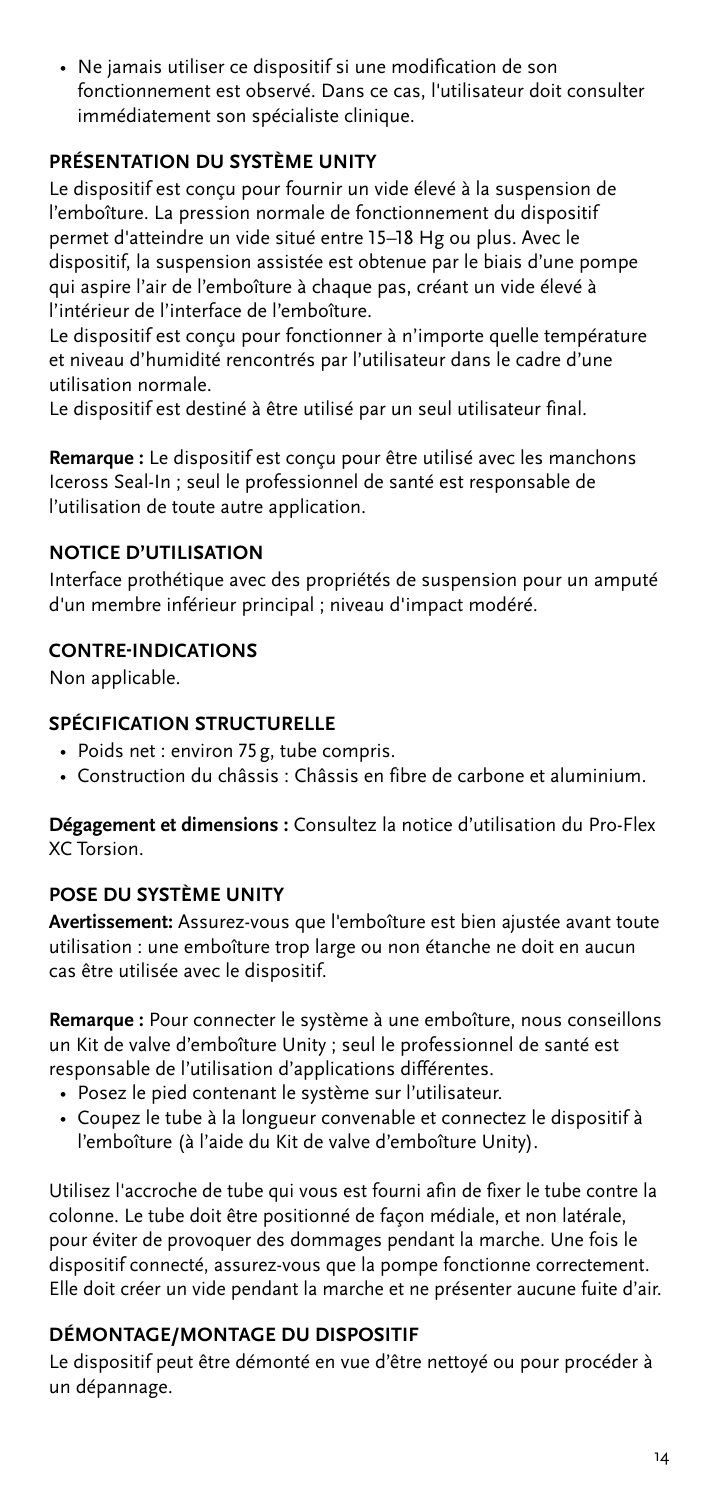**Attention :** Le dispositif ne doit être démonté/monté que par un spécialiste clinique.

**Attention :** Les ports d'entrée et de sortie **(Figure 4)** situés sur le corps de la membrane ne doivent être démontés qu'en cas de nécessité absolue. Cette partie du système contient des valves miniatures en bec de canard qui peuvent facilement se perdre et ainsi provoquer un dysfonctionnement du dispositif si elles ne sont pas correctement réassemblées.

# **Comment monter le dispositif**

Figure 6.

**Remarque :** La butée de placement dépend de la longueur du pied et de la catégorie.

# **APRÈS LE DÉMONTAGE/LE MONTAGE**

Vérifiez les éléments suivants :

- Les valves en bec de canard sont-elles orientées dans la bonne direction **(Figure 4)** ?
- La membrane est-elle totalement insérée dans le corps ?
- Les ports d'entrée et de sortie sont-ils bien serrés ?
- Le tube est-il totalement inséré dans le port d'entrée ? (Vérifiez au niveau de la valve d'emboîture Unity et du corps de la membrane Unity).

# **COMMENT REMPLACER LA MEMBRANE DANS LE DISPOSITIF**

- 1. Utilisez le chausse-pied Flex-Foot (ou équivalent) pour retirer le pied prothétique de son revêtement.
- 2. Déconnectez le tube du corps de la membrane Unity.
- 3. Desserrez la vis qui relie le logement de la membrane à la pyramide Pro-Flex XC Torsion.
- 4. Se référer au schéma 5.
- 5. Lubrifier la membrane avec le spray Iceross Clean&Simple ou équivalent avant de la faire glisser dans le corps.

### **OPTIONS DE REVÊTEMENT/DE MANCHON**

Össur conseille d'utiliser le dispositif avec le manchon Iceross Seal-In.

**Attention :** Assurez-vous que la chaussette Flex-Foot n'interfère pas avec le dispositif car cela compromettrait le fonctionnement de la pompe.

### **LE TUBE**

Le tube est la partie la plus sensible du dispositif et un soin tout particulier doit lui être apporté ou d'éventuels problèmes de fonctionnement pourraient survenir.

**Attention:** Assurez-vous que le tube de Unity n'est pas compressé ou replié par l'application de finition cosmétique.

Vérifiez que le tube n'est PAS :

- Plié **(Figure 3)**.
- Appuyé contre des objets pointus.
- Perforé.
- En suspens pendant la marche.
- Situé latéralement, ceci augmentant les risques de dommages.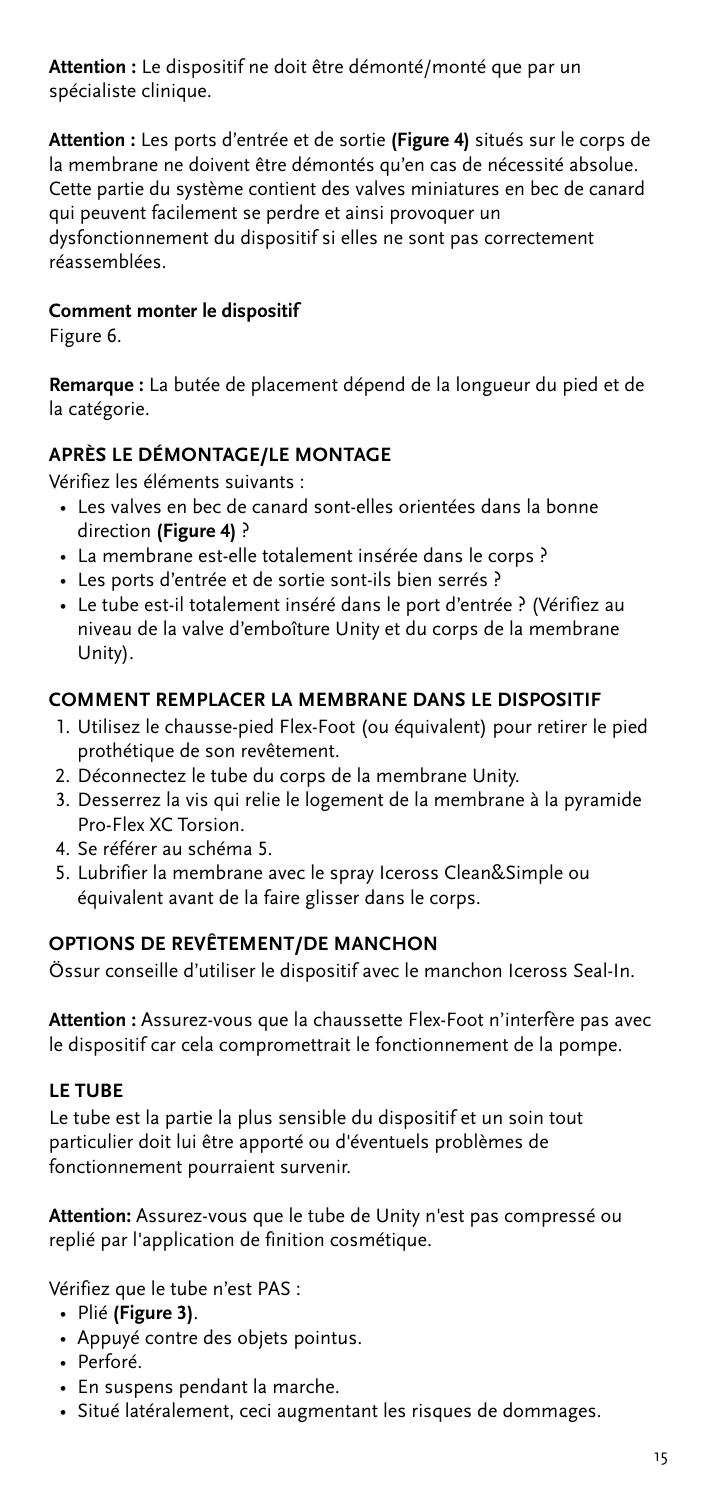# **EN CAS DE DYSFONCTIONNEMENT**

Vérifiez les éléments suivants:

- Le manchon assure-t-il l'étanchéité entre le membre résiduel et l'emboîture ?
- L'emboîture présente-t-elle une fuite ?
- Le tube est-il perforé ?
- La membrane est-elle perforée ou déchirée ?
- La membrane a-t-elle été délogée du corps de la membrane ?
- Le système présente-t-il de la poussière ou des débris ?
- Le tube est-il totalement inséré dans le port d'entrée ? (Vérifiez au niveau de la valve d'emboîture Unity et du corps de la membrane Unity)
- Les ports d'entrée et de sortie sont-ils suffisamment serrés ?
- La valve d'emboîture Unity présente-t-elle une fuite ?
- La chaussette dans le revêtment de pied affecte-t-elle les mouvements mécaniques des systèmes ?

# **ENTRETIEN**

Il se peut que les pièces suivantes du dispositif aient besoin d'être nettoyées ou remplacées au cours de la durée de vie du produit. Ceci est considéré comme une usure normale, non couverte par la garantie limitée du produit.

- Membrane
- Valves en bec de canard
- Tube

Nous vous conseillons de faire inspecter le produit par un spécialiste clinique tous les 6 mois.

- Nettoyez les pièces au savon doux et rincez-les avec de l'eau, de l'alcool isopropylique ou du spray Iceross Clean&Simple.
- N'utilisez JAMAIS un solvant plus puissant que l'alcool isopropylique.

Veuillez consulter le catalogue imprimé actuel d'Össur ou les pages en ligne sur www.ossur.com pour connaître les pièces de remplacement disponibles et leurs numéros de pièces correspondants.

# **GARANTIE**

Le dispositif comporte une garantie limitée de 24 mois, à l'exception de la membrane.

La membrane comporte une garantie limitée de 12 mois.

Les activités suivantes annuleront immédiatement la garantie :

- Exposition à de l'eau de mer ou à un environnement corrosif extrême.
- Utilisation avec des manchons en gel de copolymère.
- Utilisation sans manchons ou autres moyens pouvant entraîner la pénétration de transpiration ou liquides autres que le lubrifiant Iceross dans le système.
- Exposition à un environnement présentant une contamination extrême de particules en suspension.
- Utilisation inappropriée et dommages causés par un impact anormal.
- Bosselures et rayures sur les surfaces d'étanchéité.

Un dispositif résistant aux intempéries qui peut être utilisé dans un environnement humide, mais qui ne peut pas être immergé. Les éclaboussures d'eau douce sur le dispositif n'ont normalement aucun effet négatif. Séchez soigneusement le dispositif après tout contact avec de l'eau. Eau douce : y compris l'eau du robinet. Exclut l'eau salée et l'eau chlorée.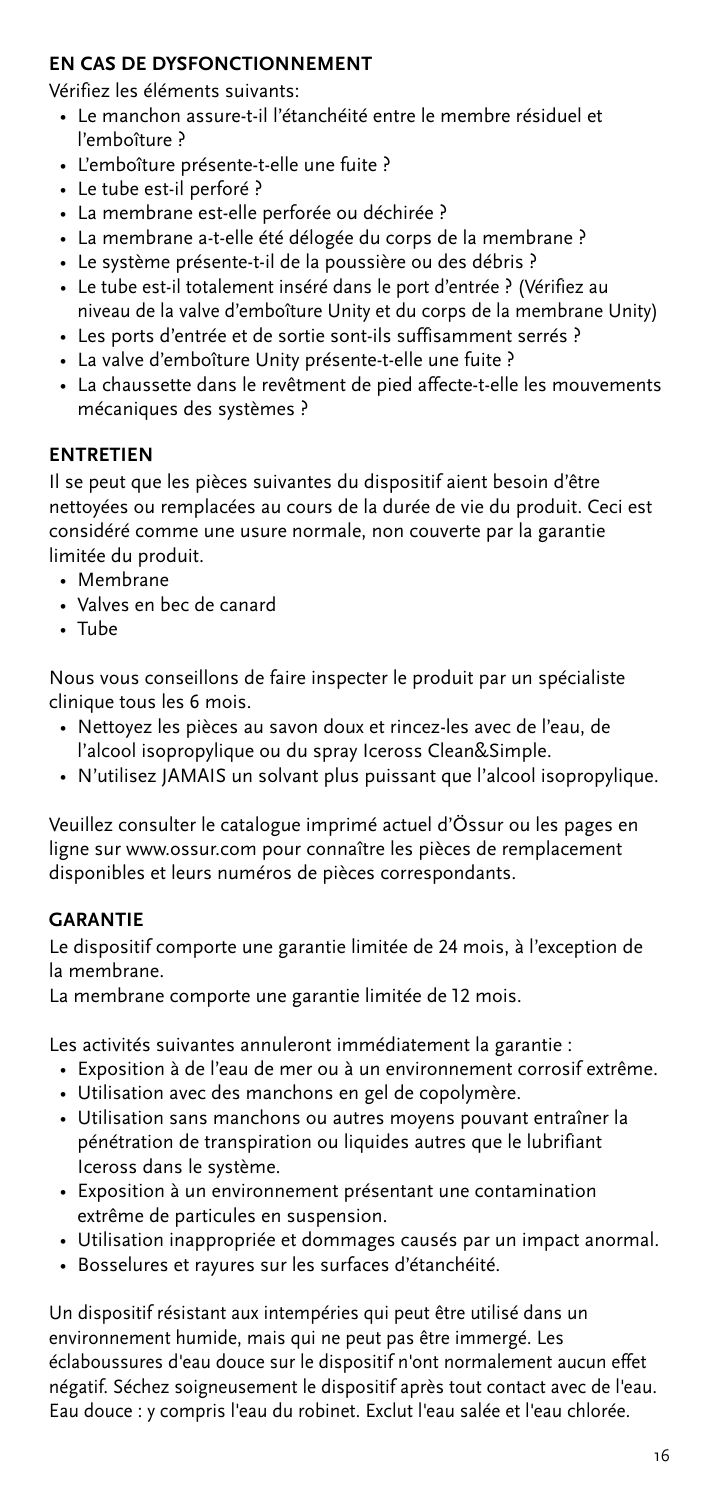<span id="page-16-0"></span>En el siguiente documento se denomina *el dispositivo* a *Unity® System*. Este documento, que proporciona información importante respecto a las instrucciones de uso y manipulación del dispositivo, está ideado para que lo utilicen un técnico protésico certificado y el usuario del dispositivo. El dispositivo solo puede ajustarlo un profesional sanitario cualificado autorizado por Össur que haya completado la formación correspondiente.

# **COMPONENTES DEL DISPOSITIVO (FIGURA 2)**

- 1. Alojamiento de la membrana
- 2. Lámina de sujección de bomba
- 3. Membrana
- 4. Puerto de entrada
- 5. Puerto de salida
- 6. Pieza tipo pico de pato
- 7. Tornillo de montaje
- 8. Tubo

# **PRO-FLEX XC TORSION FOOT**

Consultar las Instrucciones para el uso de Pro-Flex XC Torsion

# **SEGURIDAD**

**Advertencia:** Advierte seriamente respecto a los posibles peligros relacionados con el uso previsto o una mala utilización predecible de un dispositivo.

**Precaución:** Recomienda una medida de precaución que insta a realizar una acción antes del uso del dispositivo o en caso de que se produzcan un mal funcionamiento o un cambio en su rendimiento. Su objetivo es garantizar un uso seguro y efectivo del dispositivo y proteger al usuario contra un mayor riesgo de daños o un posible fallo del dispositivo si este se usa de la forma en la que se ha concebido.

# **PRECAUCIÓN**

- U.S.: La ley federal de los EE.UU. exige que este dispositivo se comercialice por un protésico y bajo pedido de un médico. El especialista clínico debe proporcionar a cada usuario la formación para el uso adecuado y la correcta aplicación del dispositivo.
- Este producto debe usarse únicamente para amputaciones de miembro inferior unilateral o bilateral.
- Utilice el Kit de válvula de encaje Unity para conectar el sistema al encaje.
- Asegúrese de que la toma tenga un buen ajuste para evitar ampollas y/o heridas.
- Asegúrese de que el tubo no esté doblado, curvado o cerrado de ninguna manera **(Figura 3)**.

**Precaución:** Los especialistas clínicos deben asegurarse de que sus clientes conocen, y entienden, lo siguiente:

- El tubo debe estar bien asegurado en todo momento.
- Nunca utilice este producto si se observa un cambio en su funcionamiento. En estos casos, el usuario debe consultar al especialista clínico inmediatamente.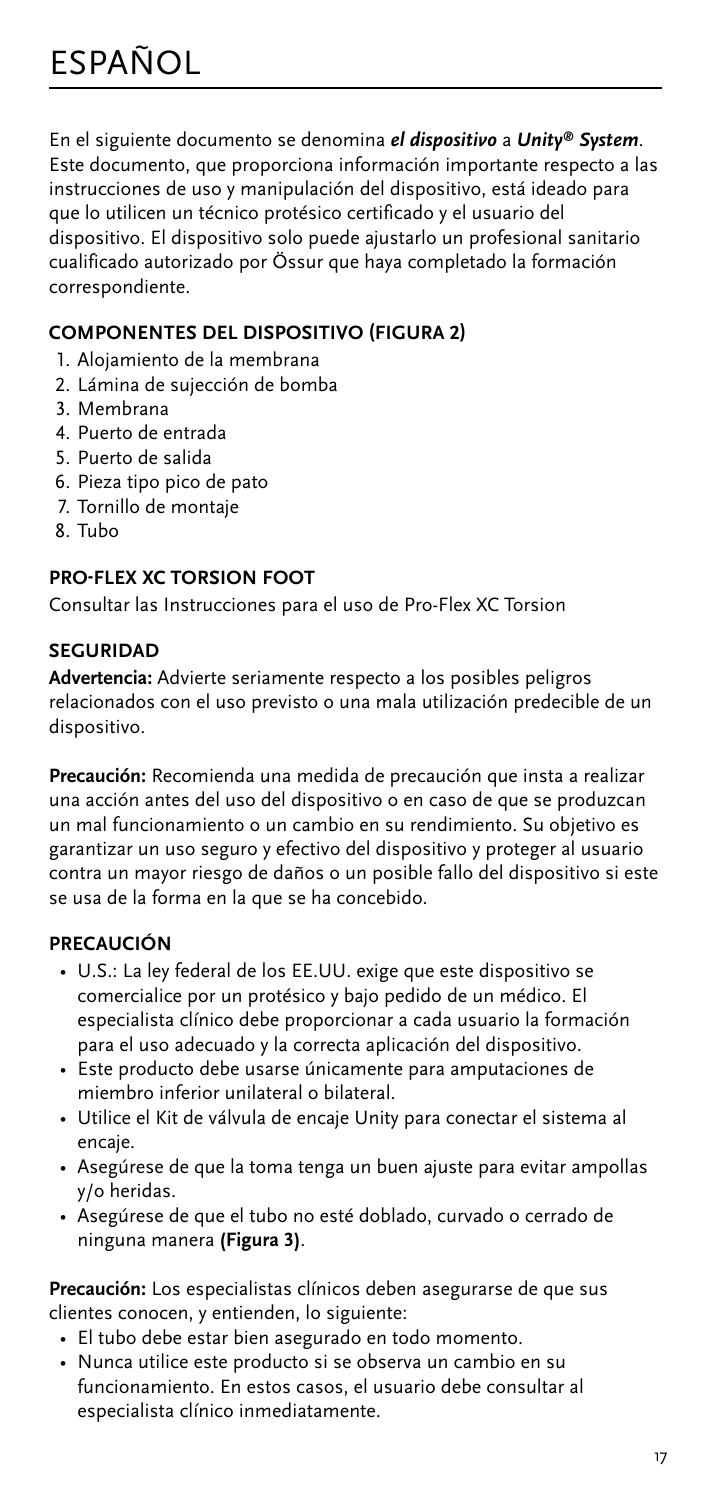# **DESCRIPCIÓN GENERAL DEL DISPOSITIVO**

El dispositivo, está diseñado para proporcionar un vacío elevado para la suspensión del encaje. El vacío previsto que el dispositivo obtiene durante el funcionamiento normal oscila entre 15 y 18inHg o superior. Con el dispositivo, se obtiene la suspensión asistida a través de la actuación de una bomba que extrae el aire del encaje en cada paso creando un vacío elevado dentro de la interfaz del encaje. El dispositivo está diseñado para funcionar a cualquier temperatura y humedad que el usuario encuentre durante el uso normal. Unity es un dispositivo de uso para un único paciente.

**Nota:** El dispositivo está diseñado para utilizarse con encajes Iceross Seal-In. Emplearlo con otros componentes es responsabilidad exclusiva del proveedor.

# **INDICACIONES DE USO**

Interfaz protésica con propiedades de suspensión para amputaciones mayores de extremidad inferior; uso para impacto moderado.

# **CONTRAINDICACIONES**

No aplicable.

# **ESPECIFICACIONES ESTRUCTURALES**

- Peso neto: Aprox. 75g, incluyendo el tubo.
- Construcción del bastidor: Armazón de aluminio y fibra de carbono.

**Espacio libre y dimensiones:** Ver instrucciones de uso para Pro-Flex XC Torsion.

# **COLOCACIÓN DEL DISPOSITIVO**

**Advertencia:** Asegúrese de que el encaje está bien ajustado antes del uso; el dispositivo no puede usarse con encajes de ajuste flojo o con pérdida de aire.

**Nota:** Para conectar el sistema a un encaje, se recomienda hacer uso de un kit de válvula de encaje UnityTM; el empleo de otros componentes es responsabilidad exclusiva del proveedor.

- Coloque al usuario el pie que contiene el sistema
- Corte el tubo a una longitud adecuada, y conéctelo al dispositivo y al encaje (utilizando el kit de válvula de encaje Unity)

Utilice la abrazadera suministrada para fijar el tubo al pilón. El tubo debe estar situado en posición medial en lugar de lateral, para evitar daños durante la marcha. Una vez que el dispositivo se haya conectado, asegúrese de que la bomba esté funcionando correctamente, creando vacío durante la marcha, sin fugas de aire.

# **DESMONTAJE / MONTAJE DEL DISPOSITIVO**

El dispositivo puede ser desmontado en caso de que necesite limpieza o para solucionar problemas.

# **Precaución:**

- El dispositivo solamente lo debe desmontar / montar un especialista clínico.
- Los puertos de entrada y salida **(Figura 4)** en la cubierta de la membrana no se deben desmontar a menos que sea absolutamente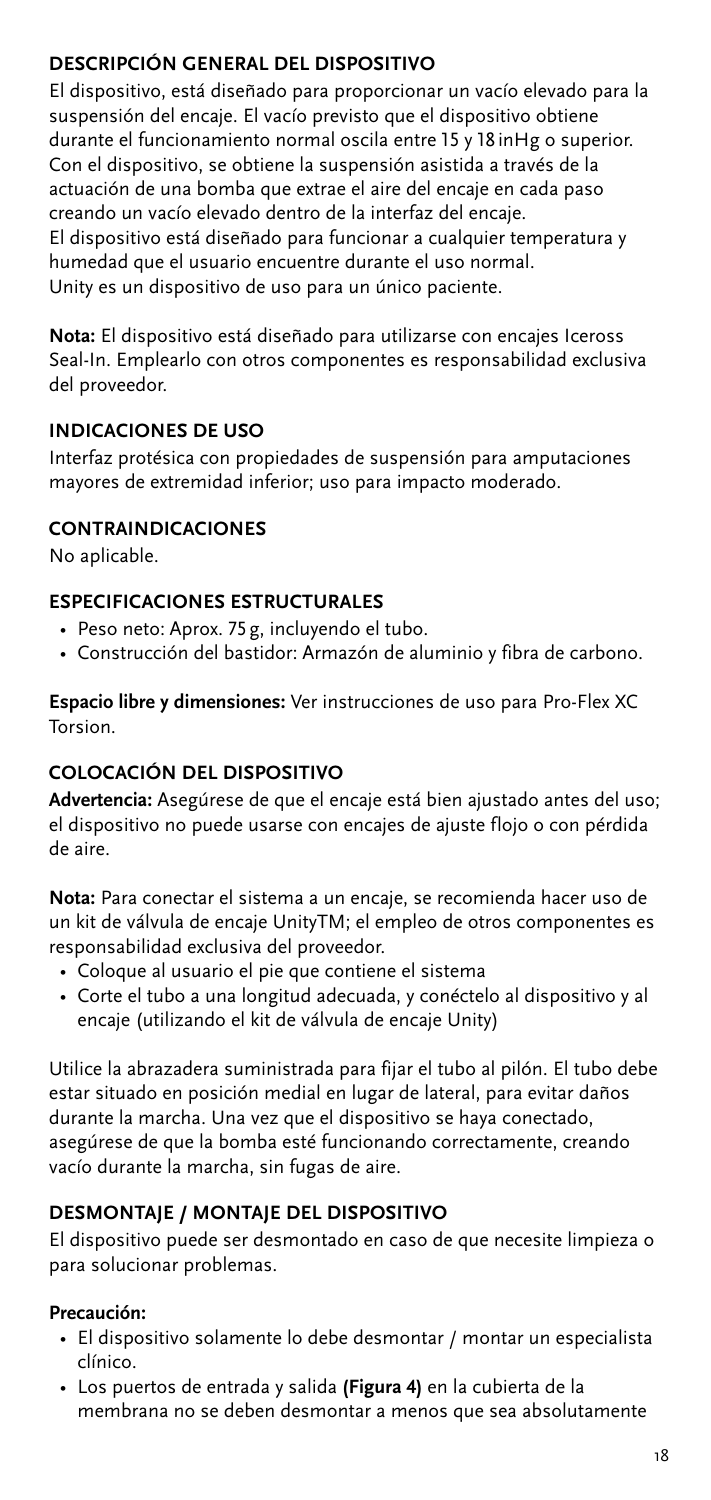necesario. Esta parte del sistema contiene válvulas de pico de pato en miniatura que se pueden perder con facilidad, y puede provocar que el dispositivo no funcione de forma correcta si no está debidamente reensamblado.

# **Cómo montar el dispositivo**

Figura 6.

**Nota:** Tenga en cuenta que la colocación del amortiguador depende del tamaño y la categoría del pie.

# **DESPUÉS DEL DESMONTAJE / MONTAJE**

Compruebe lo siguiente:

- ¿Están las válvulas de pico de pato orientadas en la dirección correcta **(Figura 4)**?
- ¿Está la membrana completamente insertada en su alojamiento?
- ¿Se han apretado los puertos de entrada y salida?
- ¿Está el tubo completamente insertado en el puerto de entrada? (Comprobar tanto en la válvula del encaje Unity, como en el alojamiento de la membrana Unity)

# **CÓMO CAMBIAR LA MEMBRANA DEL DISPOSITIVO**

- 1. Use el calzador Flex-foot (o equivalente) para sacar el pie de la cubierta del pie.
- 2. Desconecte el tubo de la carcasa de la membrana del dispositivo.
- 3. Afloje el tornillo que fija el compartimento de la membrana a la pirámide del Pro-Flex XC Torsion.
- 4. Siga las indicaciones de la figura 5.
- 5. Lubrique la membrana antes de introducirla en la carcasa con pulverizador Iceross Clean&Simple o equivalente.

# **OPCIONES DE ACABADO / ENCAJE**

Össur recomienda que el dispositivo se utilice con el encaje Iceross Seal-In.

**Precaución:** Asegúrese de que el calcetín Flex-Foot no interfiera con el dispositivo; en caso contrario, podría comprometer la función de la bomba.

# **EL TUBO**

El tubo es la parte más delicada del Unity y debe prestársele especial atención si surge algún tipo de problema funcional.

**Precaución:** asegúrese de que el tubo del Unity no se comprime o se dobla por la colocación del acabado cosmético.

Asegúrese de que el tubo NO está:

- doblado **(Figura 3)**.
- presionado contra objetos afilados.
- perforado.
- colgando durante la marcha.
- situado lateralmente, ya que hay más probabilidad de daño.

# **SOLUCIÓN DE PROBLEMAS**

Compruebe lo siguiente:

- ¿Está el liner sellando el muñón/encaje?
- ¿Hay una fuga en el zócalo?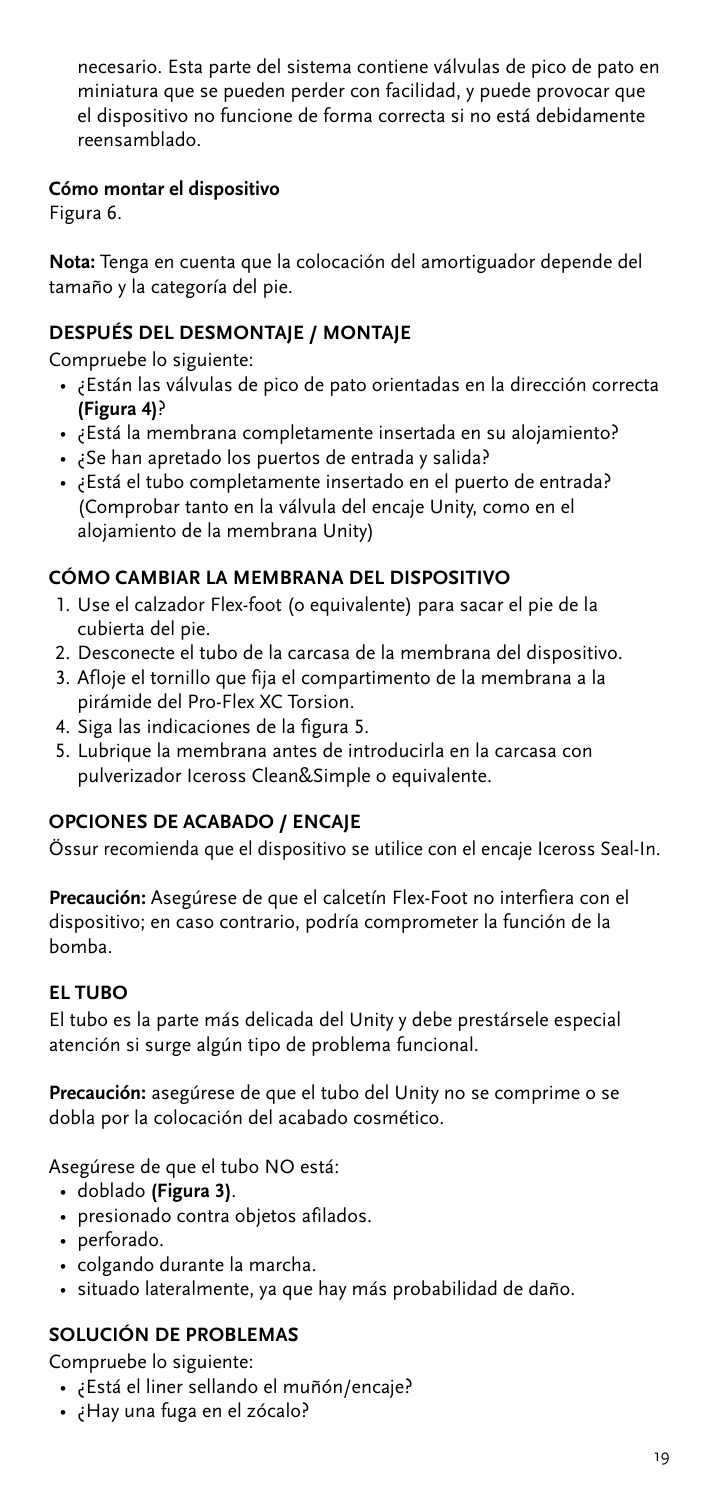- ¿Está perforado el tubo?
- ¿La membrana está perforada o rota?
- ¿Se ha retirado la membrana de la cubierta de la membrana?
- ¿Hay polvo o arena en el interior del sistema?
- ¿Está el tubo completamente insertado en el puerto de entrada? (Comprobar tanto en la válvula del encaje Unity como en el alojamiento de la membrana Unity)
- ¿Se han apretado los puertos de entrada y salida?
- ¿La válvula del encaje Unity tiene fugas?
- ¿El calcetín dentro de la cubierta del pie afecta a los movimientos mecánicos del sistema?

# **MANTENIMIENTO**

Los siguientes componentes del dispositivo podrían requerir una limpieza o sustitución durante la vida útil del producto. Esto se considera un desgaste normal y no está cubierto por la garantía limitada del producto.

- Membrana
- Válvulas de pico de pato
- Tubo

Se recomienda que el producto sea inspeccionado cada 6 meses por un especialista clínico.

- Limpie los componentes con un jabón suave y enjuáguelos con agua, alcohol isopropílico o pulverizador Iceross Clean&Simple.
- NO utilice disolventes más potentes que el alcohol isopropílico.

Por favor, consulte el catálogo actual de Össur (impreso o bien, a través de su página en internet (www. ossur.com), para conocer las piezas de repuesto disponibles y los números de artículo adecuados.

# **GARANTÍA**

El dispositivo, tiene una garantía limitada de 24 meses, con excepción de la membrana.

La membrana tiene una garantía limitada de 12 meses.

Las siguientes actividades anularán la garantía:

- Exposición al agua de mar o a un ambiente extremadamente corrosivo.
- Uso con forros de gel de copolímero.
- El uso sin encajes u otros medios puede conducir a que el sudor u otros líquidos distintos al lubricante Iceross penetren en el sistema.
- Exposición a ambientes extremos con contaminación por partículas en el aire.
- Abuso y daño causado por un impacto anormal.
- Abolladuras y arañazos en las superficies de sellado.

Un dispositivo resistente a condiciones climáticas adversas es apto para su uso en ambientes húmedos pero no se puede sumergir. Las salpicaduras de agua dulce desde cualquier dirección contra la estructura no tendrán efectos nocivos. Secar completamente después de estar en contacto con agua dulce. Agua dulce: incluye el agua del grifo. Excluye agua salada y clorada.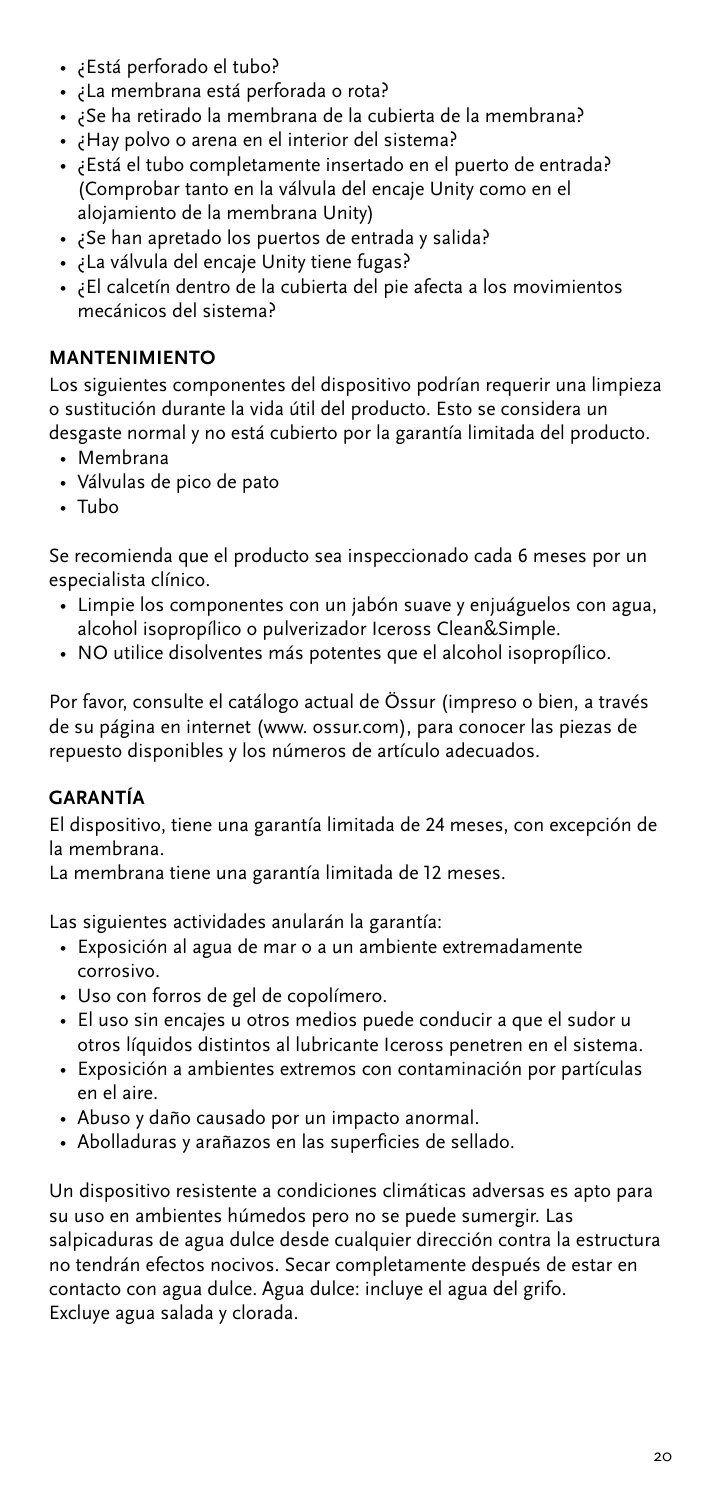<span id="page-20-0"></span>*Unity® System* omtales som *enheden* i det følgende dokument. Dette dokument indeholder vigtige oplysninger om indikationerne for brug og håndtering af enheden. Det er beregnet til brug af en certificeret ortopædisk bandagist og brugeren af enheden. Enheden må kun fastgøres af en kvalificeret læge, der er autoriseret af Össur efter at have gennemgået den nødvendige uddannelse.

# **ENHEDENS KOMPONENTER (FIGUR 1)**

- 1. Membranhus
- 2. Pumpeblad
- 3. Membran
- 4. Indløbsport
- 5. Slangefikstur
- 6. Andenæbventil
- 7. Monteringsskrue
- 8. Slange

# **PRO-FLEX XC TORSION FOOT**

Se Brugsanvisning for Pro-Flex XC Torsion

# **SIKKERHED**

**Advarsel:** En stærkt advarende erklæring angående mulige farer i forbindelse med den tilsigtede anvendelse eller forudsigelige misbrug af en enhed.

**Forholdsregel:** En advarende erklæring, der kræver, at der tages forholdsregler forud for brug af enheden eller i tilfælde af funktionsfejl eller ændringer af enhedens ydeevne. Har til formål at sørge for sikker og effektiv brug af enheden samt at beskytte brugeren mod større risiko for skade og/eller mulig fejl på enheden, når den bruges som tiltænkt.

# **FORHOLDSREGEL**

- U.S.: Forbundsloven kræver, at denne enhed skal købes hos en ortopædisk bandagist på en læges foranstaltning. Den kliniske specialist skal sørge for, at hver bruger får den nødvendige træning i hensigtsmæssig brug og korrekt montering af enheden.
- Dette produkt skal udelukkende bruges til unilaterale eller bilaterale større benamputationer.
- Brug Unity Socket Valve Kit til at forbinde systemet til hylsteret.
- Sørg for, at hylsteret sidder til for at undgå vabler og/eller sår.
- Sørg for, at slangen ikke er foldet, bøjet eller lukker af på nogen måde **(Figur 3)**.
- Sørg for, at slangen er sikkert fastgjort væk fra skarpe genstande eller dele.

**Advarsel:** Kliniske specialister skal sikre sig, at deres klienter er klar over og forstår følgende:

- Slangen skal til alle tider være sikkert fastgjort.
- Brug aldrig dette produkt, hvis der observeres en ændring i funktionaliteten. I sådanne tilfælde skal brugeren omgående konsultere den kliniske specialist.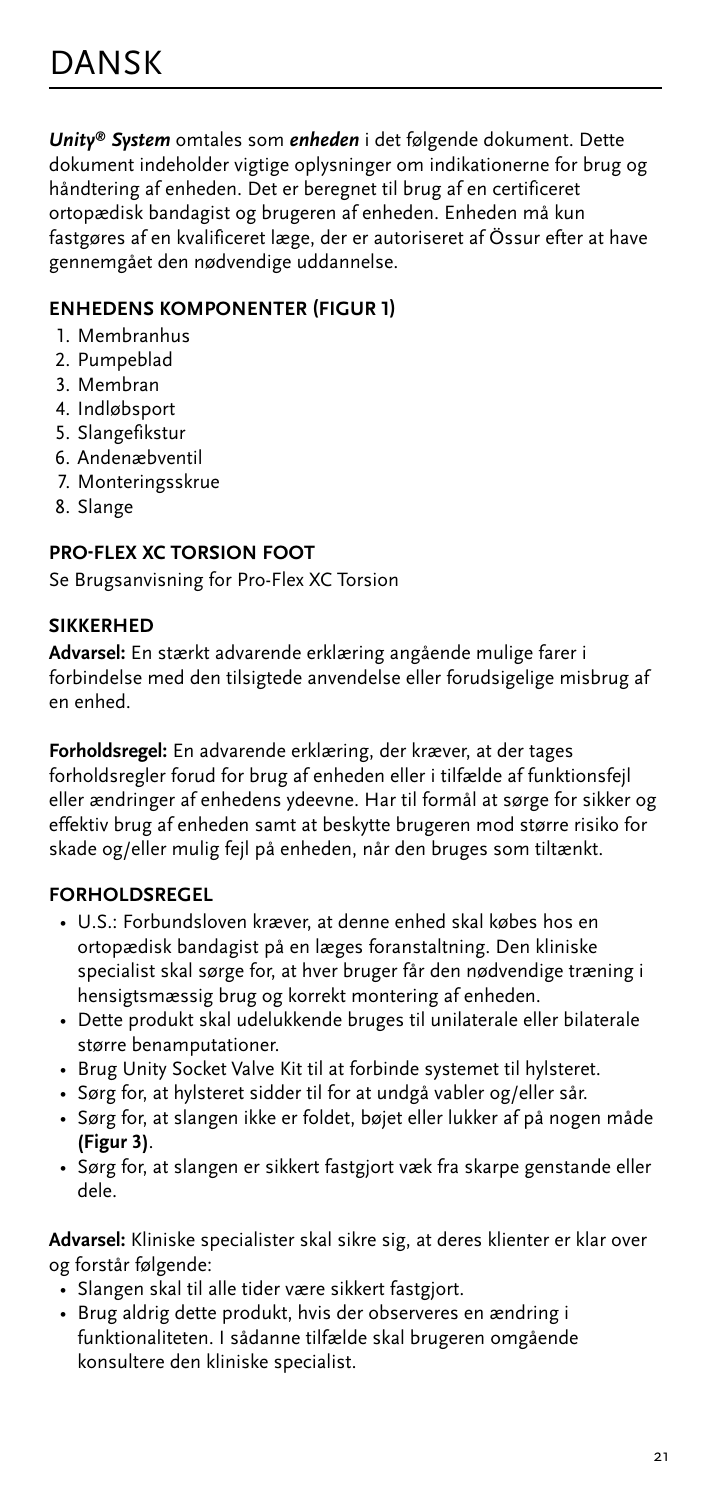# **ENHEDENS OVERSIGT**

Enheden er designet til at producere vakuum for suspension af hylsteret. Det forventede opnåelige vakuum, som enheden opnår under normal drift, spænder fra 15–18 inHg eller højere.

Med enheden opnås affjedring via en pumpe, som ved hvert skridt trækker luft ud af hylsteret, hvorved der skabes et hævet vakuum inden i hylsteret.

Enheden er designet til at fungere under hvilken som helst temperatur og luftfugtighed, som brugeren udsættes for ved normal brug. Enheden er en enhed beregnet til en enkelt patient.

**Bemærk:** Enheden er designet til brug med Iceross Seal-In liners, enhver anden brug er leverandørens eget ansvar.

# **INDIKATIONER FOR BRUG**

Protesegrænseflade med suspensionsegenskaber for brugere med større benamputationer; moderat aktivitetsniveau.

### **KONTRAINDIKATIONER**

Ikke relevant.

# **KONSTRUKTIONSBESKRIVELSE:**

- Nettovægt: ca. 75g inklusiv slange.
- Rammekonstruktion: Kulfiber og aluminiumsramme.

**Bortskaffelse og dimensioner:** Se IFU for Pro-Flex XC Torsion..

# **MONTERING AF ENHEDEN**

**Advarsel:** Sørg for, at hylsteret passer optimalt før enhver brug; Enheden kan aldrig bruges sammen med et løstsiddende eller utæt hylster.

**Bemærk:** Det anbefales at bruge UnityTM Socket Valve Kit til at tilslutte systemet til et hylster, enhver anden brug er leverandørens eget ansvar.

- Tilpas foden med systemet på brugeren.
- Skær slangen i en passende længde og forbind den til enheden og hylsteret (ved brug af Unity Socket Valve Kit)

Brug det medfølgende beslag til at fastgøre slangen sikkert til pylonen. Slangen skal anbringes medialt snarere end lateralt for at undgå skade ved bevægelse. Når enheden er blevet tilsluttet, sørg for at pumpen fungerer korrekt; genererer vakuum ved gang og ikke taber luft.

### **DEMONTERING/ MONTERING AF ENHEDEN**

Enheden kan afmonteres i tilfælde af fejlfinding eller rengøring.

### **Advarsel:**

- Enheden bør kun afmonteres / monteres af en klinisk specialist.
- Indløbs- og afgangs- **(Figur 4)** portene på membranhuset bør ikke afmonteres, medmindre det er absolut nødvendigt. Denne del af systemet indeholder bitte små ventiler, der nemt bliver væk, og som kan forårsage, at enheden ikke fungerer, hvis den ikke genmonteres korrekt.

**Hvordan monteres enheden**

Figur 6.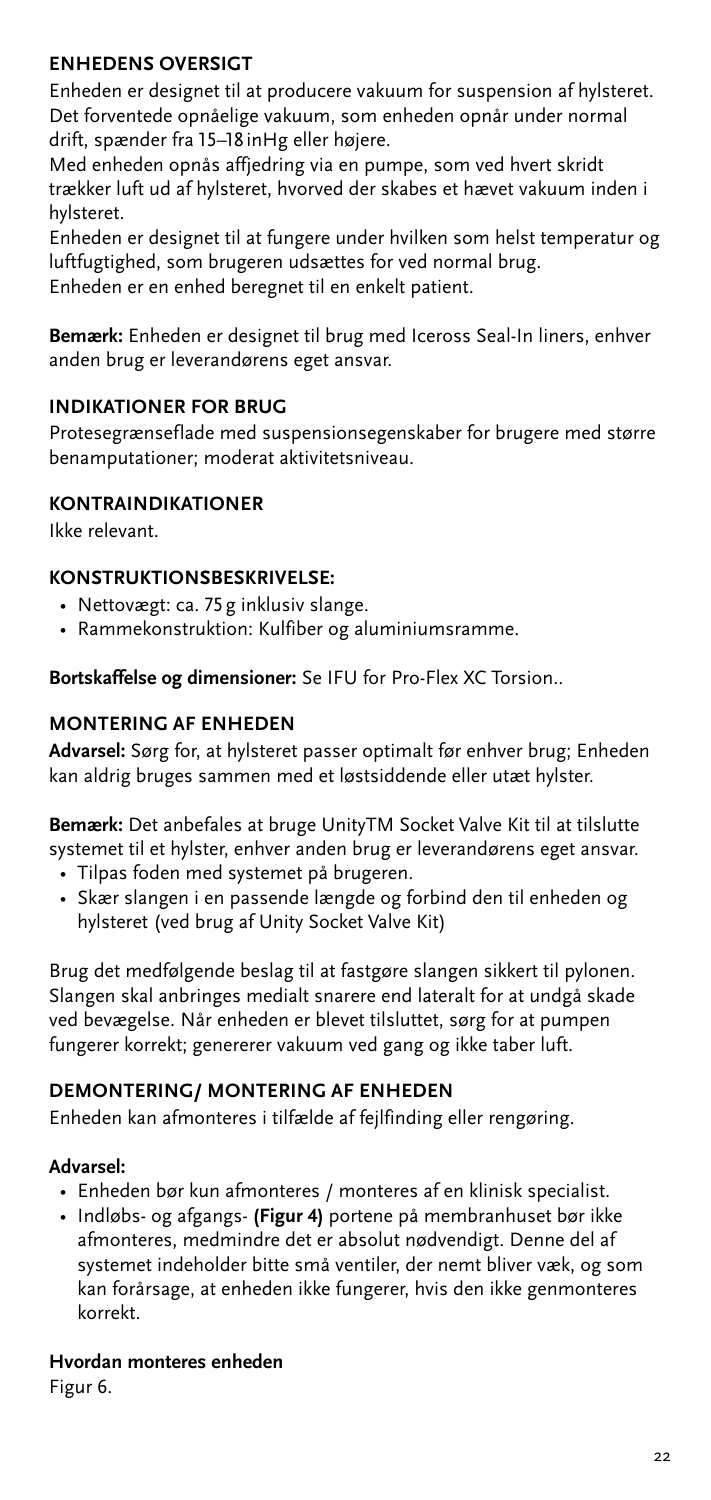**Bemærk**, at bumperens placering afhænger af fodens størrelse og kategori.

# **EFTER AFMONTERING / MONTERING**

Kontroller følgende:

- Vender ventilerne den rigtige vej **(Figur 4)**?
- Er membranen korrekt monteret i huset?
- Er indløbs- og afgangsportene strammet tilstrækkeligt?
- Er slangen korrekt tilsluttet indløbsporten? (Kontroller både Unity Socket-ventil og Unity-membranhus)

# **UDSKIFTNING AF MEMBRAN I ENHEDEN**

- 1. Brug Flex-foot skohorn (eller lignende) til at fjerne foden fra fodkosmesen.
- 2. Kobl slangen fra Unity-membranhuset.
- 3. Skru den skrue løs, der fastgør membranhuset til Pro-Flex XC Torsion pyramiden.
- 4. Følg figur 5.
- 5. Membranen smøres med Iceross Clean&Simple spray eller lignende før den skubbes ind i huset.

# **AFSLUTNING / LINER-VALG**

Össur anbefaler, at enheden bruges sammen med Iceross Seal-In liner.

**Advarsel:** Sørg for, at Flex-Foot-strømpen ikke skubber til enheden, da det kan påvirke pumpens funktionalitet negativt.

# **SLANGEN**

Slangen er den mest følsomme del af enheden og man bør være særlig opmærksom på de potentielle funktionelle problemer, som der kan opstå.

**Advarsel:** Sørg for, at Unity-slangen ikke blokeres eller foldes ved anvendelse af den kosmetiske finish.

Sørg for, at slangen IKKE er:

- Foldet **(Figur 3)**.
- Trykket op mod skarpe genstande.
- Punkteret.
- Hænger og dingler under gang.
- Placeret lateralt, da risikoen for skader bliver større.

# **FEJLFINDING**

Kontroller følgende:

- Forsegler manchetten benet/hylsteret ?
- Er hylsteret utæt?
- Er slangen punkteret?
- Er membranen punkteret eller revnet?
- Har membranen været trukket ud af membranhuset?
- Er der støv eller grus i systemet?
- Er slangen korrekt tilsluttet indløbsporten? (Kontroller både Unity Socket-ventil og Unity-membranhus)
- Er indløbs- og afgangsportene strammet tilstrækkeligt?
- Er Unity Socket-ventilen utæt?
- Påvirkes systemets mekaniske bevægelser af strømpen inden i fodkosmesen?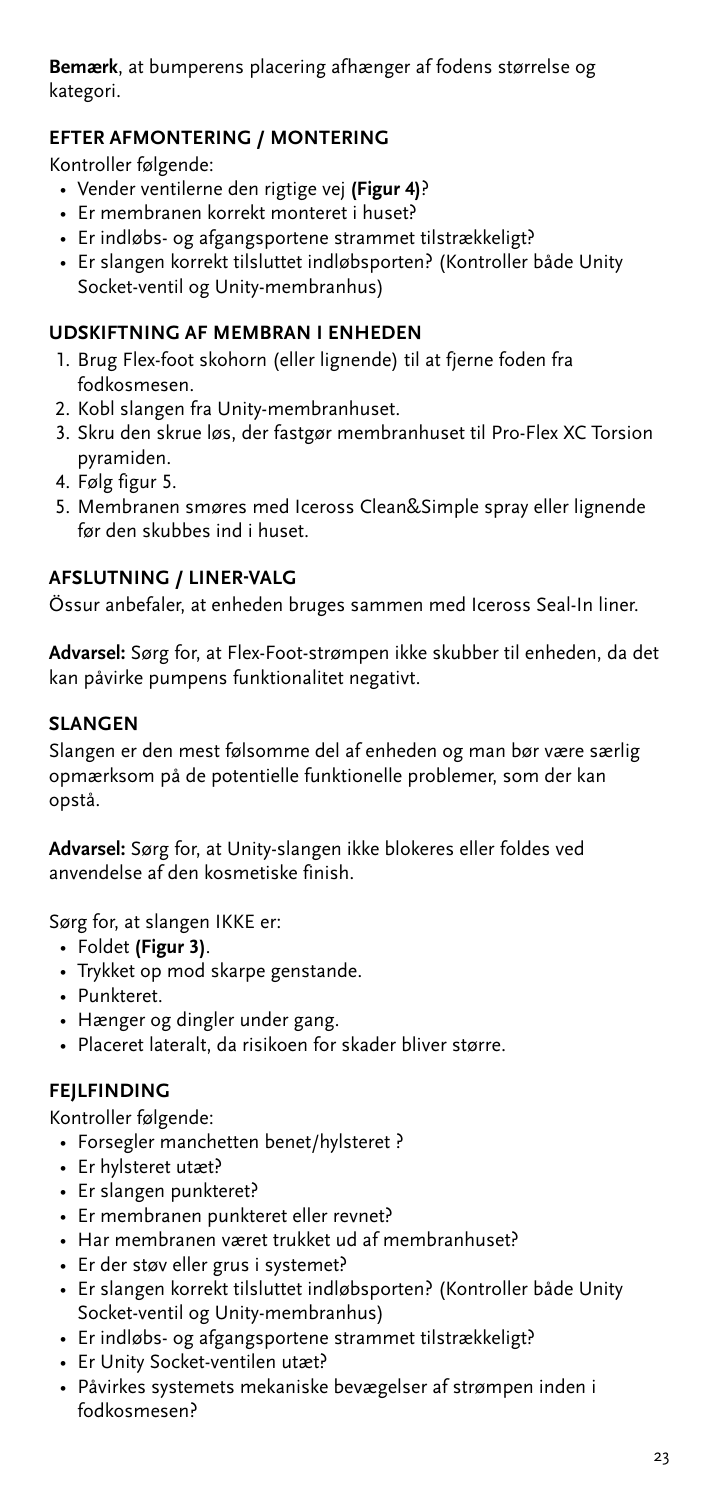# **VEDLIGEHOLDELSE**

Følgende komponenter i enheden kan få brug for rengøring eller udskiftning i løbet af produktets levetid. Dette betragtes som normalt slid og dækkes ikke af den begrænsede produktgaranti.

- Membran
- Andenæbsventiler
- Slange

Det anbefales at få produktet efterset af en klinisk specialist hver 6. måned.

- Rengør enkeltdelene med mild sæbe og skyl efter med vand, isopropanol eller Iceross Clean&Simple spray.
- BRUG IKKE opløsningsmidler, der er stærkere end isopropanol.

For tilgængelige reservedele og varenumre, henvises til vores aktuelle Össur katalog eller hjemmeside via www.ossur.com.

### **GARANTI**

Enheden har 24 måneders begrænset garanti, eksklusiv membranen. Membranen har 12 måneders begrænset garanti.

Følgende aktiviteter ophæver garantien:

- Udsættelse for havvand eller ekstremt tærende omgivelser.
- Brug sammen med Copolymer Gel liners.
- Brug uden linere eller andre indretninger, som kan bevirke at sved og andre væsker end Iceross Lubricant ender i systemet.
- Udsættelse for omgivelser med ekstrem luftbåren partikelforurening.
- Misbrug og skade pådraget gennem unormal stødpåvirkning.
- Buler og ridser på forseglingsoverflader.

En vejrbestandig anordning tillader brug i et vådt og/eller fugtigt miljø, men tillader ikke neddykning. Ferskvandsprøjt mod lukningen fra enhver retning har ingen skadelig virkning. Tør grundigt efter kontakt med ferskvand. Ferskvand: Omfatter også postevand. Eksklusiv saltog klorvand.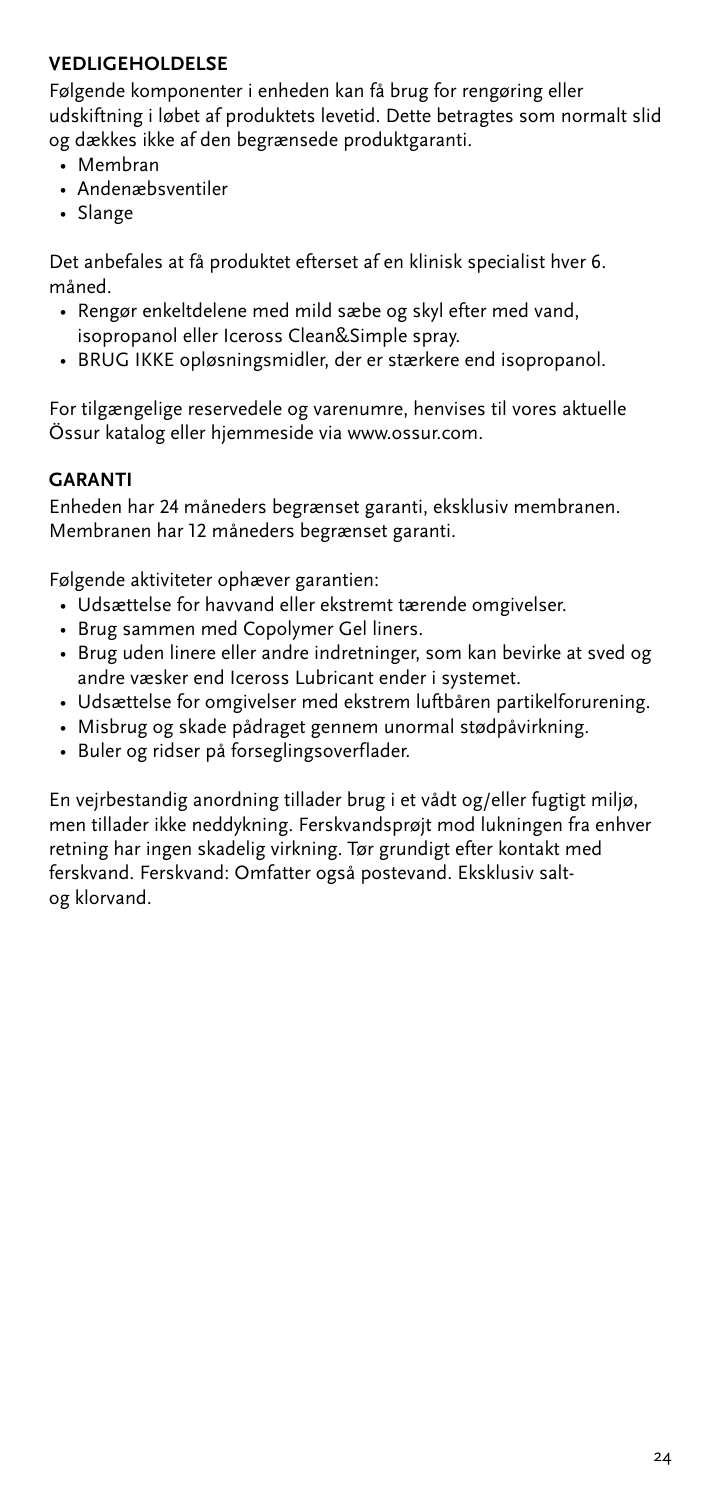<span id="page-24-0"></span>*Unity® System* benämns som *enheten* i följande dokument. Detta dokument innehåller viktig information om indikationer för användning och hantering av enheten. Den är avsedd att användas av en certifierad ortopedingenjör och av patienten. Enheten får endast sättas dit av en behörig läkare som auktoriserats av Össur efter att ha slutfört motsvarande utbildning.

# **ENHETENS KOMPONENTER (BILD 1)**

- 1. Pumphus
- 2. Pumparm
- 3. Membran
- 4. Inloppsport
- 5. Utloppsport
- 6. Backventil-anknäbb
- 7. Monteringsskruv
- 8. Slang

# **PRO-FLEX XC TORSION FOOT**

Se bruksanvisningen för Pro-Flex XC Torsion

# **SÄKERHET**

**Varning:** En stark varningstext om eventuella risker relaterade till avsedd användning eller förutsebar felanvändning av en enhet.

**Försiktigt:** En varningstext som kräver att åtgärder vidtas innan enheten används eller i händelse av funktionsfel eller ändring av enhetens prestanda.Avsedd för att säkerställa säker och effektiv användning av enheten och för att skydda användaren mot större risk för skada och/eller att enheten eventuellt går sönder när den används som avsett.

# **FÖRSIKTIGT**

- Enligt federal lagstiftning i USA är försäljning av denna enhet begränsad till ortopedingenjörer och på uppdrag av läkare. Den kliniska specialisten måste ge varje brukare utbildning i korrekt användning och applicering av enheten.
- Denna produkt ska endast användas av patienter som genomgått ensidiga eller bilaterala amputationer av de undre extremiteterna.
- Använd Unity hylsventilsats för att ansluta systemet till hylsan.
- Kontrollera hylsans passform för att förhindra blåsor och/eller sår.
- Kontrollera att slangen inte är vikt, böjd eller tilltäppt på något sätt **(Bild 3)**.
- Kontrollera att slangen placeras på avstånd från vassa föremål och komponenter.

**Varning:** Kliniska specialister ska se till att deras kunder är medvetna om och förstår följande:

- Slangen måste alltid vara ordentligt fastsatt.
- Använd aldrig denna produkt om det uppstår en förändring i dess funktion. I sådana fall bör användaren genast kontakta sin kliniska specialist.

# **ÖVERSIKT ÖVER UNITY-SYSTEMET**

Enheten är designat för att ge ökat undertryck för att hålla fast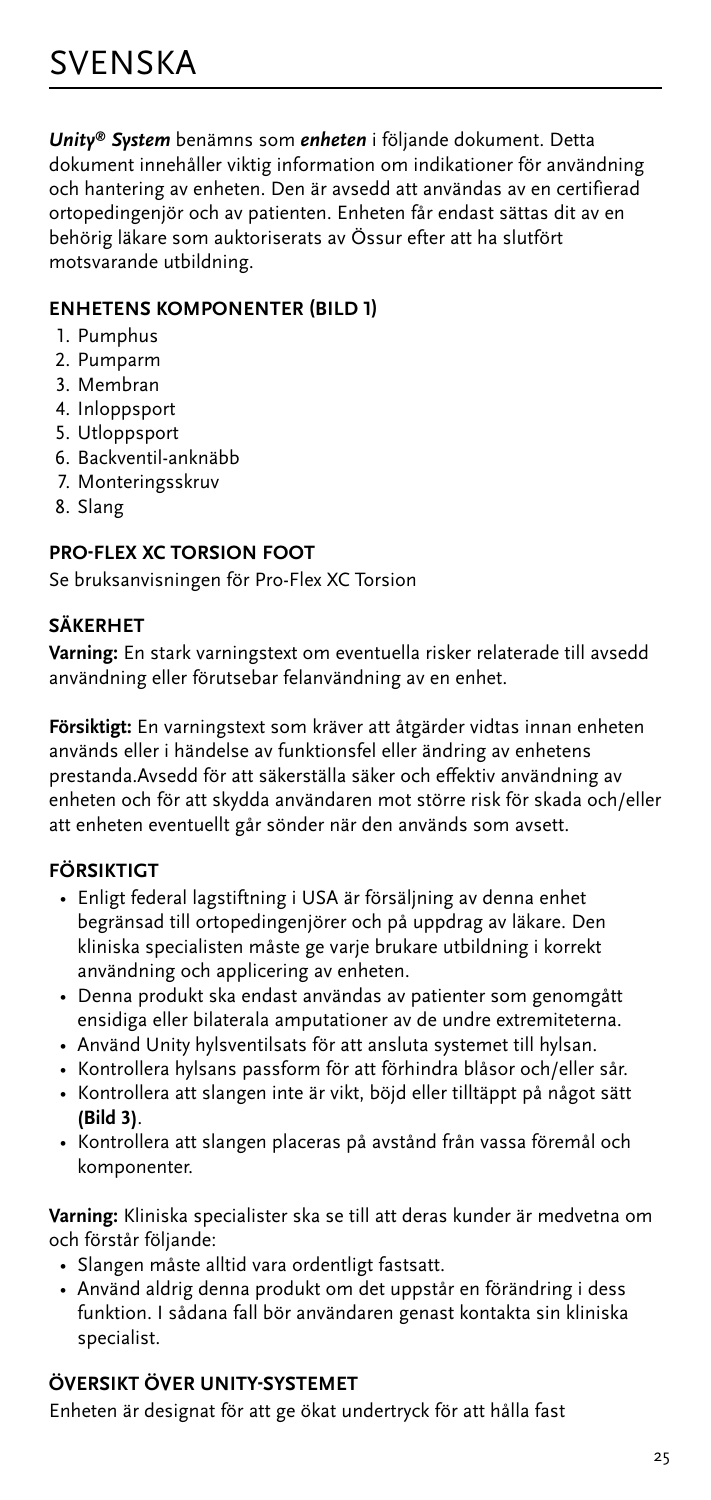proteshylsan. Förväntat uppnåeligt vakuum för Unity-enheten under normal drift varierar från 15–18 inHg eller högre.

Med enheten uppnås aktiv förankring med hjälp av en pump som drar ut luft ur proteshylsan vid varje steg, och skapar ett ökat undertryck i gränssnittet mot silikonhylsan.

Enheten är designat för att fungera i alla temperaturer och luftfuktighet som brukaren kan stöta på under normal användning. Enheten är avsedd för enpatientsbruk.

**Obs:** Enheten är designat för att användas med Iceross Seal-Inhylsor. Andra användningssätt sker helt på kundens ansvar.

# **ANVÄNDNINGSOMRÅDE**

Protestillbehör med fjädringsegenskaper för personer med en amputerad större nedre extremitet: medelhög aktivitetsnivå.

# **KONTRAINDIKATIONER**

Inte tillämpbart.

# **TEKNISK SPECIFIKATION**

- Nettovikt: cirka 75g, inklusive slang.
- Chassi: Ram i kolfiber och aluminium.

**Inbyggnadsmått och dimensioner:** Se bruksanvisningen för Pro-Flex XC Torsion..

### **INPASSNING AV UNITY-SYSTEMET**

**Varning:** Se till att hylsan sitter korrekt innan användning: dålig passform eller läckande hylsa ska aldrig användas tillsammans med enheten.

**Obs:** För att ansluta systemet till en proteshylsa rekommenderas Unity hylsventilsats. Användningen av andra applikationer sker helt på kundens ansvar.

- Ställ upp brukaren med den fot som innehåller systemet
- Skär av slangen till lämplig längd och anslut enheten och hylsan (med hjälp av Unity hylsventilsats)

Använd den medföljande slanghållaren för att fästa slangen mot pylonen. Slangen ska hellre placeras medialt än lateralt för att undvika skada under gång. Kontrollera att pumpen fungerar som den ska, att enheten, skapar undertryck under gång och inte läcker luft.

### **DEMONTERING/MONTERING AV UNITY-SYSTEMET**

Enheten kan demonteras om det behöver rengöras eller felsökas.

### **Varning:**

- Enheten får endast demonteras /monteras av en klinisk specialist.
- In- och utloppsportarna **(Bild 4)** på pumphuset får inte demonteras om det inte är absolut nödvändigt. Denna del av systemet innehåller anknäbbsventiler i miniatyr som lätt kan försvinna och orsaka att enheten inte fungerar om det inte monteras ihop korrekt.

### **HUR MAN BYTER MEMBRAN I ENHETEN**

- 1. Använd ett Flex-Foot skohorn (eller likvärdigt) för att lossa foten från fotkosmetiken.
- 2. Koppla bort slangen från pumphusetpå Unity.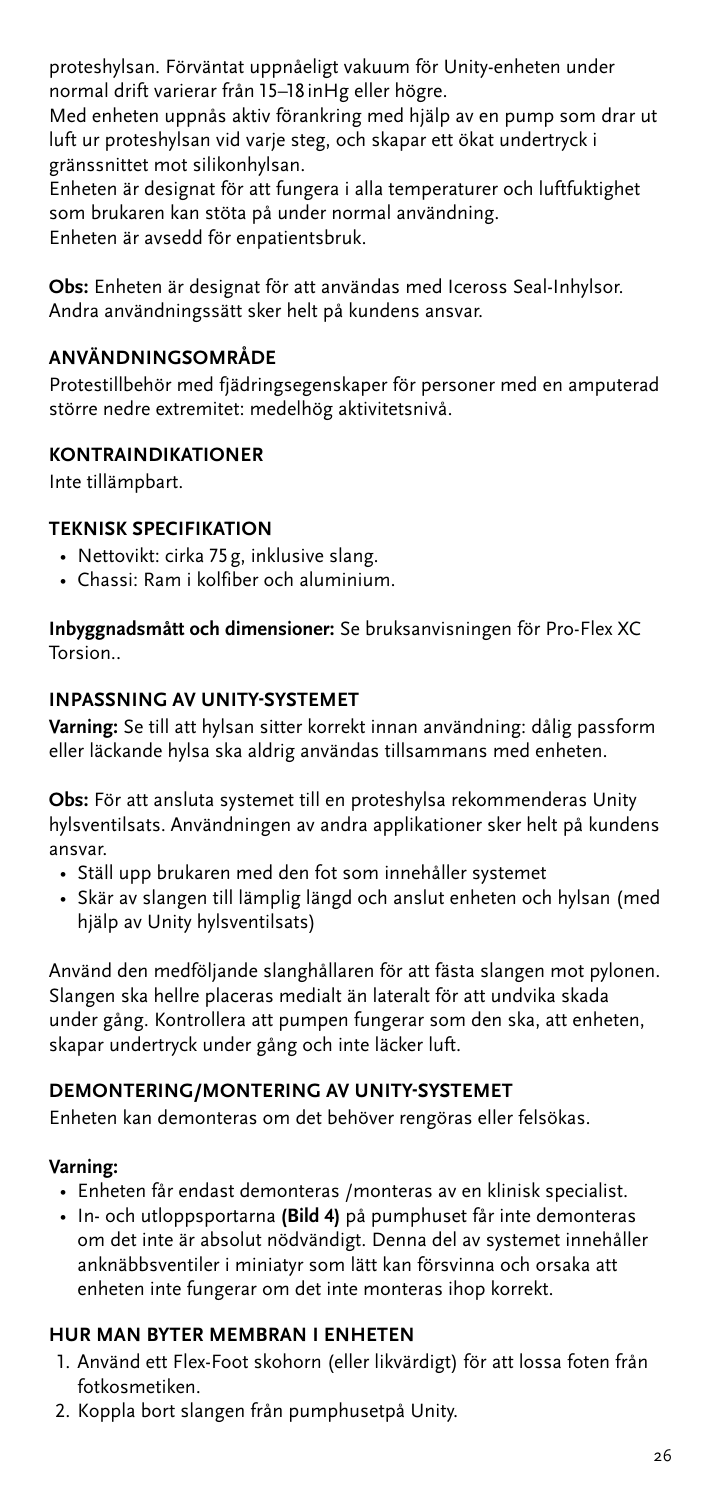- 3. Lossa skruven som fäster pumphuset till Pro-Flex XC Torsionpyramiden.
- 4. Se bild 5.
- 5. Smörj membranet med Iceross Clean&Simple spray eller liknande innan du skjuter in det i huset.

# **Montering av unity-systemet**

Bild 6.

**Obs:** stötdämparens placering beror på fotstorlek och kategori.

# **EFTER ISÄRMONTERING/MONTERING**

Kontrollera följande:

- Är anknäbbsventilerna vända åt rätt håll **(Bild 4)**?
- Är membranet helt infört i huset?
- Är in- och utloppsportarna åtdragna?
- Är slangen helt införd i inloppsporten? (Kontrollera både vid UNITYhylsventil och vid UNITY membranhölje)

# **FÄRDIGSTÄLLNING/VAL AV HYLSA**

Össur rekommenderar att enheten används med Iceross Seal-In -hylsor.

**Varning:** Kontrollera att Flex-Foot-sockan inte stör enheten, eftersom detta skulle kunna äventyra pumpens funktion.

# **SLANGEN**

Slangen är den känsligaste delen av Unity-enheten, och användaren bör vara extra uppmärksam på eventuella förändringar i produktens funktion.

**Varning:** Kontrollera att slangen inte blir klämd eller vikt vid monteringen av höljet.

Kontrollera att slangen INTE är:

- Vikt **(Bild 3)**.
- Fastklämd mot vassa föremål.
- Punkterad.
- Hänger löst under gång.
- Placerad lateralt, eftersom det då är större sannolikhet för skada.

# **FELSÖKNING**

Kontrollera följande:

- Förseglar linern lemmen/hylsan?
- Läcker hylsan?
- Är slangen punkterad?
- Är membranet punkterat eller slitet?
- Har membranet dragits ut ur pumphuset?
- Finns det damm eller smuts i systemet?
- Är slangen helt införd i inloppsporten? (Kontrollera både vid UNITYhylsventil och vid UNITY pumphus)
- Är in- och utloppsportarna åtdragna?
- Läcker Unity-hylsan?
- Påverkar sockan i fotkosmetiken systemets mekaniska rörelser?

# **UNDERHÅLL**

Följande komponenter i enheten kan behöva rengöring eller bytas under produktens livstid. Detta anses vara normalt slitage och omfattas inte av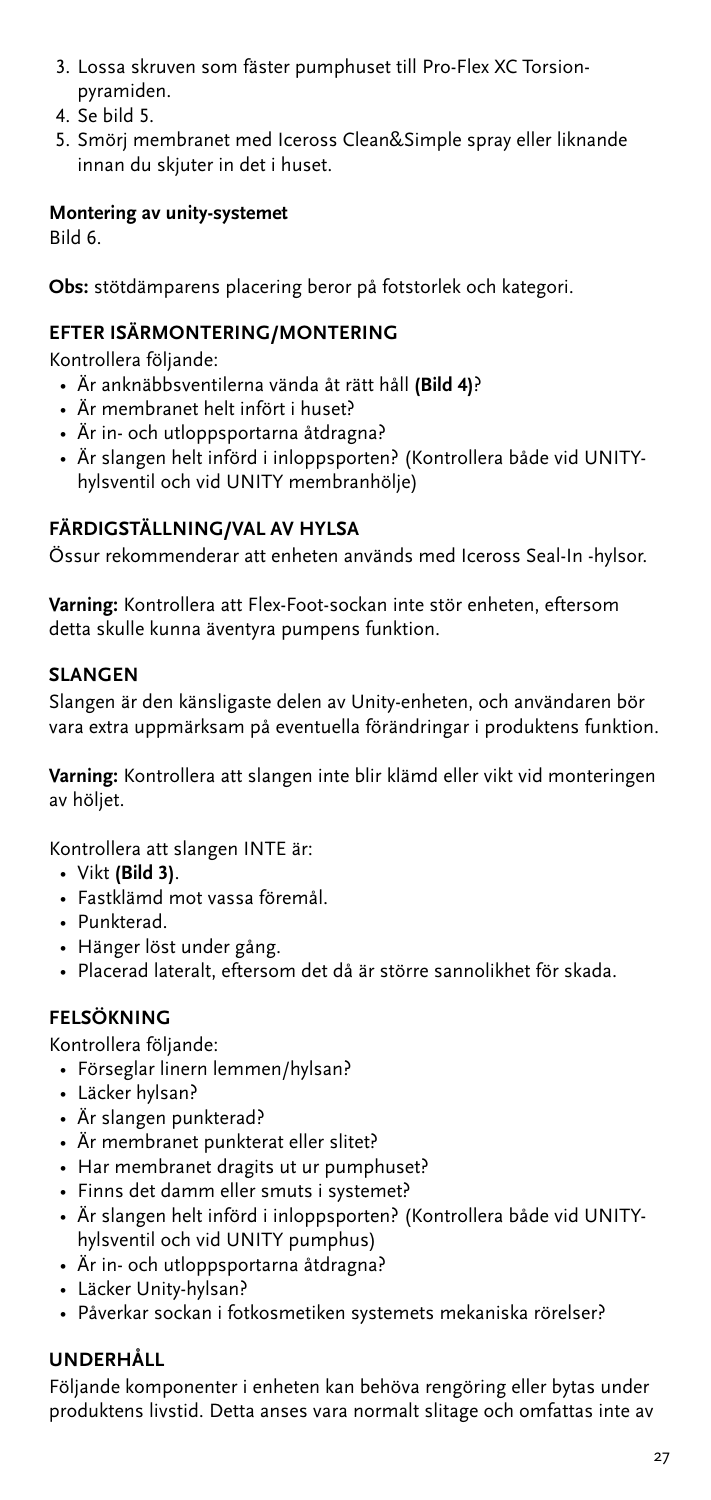den begränsade produktgarantin.

- Membran
- Anknäbbsventiler
- Slang

Det rekommenderas att produkten inspekteras var sjätte månad av en klinisk specialist.

- Rengör komponenterna med mild tvål och vatten, isopropylalkohol eller Iceross Clean&Simple spray.
- ANVÄND INTE starkare lösningsmedel än isopropylalkohol.

Se aktuell tryckt katalog från Össur eller online på www.ossur.com för tillgängliga reservdelar och tillämpliga produktnummer.

# **GARANTI**

enheten har 24 månaders begränsad garanti, med undantag för membranet.

Membranet har 12 månaders begränsad garanti.

Följande aktiviteter kommer att göra garantin ogiltig:

- Exponering för havsvatten eller extremt korroderande miljö.
- Användning medhylsor av kopolymergel.
- Användning utan silikonhylsa eller på andra sätt som kan leda till att svett eller andra vätskor än Iceross smörjmedel kommer in i systemet.
- Exponering för extremt dammig miljö.
- Felanvändning och skada som orsakas av onormal påverkan.
- Hack och repor i tätningsytorna.

En väderbeständig enhet som kan användas i våta och/eller fuktiga miljöer. Få inte sänkas ner i vatten. Stänk av sötvatten bör inte påverka höljet. Torka noggrant av produkten efter kontakt med sötvatten. Sötvatten: Inkluderar kranvatten. Exkluderar salt och klorerat vatten.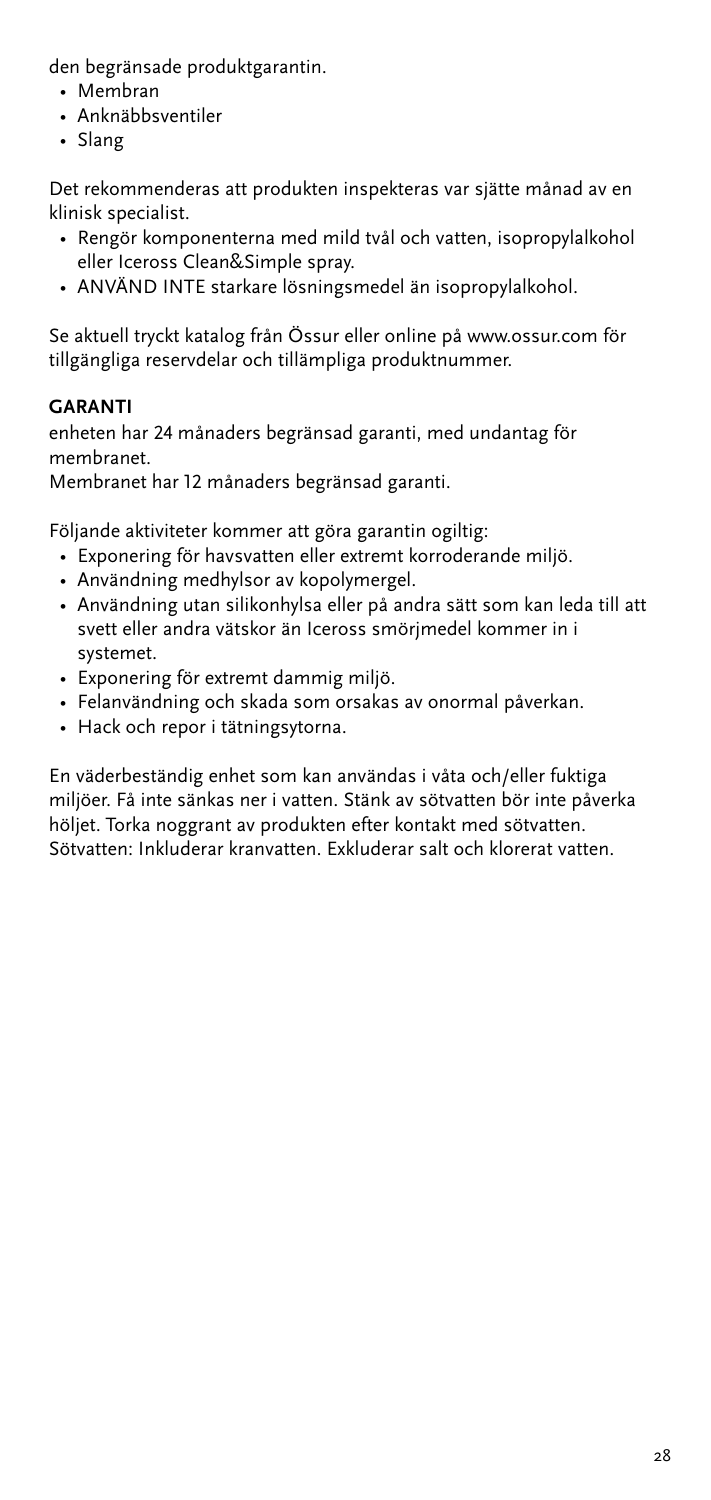<span id="page-28-0"></span>Met *het apparaat* wordt in dit document de *Unity® System* bedoeld. Dit document verschaft belangrijke informatie over de indicatie voor gebruik en de bediening van het apparaat. Dit is bedoeld voor gebruik door een gecertificeerde prothesemaker en de gebruiker van het apparaat. Het apparaat mag alleen door gekwalificeerd, door Össur geautoriseerd personeel worden gemonteerd na het doorlopen van de desbetreffende training.

# **APPARAAT COMPONENTEN (AFBEELDING 1)**

- 1. Membraanbehuizing
- 2. Pompblad
- 3. Membraan
- 4. Inlaatpoort
- 5. Uitlaatpoort
- 6. Contraventiel
- 7. Montageschroef
- 8. Slang

# **PRO-FLEX XC TORSION FOOT**

Zie gebruiksaanwijzing voor Pro-Flex XC Torsion

### **VEILIGHEID**

**Waarschuwing:** Een sterke waarschuwingsverklaring betreffende mogelijke gevaren in verband met het beoogde gebruik of het voorzienbare misbruik van een apparaat.

**Voorzorgsmaatregel:** Een waarschuwingsverklaring die vereist dat vóór het gebruik van het apparaat, of bij storing of verandering van de prestaties van het apparaat, actie moet worden ondernomen. Dit is bedoeld om een veilig en doeltreffend gebruik van het apparaat te garanderen en om de gebruiker ervan tegen een groter risico op schade en/of een mogelijke storing van het apparaat te beschermen, indien gebruikt zoals bedoeld.

### **VOORZORGSMAATREGEL**

- U.S.: Wetgeving vereist dat dit apparaat door een instrumentmaker wordt verkocht op voorschrift van een arts. De instrumentmaker moet elke gebruiker training verschaffen voor het goede gebruik en correct aantrekken van het apparaat.
- Dit product is uitsluitend bestemd voor patiënten met unilaterale of bilaterale amputatie van de grote lagere ledematen.
- Gebruik de Unity Socket Valve Kit om het systeem op de koker aan te sluiten.
- Zorg ervoor dat de koker goed aansluit om blaarvorming en/of wonden te voorkomen.
- Zorg ervoor dat de slang niet gevouwen, gebogen of op enige andere manier is afgesloten **(Afbeelding 3)**.
- Zorg ervoor dat de slang stevig is bevestigd uit de buurt van scherpe voorwerpen of onderdelen.

**Let op:** Instrumentmakers moeten er voor zorgen dat hun cliënten van de volgende zaken op de hoogte zijn en deze begrijpen:

• De buis moet te allen tijde goed bevestigd zijn.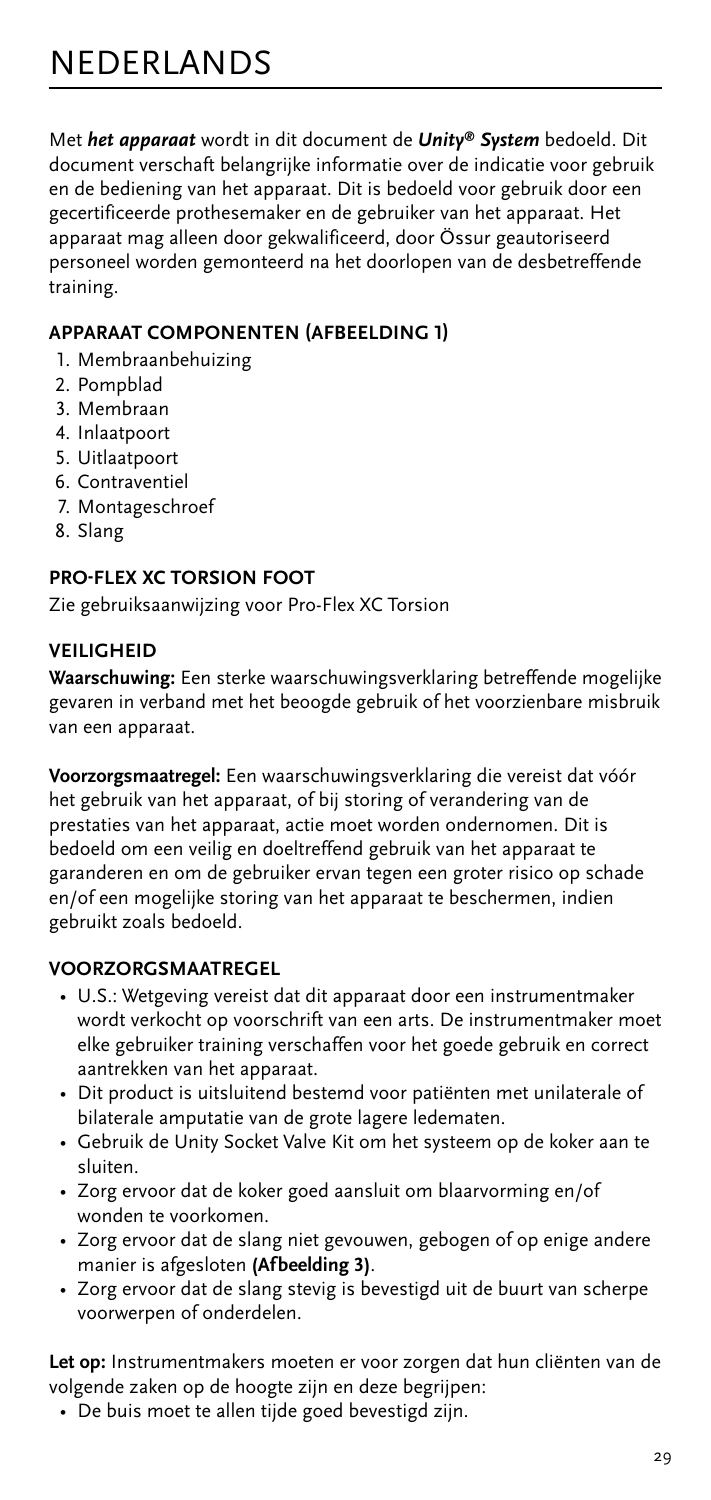• Dit product niet gebruiken als er een verandering in de werking wordt waargenomen.In dergelijke gevallen moet de gebruiker de klinische specialist raadplegen.

# **OVERZICHT HET APPARAAT**

Het apparaat is ontworpen om een verhoogd vacuüm te creëren voor kokerophanging. Verwacht haalbaar vacuüm van het apparaat tijdens normaal gebruik varieert tussen 15–18 inHg en hoger.

Met het apparaat, wordt ondersteunde ophanging verkregen door de werking van een pomp die lucht uit de koker haalt bij elke stap waardoor een verhoogd vacuüm in de kokerinterface wordt gecreërd.

Het apparaat is ontworpen om te werken bij elke temperatuur en vochtigheidsgraad die de gebruiker bij normaal gebruik kan tegenkomen. Apparaat is bedoeld voor een enkele patiënt.

**Opmerking:** Het apparaat is ontworpen voor gebruik met Iceross Seal-In liners, andere toepassingen zijn uitsluitend op verantwoordelijkheid van de aanbieder.

### **INDICATIES VOOR GEBRUIK**

Prothese-interface met verende eigenschappen voor onderbeengeamputeerde; gemiddeld impactniveau.

#### **CONTRA-INDICATIES**

Niet van toepassing.

#### **STRUCTURELE SPECIFICATIES**

- Nettogewicht: ongeveer 75g inclusief slang.
- Frameconstructie: Koolstofvezel en aluminium frame.

**Speling en afmetingen:** Zie IFU voor Pro-Flex XC Torsion..

### **HET APPARAAT AANTREKKEN**

**Waarschuwing:** Zorg ervoor dat de koker goed past vóór elk gebruik; een loszittende of lekkende koker mag nooit worden gebruikt met het apparaat.

**Opmerking:** Om het systeem op een koker aan te sluiten, wordt een UnityTM Socket Valve Kit aanbevolen. Het gebruik van andere toepassingen is volledig op verantwoordelijkheid van de aanbieder.

- Pas de voet met het systeem op de gebruiker aan
- Snij de slang op de geschikte lengte en sluit deze op het apparaat en de koker aan (met de Unity Socket Valve Kit)

Gebruik de meegeleverde slangbevestiging om de slang tegen de pyloon te bevestigen. De slang moet mediaal worden geplaatst en niet lateraal om beschadiging tijdens het wandelen te vermijden. Zodra het apparaat is aangesloten, controleren of de pomp correct werkt, vacuüm opwekt tijdens het lopen en geen lucht verliest.

## **DEMONTAGE / MONTAGE VAN HET APPARAAT**

Het apparaat kan gedemonteerd worden zoals voor reiniging of om problemen te verhelpen.

#### **Let op:**

• Het apparaat mag alleen gedemonteerd / gemonteerd worden door een instrumentmaker.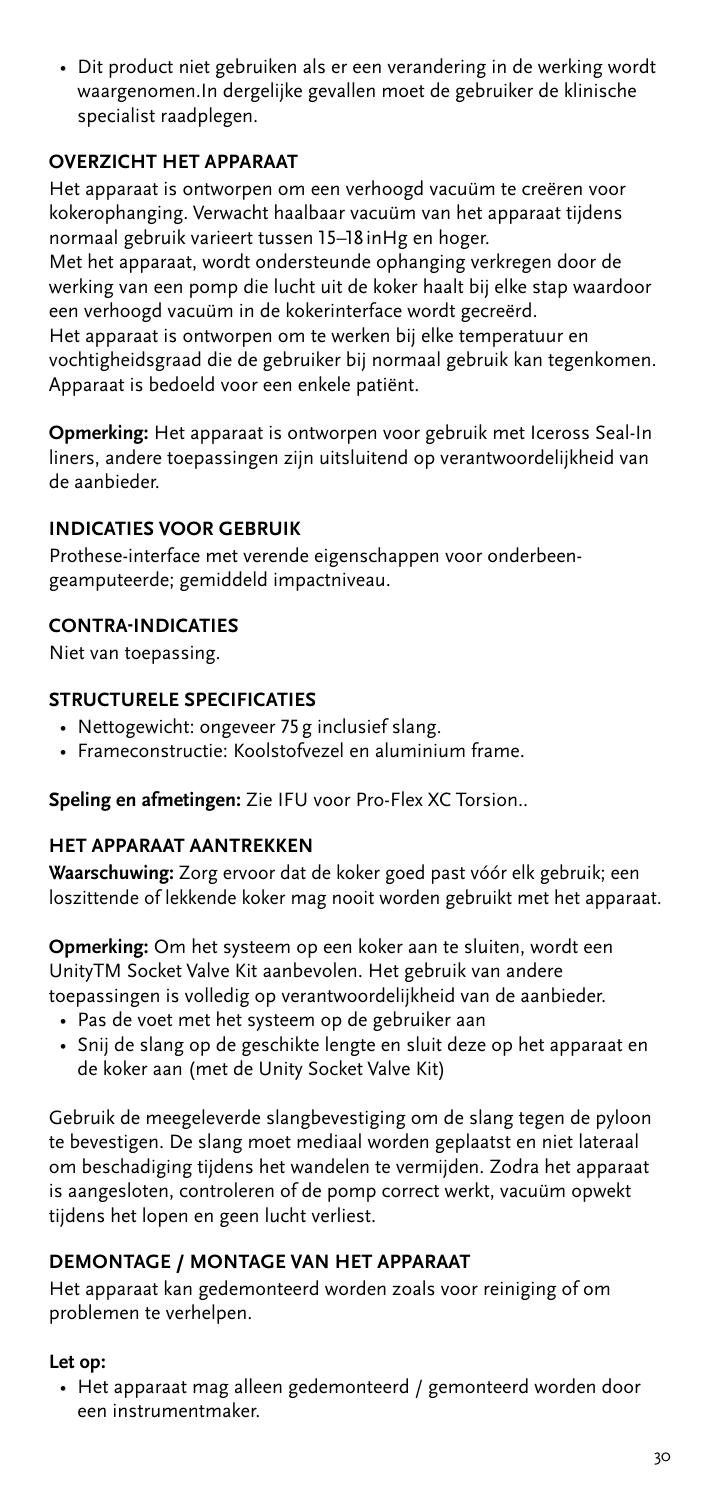• De inlaat- en uitlaatpoorten **(Afbeelding 4)** op de membraanbehuizing mogen niet gedemonteerd worden tenzij dit absoluut noodzakelijk is. Dit deel van het systeem bevat hele kleine contraventielen die makkelijk verloren kunnen gaan en waardoor het apparaat defect kan raken indien ze niet opnieuw correct gemonteerd worden.

### **Hoe het apparaat te monteren**

Afbeelding 6.

**Opmerking:** de plaatsing van het stootkussen hangt af van de maat en categorie van de voet.

# **NA DEMONTAGE / MONTAGE**

Volgende zaken controleren:

- Staan de contraventielen in de juiste richting **(Afbeelding 4)**?
- Is het membraan volledig in de behuizing gestoken?
- Zijn de inlaat- en uitlaatpoorten vastgedraaid?
- Is de slang volledig in de inlaatpoort gestoken? (Controleer zowel ter hoogte van het Unity Socket ventiel als aan de Unity Membrane behuizing)

# **COMMENT REMPLACER LA MEMBRANE DANS LE SYSTÈME UNITY**

- 1. Gebruik de Flex-foot schoenlepel (of gelijkaardig) om de voet van de voetovertrek te halen.
- 2. Maak de slang los van de Unity Membrane behuizing.
- 3. Maak de schroef los die de membraanbehuizing aan de Pro-Flex XC Torsion piramide vastmaakt.
- 4. Volg afbeelding 5.
- 5. Smeer het membraan met Iceross Clean&Simple spray of gelijkaardig product alvorens het in de behuizing te schuiven.

#### **OPTIES VOOR AFWERKING / LINER**

Össur beveelt het gebruik van de Iceross Seal-In liner aan in combinatie met het apparaat.

**Let op:** Zorg ervoor dat de Flex-Foot sok niet interfereert met het apparaat aangezien dit de werking van de pomp kan hinderen.

# **DE SLANG**

De slang is het meest gevoelige deel van de Unity-systeem en er moet speciaal aandacht aan worden besteed om potentiële functioneringsproblemen te voorkomen.

**Let op:** Zorg ervoor dat de Unity slang niet door de toepassing van cosmetische afwerking wordt bekneld of gevouwen.

Controleer of de slang NIET:

- Geplooid is **(Afbeelding 3)**.
- Tegen scherpe voorwerpen wordt gedrukt.
- Doorboord is.
- Slingert tijdens het lopen.
- Lateraal is bevestigd aangezien de kans op beschadiging hierdoor groter is.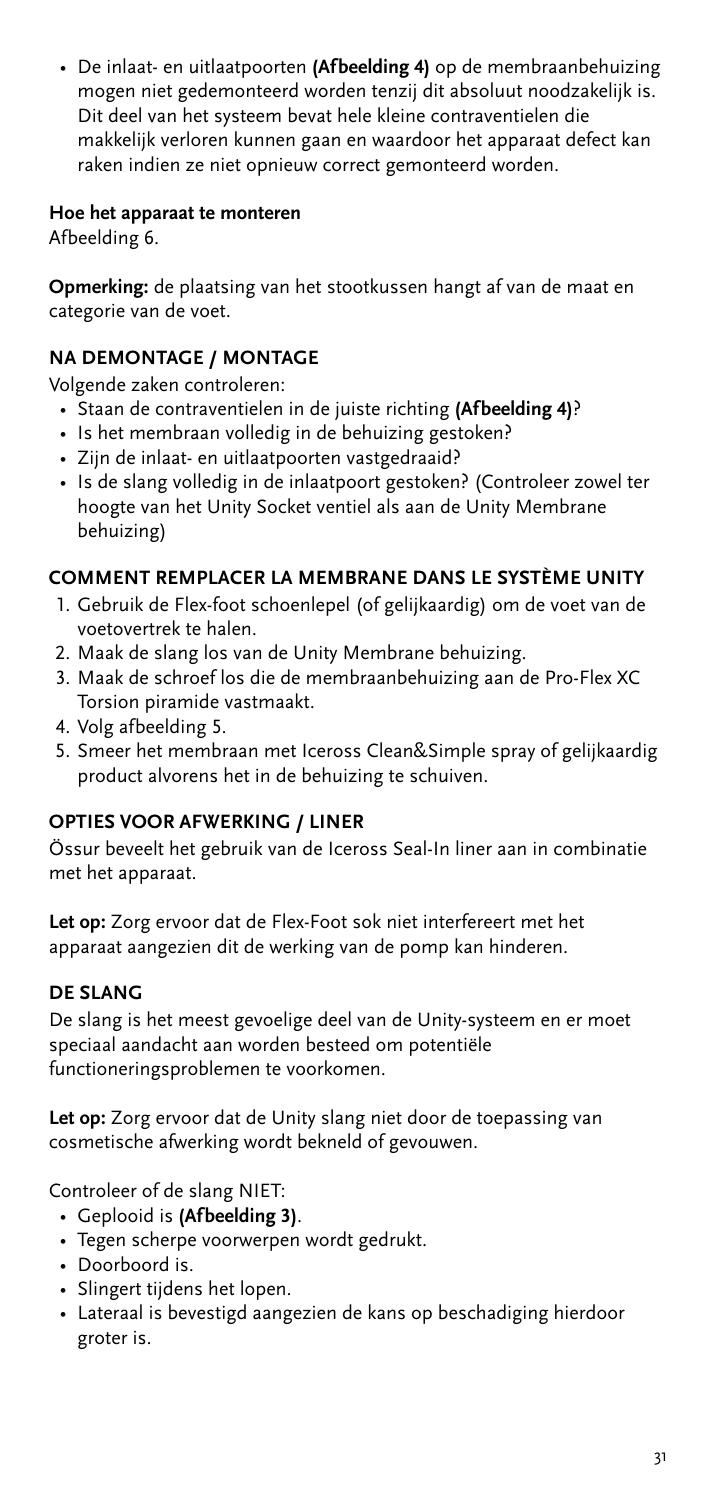# **PROBLEEMOPLOSSING**

Volgende zaken controleren:

- Dicht de liner het ledemaat/ de koker af?
- Is er een lek in de koker?
- Is er een gat in de slang?
- Is het membraan doorboord of gescheurd?
- Werd het membraan uit de membraanbehuizing getrokken?
- Is er stof of gruis in het systeem binnengedrongen?
- Is de slang volledig in de inlaatpoort gestoken? (Controleer zowel ter hoogte van het Unity Socket ventiel als aan de Unity Membrane behuizing)
- Zijn de inlaat- en uitlaatpoorten vastgedraaid?
- Lekt het Unity Socket ventiel?
- Beïnvloedt de sok binnenin de voetovertrek de mechanische bewegingen van het systeem?

# **ONDERHOUD**

De volgende componenten van het apparaat moeten mogelijks gereinigd of vervangen worden tijdens de levensduur van het product. Dit moet als normale slijtage worden beschouwd en valt niet onder de beperkte productgarantie.

- Membraan
- Contraventielen
- Slang

Het wordt aanbevolen om het product elke 6 maanden te laten nazien door een instrumentmaker.

- Maak de componenten schoon met een mild sopje en spoel met water, isopropanol of Iceross Clean&Simple spray.
- GEEN oplosmiddelen gebruiken die sterker zijn dan isopropanol.

Raadpleeg de huidige gedrukte catalogus van Össur of de online pagina's via www.ossur.com voor vervangingsonderdelen en geschikte artikelnummers.

### **GARANTIE**

Het apparaat heeft een beperkte garantie van 24 maanden met uitzondering van het membraan.

Het membraan heeft een beperkte garantie van 12 maanden.

De volgende activiteiten zullen ertoe leiden dat de garantie vervalt:

- Blootstelling aan zeewater of extreem corrosieve omgeving(en).
- Gebruik in combinatie met copolymeer gel-liners.
- Gebruik zonder liners of andere voorzieningen waardoor zweet of vloeistoffen verschillend van Iceross smeermiddel het systeem kunnen binnendringen.
- Blootstelling aan een omgeving met extreme besmetting van deeltjes via de lucht.
- Misbruik en schade veroorzaakt door abnormale impact.
- Deuken en krassen op de afdichtoppervlakken.

Een weerbestendig apparaat staat gebruik toe in een natte en / of vochtige omgeving, maar is niet geschikt voor onderdompeling. Zoetwater spatten tegen de behuizing vanuit elke richting zal geen schadelijke gevolgen hebben. Goed afdrogen na contact met zoetwater. Zoetwater: Inclusief leidingwater. Exclusief zout en chloorwater.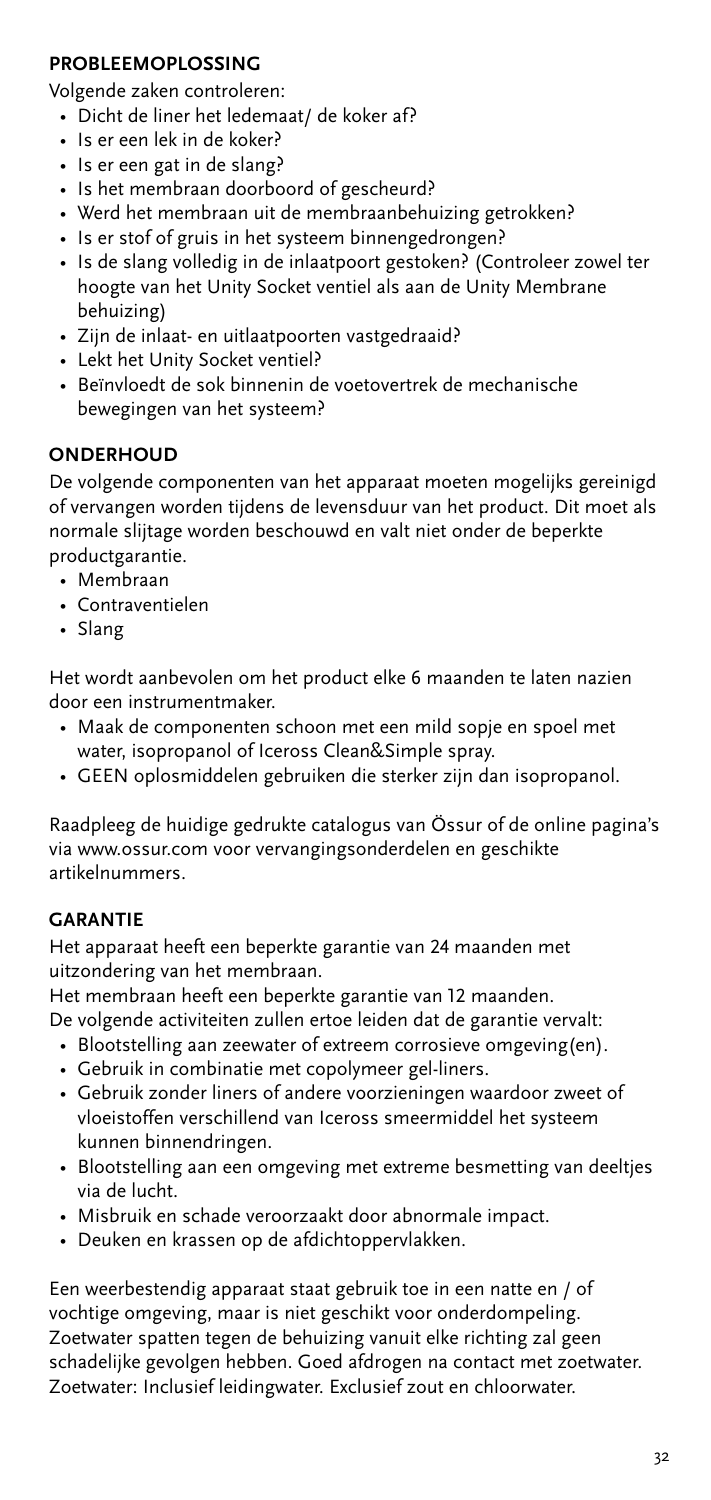<span id="page-32-0"></span>O *Unity® System* será referido neste documento como *o dispositivo*. Este documento fornece informações importantes sobre as indicações de utilização e manuseio do dispositivo. É destinado ao uso por um ortoprotésico certificado e o utilizador do dispositivo. O dispositivo só pode ser montado por um profissional de saúde qualificado e autorizado pela Össur, após completar a formação correspondente.

# **COMPONENTES DO DISPOSITIVO (FIGURA 1)**

- 1. Estrutura da membrana
- 2. Lâmina da Bomba
- 3. Membrana
- 4. Porta de entrada
- 5. Porta de saída
- 6. Bico de pato
- 7. Parafusos de montagem
- 8. Tubo

# **PRO-FLEX XC TORSION FOOT**

Consulte o Manual de Instruções do Pro-Flex XC Torsion

# **VEILIGHEID**

**Waarschuwing:** Een sterke waarschuwingsverklaring betreffende mogelijke gevaren in verband met het beoogde gebruik of het voorzienbare misbruik van een apparaat.

**Voorzorgsmaatregel:** Een waarschuwingsverklaring die vereist dat vóór het gebruik van het apparaat, of bij storing of verandering van de prestaties van het apparaat, actie moet worden ondernomen. Dit is bedoeld om een veilig en doeltreffend gebruik van het apparaat te garanderen en om de gebruiker ervan tegen een groter risico op schade en/of een mogelijke storing van het apparaat te beschermen, indien gebruikt zoals bedoeld.

# **VOORZORGSMAATREGEL**

- A lei federal (dos. Estados Unidos da América) apenas permite a venda deste dispositivo a ortoprotésicos ou sob receita médica. O especialista clínico deve facultar a cada utilizador a formação necessária para a utilização e a aplicação adequadas do dispositivo.
- Este produto está indicado para o uso exclusivo com amputações unilaterais ou bilaterais de membros inferiores longos.
- Utilize o Kit de Válvula de Engate para o Encaixe Unity para conectar o sistema ao encaixe.
- Assegure-se de que o encaixe fica bem ajustado para evitar bolhas e/ ou feridas.
- Assegure-se de que o tubo não fica dobrado, curvado ou comprimido de qualquer forma **(Figura 3)**.
- Assegure-se de que o tubo fica bem seguro, afastado de quaisquer objectos ou componentes afiados.

**Atenção:** O especialista clínico deverá assegurar-se de que os seus clientes estão cientes e compreendem o seguinte:

- O tubo deve estar sempre bem seguro.
- Nunca utilize este produto se se verificar alguma alteração no seu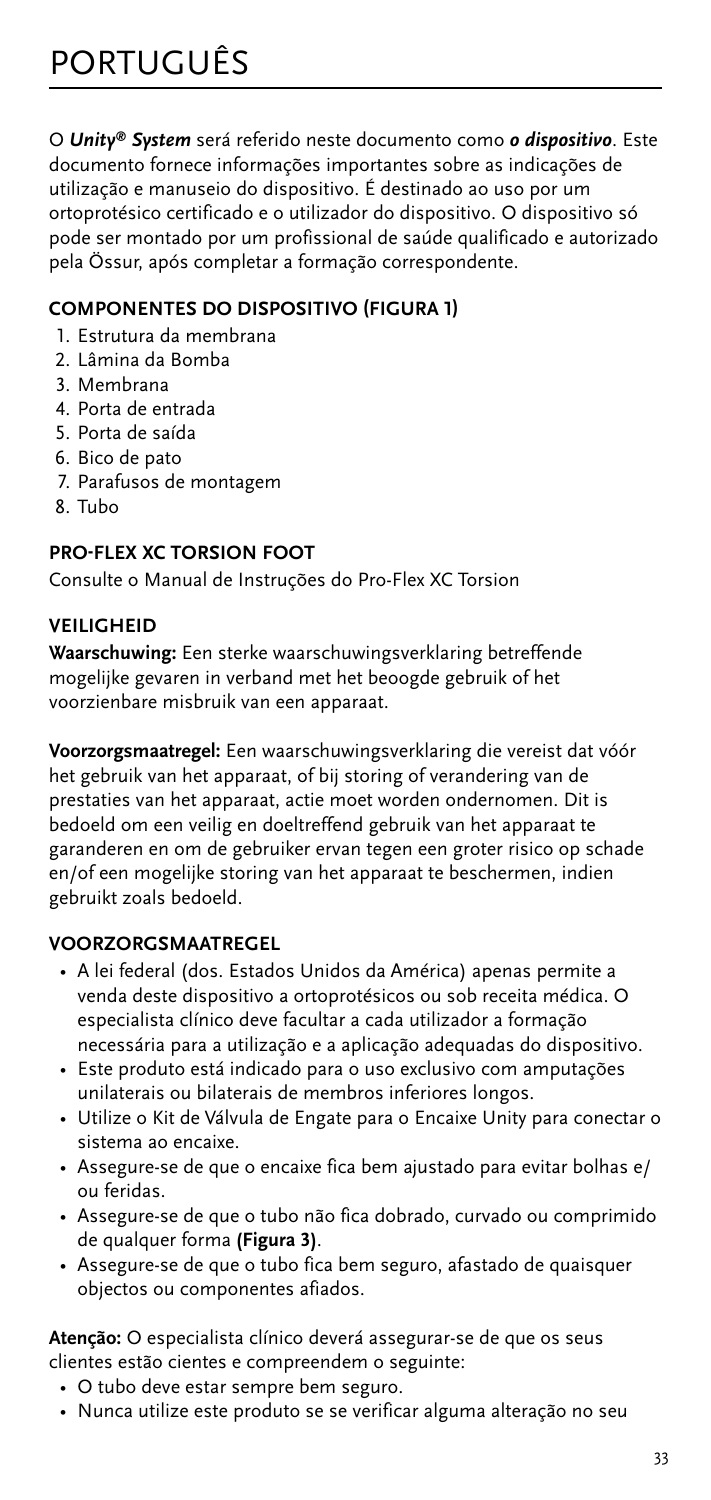funcionamento. Nestes casos, o usuário deve consultar o seu ortoprotésico imediatamente.

# **APRESENTAÇÃO DO DISPOSITIVO**

O dispositivo foi concebido para fornecer um elevado vácuo para suspensão do encaixe. Durante o uso, o vácuo do dispositivo pode alcançar entre 15–18 inHg ou mais.

Com o dispositivo, a suspensão assistida é obtida através da acção de uma bomba que retira ar do encaixe em cada passo, criando um elevado vácuo dentro da interface do encaixe.

O dispositivo foi concebido para funcionar em todas as temperaturas e condições de humidade que o utilizador possa encontrar durante uma utilização normal.

O Unity é um componente para uso em apenas um único paciente.

**Nota:** O dispositivo foi concebido para utilização em conjunto com os revestimentos Iceross Seal-In; todas as restantes aplicações são da responsabilidade exclusiva do utilizador.

# **INDICAÇÕES DE UTILIZAÇÃO**

Interface com propriedades de suspensão para amputados de membro inferior longo; indicado para impacto moderado.

# **CONTRAINDICAÇÕES**

Não aplicável.

### **ESPECIFICAÇÕES ESTRUTURAIS**

- Peso líquido: aprox. 75g, incluindo tubo.
- Material da estrutura: Estrutura em fibra de carbono e alumínio.

**Espaçamento e dimensões:** Consulte as instruções de utilização do Pro-Flex XC Torsion..

# **AJUSTAR O DISPOSITIVO**

**Aviso:** Certifique-se de que o encaixe está bem ajustado antes de usar; encaixes com um ajuste desadequado ou perda de sucção nuncam podem ser utilizados com o dispositivo.

**Nota:** Para conectar o sistema a um encaixe, recomendamos a utilização de um Kit de Válvula de Engate para o dispositivo; a utilização de outras aplicações é da responsabilidade exclusiva do fornecedor.

- Adapte o pé com o sistema integrado ao utilizador
- Corte o tubo no comprimento adequado e conecte-o ao dispositivo e ao encaixe (utilizando o Kit de Válvula de Engate para o dispositivo)

Use a fixação do tubo fornecida para fixar o tubo ao pilão. O tubo deve ficar localizado mais para o centro do que para o lado, de forma a evitar danos durante a deambulação. Assim que o dispositivo estiver conectado, assegure-se de que a bomba está a funcionar correctamente, criando vácuo durante a marcha, sem fugas de ar.

# **DESMONTAR/MONTAR O DISPOSITIVO**

O dispositivo pode ser desmontando, caso necessite de limpeza ou para resolução de problemas.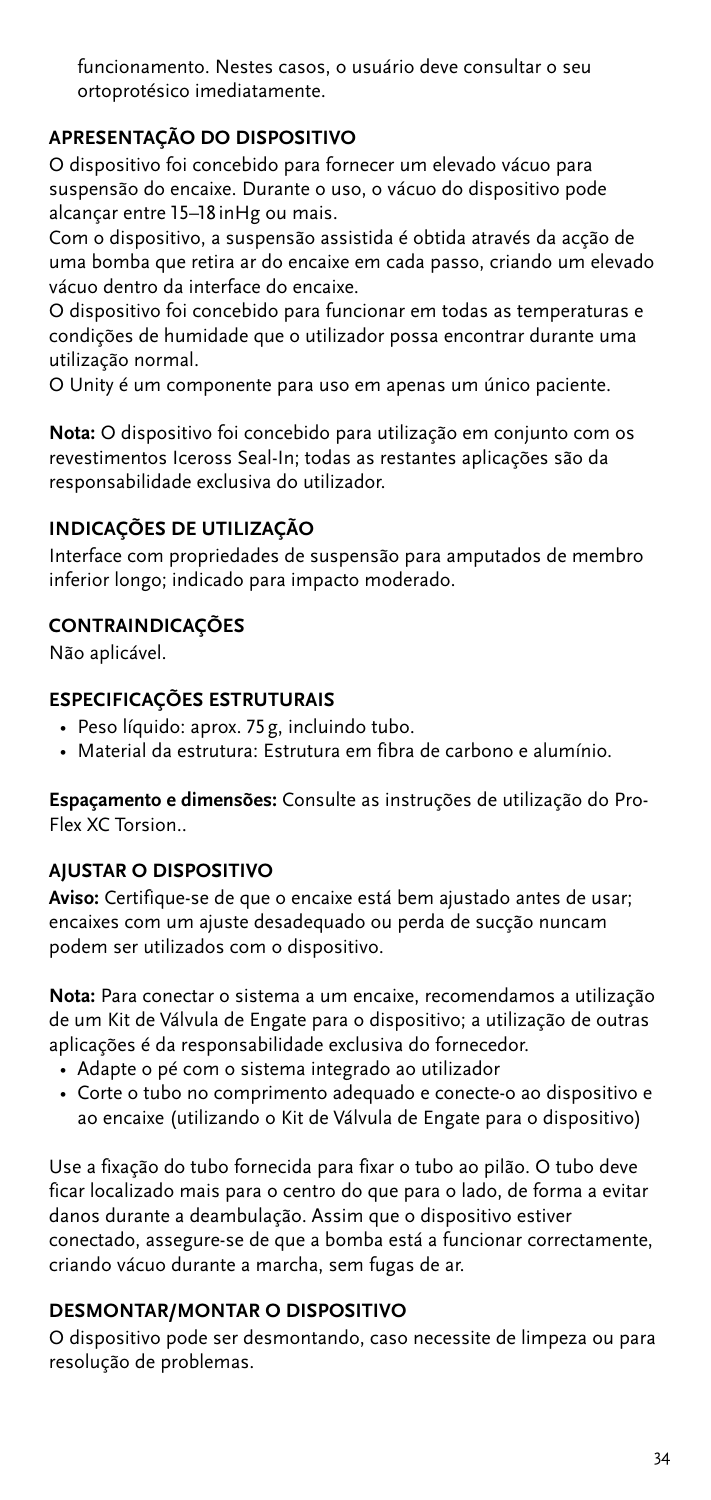# **Atenção:**

- O dispositivo apenas deverá ser desmontado/montado por um especialista clínico.
- As portas de entrada e saída **(Figura 4)** na estrutura da membrana não deverão ser desmontadas, excepto quando absolutamente necessário. Esta parte do sistema contém válvulas *"bico de pato"* em miniatura que são facilmente perdidas e podem provocar avarias no dispositivo, se não forem correctamente remontadas.

# **Como montar o dispositivo**

Figura 6.

**Nota:** Tenha em conta que a colocação do amortecedor depende do tamanho e da categoria do pé.

# **APÓS A DESMONTAGEM/MONTAGEM**

Siga os seguintes passos:

- As válvulas *"bico de pato"* estão apontadas para a direcção certa **(Figura 4)**?
- A membrana está completamente inserida na estrutura?
- As portas de entrada e de saída estão apertadas?
- O tubo está completamente inserido na porta de entrada? (Verifique a válvula do Encaixe Unity e a estrutura da membrana do Unity)

# **COMO MUDAR A MEMBRANA NO DISPOSITIVO**

- 1. Utilize a calçadeira Flex-foot (ou equivalente) para remover o pé da respectiva cobertura.
- 2. Desconecte o tubo da estrutura de membrana do dispositivo.
- 3. Desapertar o parafuso que fixa a estrutura da membrana à pirâmide do Pro-Flex XC Torsion.
- 4. Siga as instruções da Figura 5.
- 5. Lubrifique a membrana com o spray Iceross Clean&Simple, ou semelhante, antes de a fazer deslizar para dentro da estrutura.

# **FINALIZAÇÃO/OPÇÕES DE REVESTIMENTO**

A Össur recomenda que o dispositivo seja utilizado com o revestimento Iceross Seal-In .

**Atenção:** Assegure-se de que a meia Flex-Foot não interfere com o dispositivo, dado que pode comprometer o funcionamento da bomba.

### **O TUBO**

O tubo é a parte mais sensível do dispositivo, por isso, deve ser-lhe dada especial atenção para evitar potenciais questões funcionais que possam surgir.

**Atenção:** Certifique-se que a Unidade da tubulação não é comprimida ou dobrada pelo acabamento cosmético.

Assegure-se de que o tubo NÃO está:

- Dobrado **(Figura 3)**;
- Comprimido contra objectos afiados;
- Furado;
- Solto durante a marcha;
- Colocado na lateral, dado que existe maior probabilidade de danos.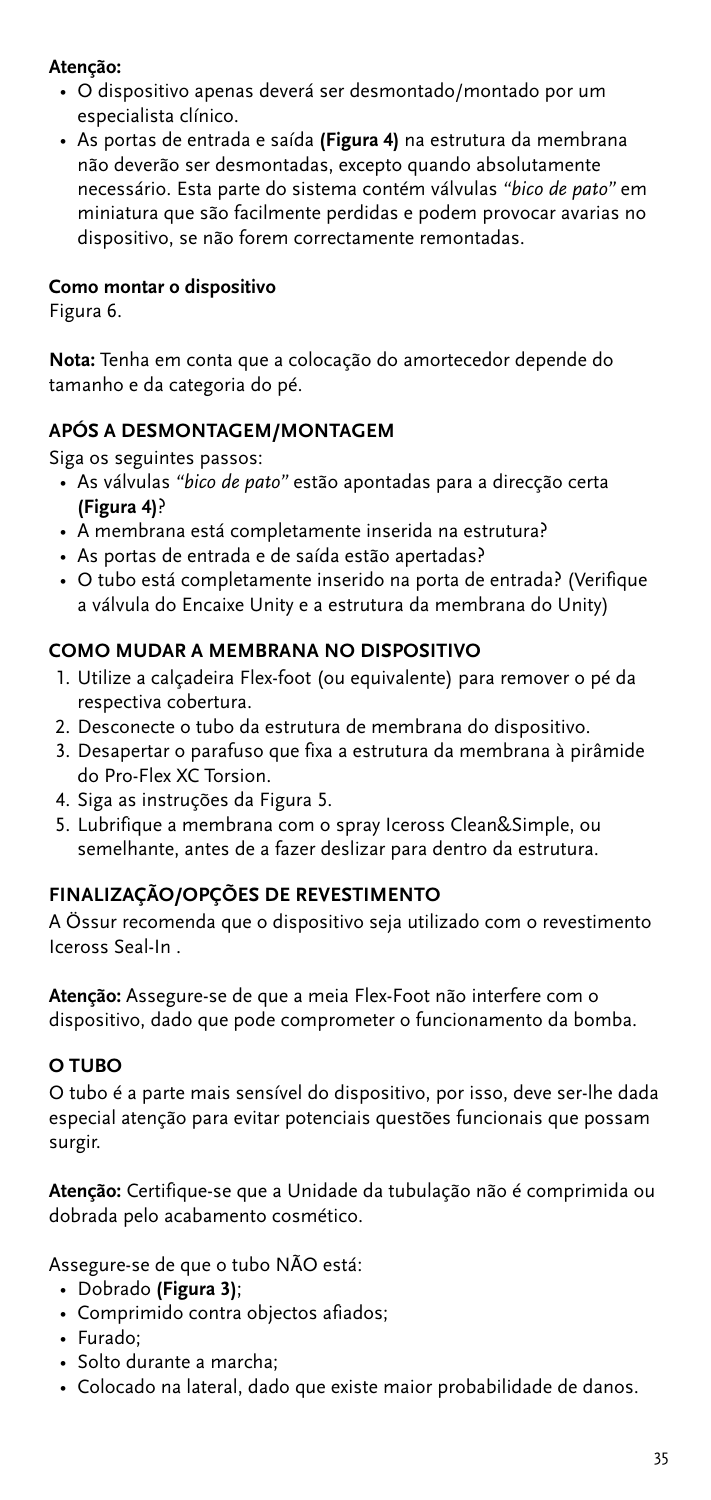# **SOLUÇÃO DE PROBLEMAS**

Siga os seguintes passos:

- O interface está a vedar o membro residual / encaixe?
- O encaixe apresenta uma fuga?
- O tubo está furado?
- A membrana está furada ou desgastada?
- A membrana foi removida da respectiva estrutura?
- Existe pó ou material abrasivo dentro do sistema?
- O tubo está completamente inserido na porta de entrada? (Verifique a válvula do Encaixe Unity e a estrutura da membrana do Unity)
- As portas de entrada e de saída estão apertadas?
- A válvula do Encaixe Unity apresenta uma fuga?
- A meia dentro da cobertura do pé afecta os movimentos mecânicos do sistema?

# **MANUTENÇÃO**

Os seguintes componentes do dispositivo poderão necessitar de limpeza ou substituição durante a vida útil do produto. Trata-se de desgaste normal e não está coberto pela Garantia Limitada do Produto.

- Membrana
- Válvulas *"bico de pato"*
- Tubo

Recomenda-se que o produto seja inspeccionado por um especialista clínico em intervalos de seis meses.

- Limpe os componentes com sabão suave e enxagúe-os com água, álcool isopropílico ou spray Iceross Clean&Simple.
- NÃO utilize solventes mais fortes do que o álcool isopropílico.

Por favor, consulte o actual catálogo em papel da Össur ou a página Web www.ossur.com para obter as peças de substituição disponíveis e os números de item adequados.

### **GARANTIA**

O dispositivo tem uma garantia limitada de 24 meses, excluindo a membrana.

A membrana tem uma garantia limitada de 12 meses.

- As seguintes actividades invalidarão a garantia:
	- Exposição a água salgada ou ambientes extremamente corrosivos.
	- Utilização com revestimentos em gel copolímero.
	- Utilização sem revestimentos ou outras formas que poderão permitir que transpiração ou outros fluidos, que não o lubrificante Iceross, penetrem o sistema.
	- Exposição a ambientes com elevada contaminação de partículas transportadas pelo ar.
	- Abusos e danos causados por impactos anormais.
	- Amolgadelas e arranhões nas superfícies de vedação.

Um dispositivo à prova de intempéries permite o uso num ambiente molhado e/ou húmido, mas não permite a submersão. Os salpicos de água limpa sobre o invólucro, provenientes de qualquer direção, não terão efeitos nocivos. Seque cuidadosamente após contato com água limpa. Água limpa: inclui água da torneira Exclui sal e água clorada.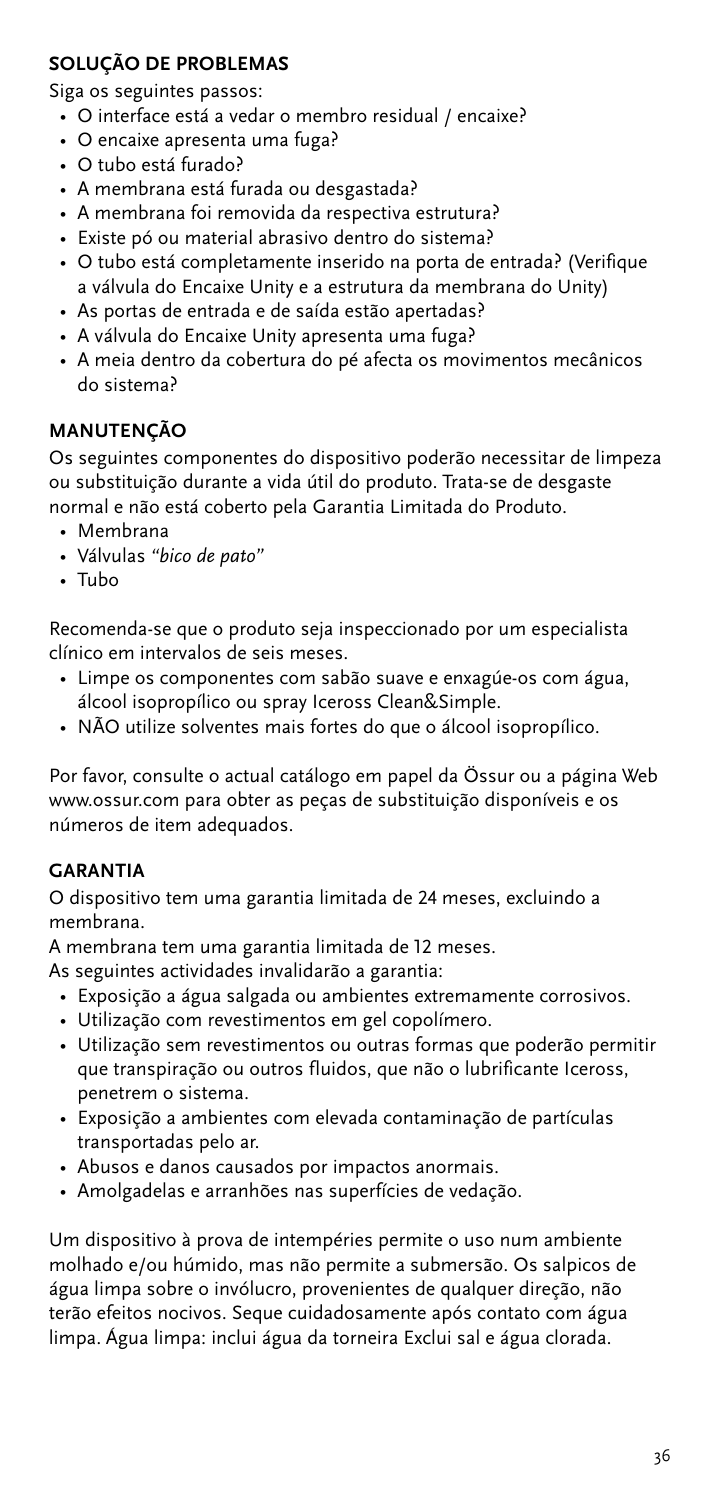# <span id="page-36-0"></span>**日本語**

**Unity® System** を本文書内では**デバイス**と呼びます。この文書には、デバイス の使用及び取り扱いの指示に関する重要な情報が記載されています。この文 書は、資格を有する義肢装具士およびデバイスのユーザーにご使用頂くため のものです。デバイスは、Össur 指定の訓練終了後ライセンスを受けた医療従 事者が装着してください。

#### **デバイスコンポーネント ( 図** 1**)**

1. 膜ハウジング 2. ポンプブレード 3. 膜 4. 吸気ポート 5. 排気ポート 6. ダックビル 7. 取付ねじ 8. チューブ

#### **Pro-Flex XC Torsion foot**

Pro-Flex XC Torsion ットの取扱説明書をご覧ください。

#### **安全性**

**警告:**デバイスの使用または予測できる誤用に関連した危険の可能性を、ユー ザーに伝える強い警告です。

**注意:**デバイス使用前、またはデバイスの故障・性能の変化が起じた際に取 るべき処置に関するユーザーへの警告です。使用目的に即して使用した場合、 デバイスの安全かつ効果的な使用を確実にし、危害および/またはデバイス の起こりうる破損からユーザーを保護することが目的です。

#### **注意**

- • U.S.: 法律により、本製品は義肢装具士および医師の注文による販売しか 認められません。 医療専門家は、患者一人一人にデバイスを適切に使 用し適切に装着するためのトレーニングを提供する必要があります。
- • この製品は片側または両側の、主に下肢切断の方専用です。
- • システムをソケットに接続するには Unity Socket Valve Kit を使用しま す。
- 水疱や傷を防ぐために、ソケットが体にぴったり合っていることを確認 します。
- チューブが少しでも折れたり、曲がったり、空気が通らなくなっていな いことを確認します **( 図** 3**)**。
- • チューブが尖った物や部品から離れた所にあり、しっかり固定されてい ることを確認します。

注意 : 医療専門家は、患者が次の点を知っていて理解していることを確認する 必要があります。

- • チューブが常にしっかり固定されている。
- 動作に変化が認められた場合は本製品の使用をお止めください。このよ うな場合は、すぐに医療専門家にご相談ください。

#### **デバイスの概要**

デバイスはソケットサスペンションのために高い真空状態を提供するように 設計されています。ユニティシステムの通常使用中に達すると予測される到 達真空度値は 15 ~ 18inHg、またはそれ以上です。。

デバイスでは、ポンプの働きを通して補助的なサスペンションが得られます。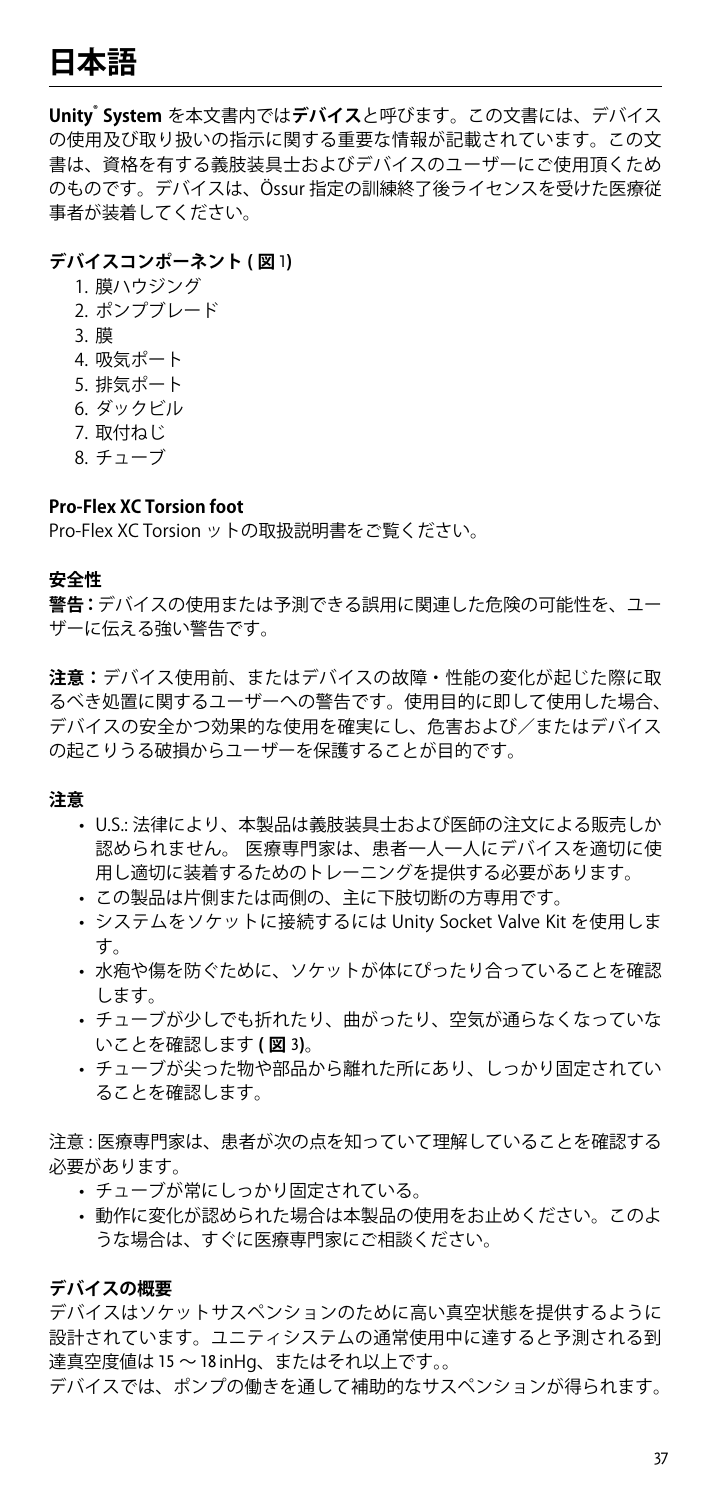ポンプは一歩ごとにソケットから空気を引き抜いて、ソケットインターフェ ス内部の真空圧を高めます。

デバイスは、ユーザーが通常使用中に経験するあらゆる温度と湿度で機能す るように設計されています。

ユニティは患者1人用のデバイスです。

注 : デバイスは Iceross Seal-In ライナーで使用するように設計されています。 他の用途で使用する場合、その全責任は提供者が負います。

#### **使用適応**

重大な下肢切断者のためにサスペンション特性を有する補綴インタフェース。 中衝撃度

#### **禁忌**

該当なし。

#### **構造的仕様**

- • 正味重量 : 約 75g( チューブを含む )。
- • フレーム構造 : カーボンファイバーとアルミニウムのフレーム。

**高さ制限と寸法 :** Pro-Flex XC Torsion の取扱説明書 を参照してください。

#### **デバイスシステムを取り付ける**

警告 : 使用前にソケットがよく適合していることを確認してください。緩かっ たり、空気が漏れたりするソケットは Unity システムと一緒に使用しないで ください。

注 : システムをソケットに接続するには、UnityTMSocket Valve Kit を推奨しま す。他の用途で使用する場合、その全責任は提供者が負います。

- システムを含む足部をユーザーに取り付けます
- チューブを適切な長さに切断してデバイスとソケットに接続します (Unity Socket Valve Kit を使用 )

パイロンに対してチューブを固定するためには付属のチューブ固定具を使用し てください。。 歩行中の破損を避けるために、チューブは外側にではなく内側 に設置する必要があります。 デバイスが接続されたら、ポンプが適切に働い ているか確認します。適切であれば歩行中に真空状態になり空気が漏れません。

#### **デバイスを分解する / 組み立てる**

デバイスは、手入れする必要が生じた場合、またはトラブルシューティング 目的で分解することができます。

注意:

- • デバイスは、医療専門家のみ分解 / 組立をすることができます。
- • 膜ハウジングの吸気および排気 **( 図** 4**)** ポートは、どうしても必要な場合 以外は分解しないでください。システムのこの部品に含まれる小型ダッ クビルバルブは、紛失しやすく、正しく組み立て直さなければ、デバイ スに誤作動が発生する原因となります。

#### **デバイスを組み立てる方法**

図 6.

バンパーの配置は、足部のサイズおよびカテゴリで異なることに注意してく ださい。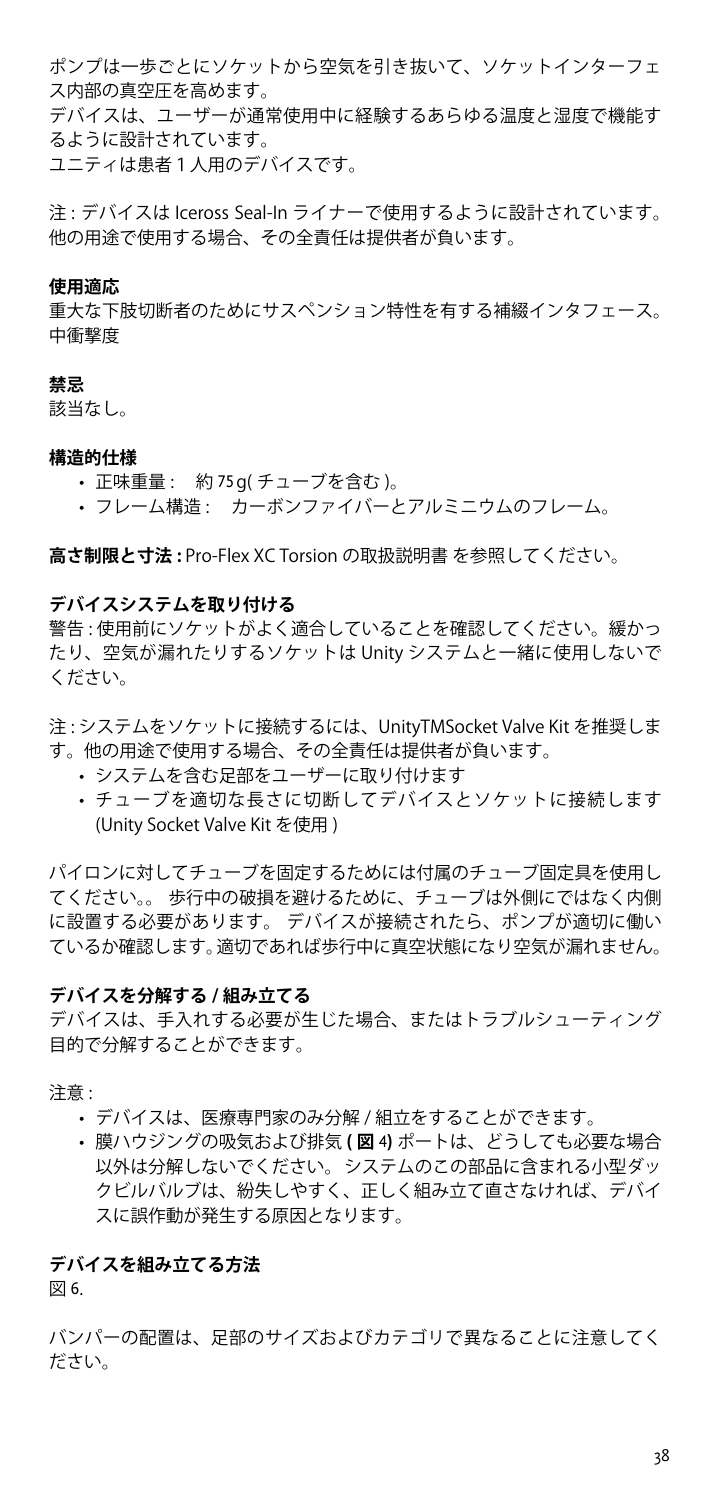#### **分解 / 組立後**

次の項目をチェックしてください。

- • ダックビルバルブは正しい方向を向いていますか **( 図** 4**)**?
- 膜はハウジングに完全に挿入されていますか?
- 吸気および排気ポートは締め付けられていますか?
- • チューブは吸気ポートに完全に挿入されていますか ? (Unity Socket バル ブと Unity 膜ハウジングの両者をチェックしてください )

#### **Unity システムの膜を交換する方法**

- 1. フットカバーから足部を取り外すには、Flex-Foot 専用靴べら (または 同等品 ) を使用してください。
- 2. Unity 膜ハウジングからチューブを外します。
- 3. メンブレンハウジングを Pro-Flex XC Torsion ピラミッドに固定している ネジを緩めます。
- 4. 図 5 を参照してください。
- 5. 膜に潤滑剤を塗ってから、Iceross Clean&Simple スプレーまたは同等品 でハウジングにスライドさせます。

#### **仕上げ / ライナーオプション**

Össur では、デバイスには Iceross Seal-In ライナーを使用するように推奨しま す。

注意 : ポンプの機能を損なってしまうことがありますので、Flex-Foot 専用ソッ クスがデバイスと干渉していないことを確認してください。

#### **チューブ**

チューブはユニティシステムでは最も敏感な部分であり、機能に問題が生じ る可能性がありますので特別な注意が必要です。

注意:表面仕上げの結果ユニティチューブが圧縮されたり折り畳まれていな いことを確認してください。

チューブが以下のようになっていないことを確認してください。

- • 折れている **( 図** 3**)**。
- • 尖った物に押し付けられている。
- 穴が開いている。
- 歩行中にぶらぶらする。
- • 外側に配置されている。この場合、破損する可能性が高くなります。

#### **トラブルシューティング**

次の項目をチェックしてください。

- ライナーは断端/ソケットを密閉していますか?
- ソケットに空気漏れはありませんか?
- チューブに穴が開いていませんか?
- 膜に穴が開いていたり、破れたりしていませんか?
- 膜が膜ハウジングから引き抜かれていませんか?
- システム内部に塵や小さな砂が入っていませんか?
- • チューブは吸気ポートに完全に挿入されていますか ? (Unity Socket バル ブと Unity 膜ハウジングの両者をチェックしてください )
- 吸気および排気ポートは締め付けられていますか?
- Unity Socket バルブに空気漏れはありませんか?
- • フットカバー内部の専用ソックスがシステムの機械的動作に影響を与え ていませんか ?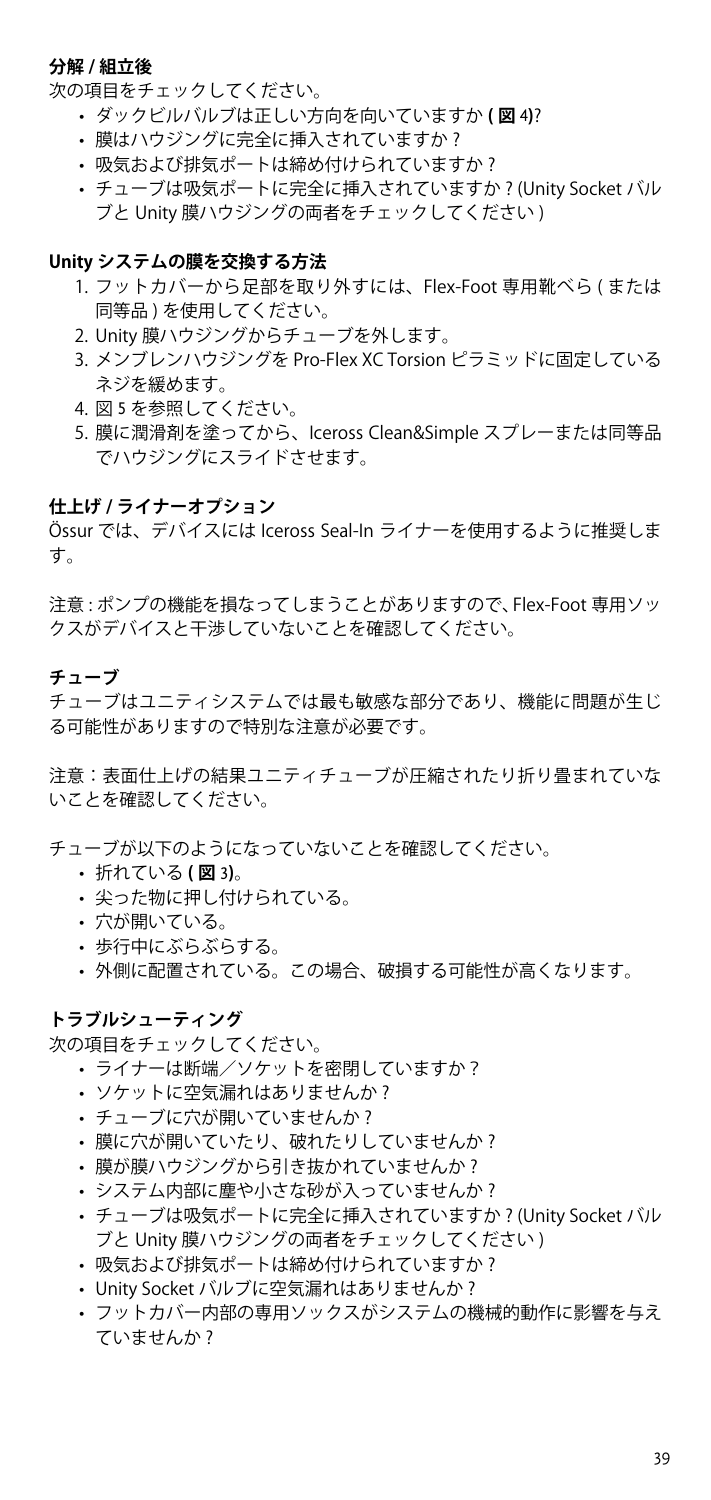#### **メンテナンス**

デバイスの次の部品は、製品の寿命の間、手入れまたは交換を必要とするこ とがあります。 これは通常の摩耗と見なされ、製品の限定保証の対象とはな りません。

- • 膜
- • ダックビルバルブ
- $\cdot$  チューブ

製品は、医療専門家により 6 ヶ月ごとに点検することをお勧めします。

- 部品は刺激の少ない石けんで洗浄し、水、イソプロピルアルコールまた は Iceross Clean&Simple スプレーで洗い流します。
- イソプロピルアルコールより強い溶剤は使用しないでください。

入手可能な交換部品と適切な製品番号については、現行の Össur のカタログ あるいはオンラインページ (www. ossur.com) を参照してください。

#### **保証**

デバイスには、24 ヶ月の限定保証が付いています ( ただし、膜は除きます )。 膜には、12 ヶ月の限定保証が付いています。

次の使用状況下では、保証は無効となります。

- • 海水または極端な腐食環境にさらす。
- • 共重合体ゲルライナーと併用する。
- • ライナーなしで使用したり、汗や Iceross 潤滑剤以外の液体がシステム へ侵入してしまうような方法で使用する。
- 浮游微粒子で極端に汚染された環境にさらす。
- • 異常な衝撃を引き起こす誤用および破損。
- シール面のくぼみとひっかき傷。

耐候機能が備わった装具は、濡れた場所や湿気の多い場所ではご使用いただ けますが、浸水させることはできません。 方向を問わずエンクロージャに飛 沫がかかっても悪影響はありません。 ただし、後で完全に乾かしてください。 淡水:水道水を含みます。 塩水や塩素処理水は含まれません。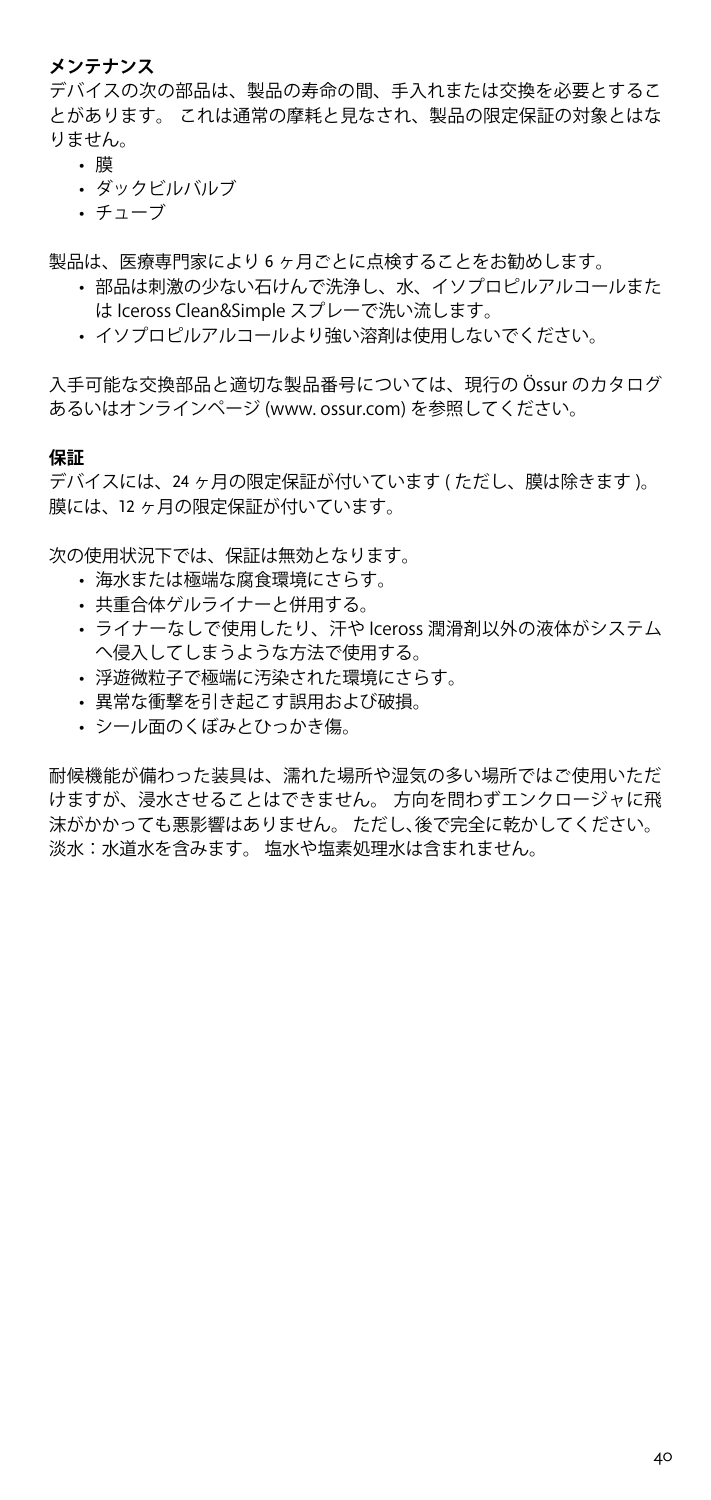**EN – Caution**: Össur products and components are designed and tested according to the applicable official standards or an in-house defined standard when no official standard applies. Compatibility and compliance with these standard is achieved only when Össur products are used with other recom-Össur components. If un-usual movement or product wear is detected in a structural part of a device at any time, the patient should be instructed to immediately discontinue use of the device and consult his/ her clinical specialist. This product has been designed and tested based on single patient usage. This device should NOT be used by multiple patients. If any problems occur with the use of this product, immediately contact your medical professional.

**DE – Hinweis**: Össur-Produkte- und Bauteile werden nach ihrer Entwicklung nach anwendbaren offiziellen Normen, oder bei Nichtvorliegen offizieller Normen, nach betriebsinternen Normen geprüft . Die Kompatibilität mit bzw. die Einhaltung dieser Normen ist nur möglich, wenn die Össur-Produkte mit anderen empfohlenen Össur-Komponenten verwendet werden. Sollte in einem strukturellen Teil des Produkts irgendeine ungewohnte Bewegung oder Produktverschleiß auftreten, ist der Patient darauf hinzuweisen, die Benutzung des Produktes auf der Stelle einzustellen und seinen Orthopädietechniker zu konsultieren. Dieses Produkt wurde für den Einsatz an ein und demselben Patienten entwickelt und geprüft. Das Produkt darf NICHT an anderen Patienten eingesetzt werden. Sollten beim Tragen dieses Produktes irgendwelche Probleme auftreten, kontaktieren Sie auf der Stelle Ihren Orthopädietechniker.

**FR – Attention**: Les produits et composants Össur sont conçus et testés selon les normes officielles standards ou selon une norme interne définie dans le cas où aucune norme officielle ne s'applique. La compatibilité et le respect de ces normes ne sont obtenus que lorsque des produits et composants Össur sont utilisés avec d'autres composants recommandés par Össur. En cas de mouvement inhabituel ou d'usure de la partie structurelle d'un dispositif, le patient doit immédiatement arrêter de l'utiliser et consulter son spécialiste clinique. Attention : Ce produit a été conçu et testé pour être utilisé par un<br>patient unique et n'est pas préconisé pour être utilisé par plusieurs patients. En cas de problème lors de<br>l'utilisat

**ES – Atención**: Los productos y componentes de Össur han sido diseñados y probados según la normativa oficial aplicable o, en su defecto, una normativa interna definida. La compatibilidad y conformidad con dicha normativa solo está garantizada si los productos y componentes de Össur se utilizan junto con otros componentes recomendados o autorizados por Össur. Es necesario notificar al paciente que, si en algún momento detecta un desplazamiento inusual o desgaste en una de las partes estructurales de un dispositivo, debe cesar de inmediato su uso y consultar con su especialista clínico. Este producto ha sido diseñado y probado para su uso en un solo paciente, por lo que no se recomienda su uso por parte de diversos pacientes. Si se produce algún problema derivado del uso este producto, póngase en contacto inmediatamente con su especialista clínico.

**IT – Avvertenze**: I prodotti ed i componenti Ossur sono stati progettati e collaudati conformemente agli standard ufficiali applicabili o a uno standard interno in mancanza di standard ufficiali applicabili. La compatibilità e la conformità a tali norme sono garantite solamente se i prodotti Ossur sono utilizzati in combinazione con altri componenti Ossur consigliati. Qualora una parte strutturale del dispositivo mostri segni di usura anche meccanica, informare l'utente di sospendere immediatamente l'uso della protesi e di consultare il proprio tecnico ortopedico. Questo prodotto è stato progettato e collaudato per essere utilizzato da un singolo utente e se ne sconsiglia l'impiego da parte di più utenti. In caso di problemi durante l'utilizzo del prodotto, contattare immediatamente il medico di fiducia.

**NO - Advarsel**: Össur produkter og komponenter er utformet og testet i henhold til gjeldende offisielle standarder eller en internt definert standard når ingen offisiell standard gjelder. Kompatibilitet og samsvar<br>med disse standardene oppnås bare når Össur produkter brukes sammen med andre anbefalte Össur komponenter. Hvis det oppdages uvanlig bevegelse eller produktslitasje i en strukturell del av en enhet til noen tid, bør pasienten få beskjed om å umiddelbart slutte å bruke enheten og ta kontakt med hans/ hennes kliniske spesialist. Dette produktet er utviklet og testet basert på at det brukes av én enkelt pasient. Denne enheten skal IKKE brukes av flere pasienter. Hvis det oppstår problemer med bruk av dette produktet, må du straks ta kontakt med din medisinske fagperson.

**DA – Forsigtig**: Össur produkter og -komponenter er udviklet og afprøvet i henhold til de gældende officielle standarder eller en brugerdefineret standard, hvis der ikke findes en gældende officiel standard. Kompatibilitet og overensstemmelse med disse standarder opnås kun, når Össur produkter anvendes sammen med andre anbefalede Össur komponenter. Hvis der når som helst konstateres en usædvanlig bevægelse eller slitage af produktet i en strukturel del af enheden, skal patienten instrueres til omgående at holde op med at anvende den pagældende protese og kontakte den behandlende kliniske specialist. Forsigtig: Dette produkt er beregnet og afprøvet til at blive brugt af en patient. Det frarådes at bruge<br>produktet til flere patienter. Kontakt din fysioterapeut eller læge, hvis der opstår problemer i forbindelse<br>med anve

**FI - Huomio:** Össurin tuotteet ja komponentit on suunniteltu ja testattu sovellettavien virallisien standardien vaatimuksien mukaisesti tai sisäisesti määriteltyn standardin vaatimuksien mukaisesti, kun yksikään virallinen standardi ei sovellu. Näiden standardien mukaiset vaatimukset täytetään ja yhdenmukaisuus saavutetaan vain silloin, kun Össurin tuotteita käytetään yhdessä muiden suositeltujen<br>Össurin komponenttien kanssa. Jos laitteen rakenteissa havaitaan milloin tahansa epätavallista liiketta tai<br>tuotteen kul kliiniseen asiantuntijaan. Tuote on suunniteltu ja testattu käytettäväksi vain yhdellä potilaalla. Se on henkilökohtainen tuote, eikä sitä saa milloinkaan käyttää useammilla potilailla. Jos tuotteen käytössä ilmenee ongelmia, ota välittömästi yhteys hoitoalan ammattilaiseen.

**SV – Var försiktig!** Össur-produkter och -komponenter har konstruerats och testats så att de uppfyller tillämpliga industristandarder eller lokala standarder där det inte finns officiella standarder. Kraven i dessa standarder uppfylls endast när Össur-produkter används med andra rekommenderade Össur-produkter-Patienten ska instrueras att omedelbart avbryta användningen av produkten och rådgöra med sin kliniska specialist om han/hon upptäcker en ovanlig rörelse eller slitage på någon av produktens konstruktionsdelar, Var försiktig: Produkten har utformats och testats baserat på användning av en enskild patient och rekommenderas inte for användning av flera patienter. Om det skulle uppstå problem vid användning av produkten ska du omedelbart kontakta din läkare.

**ΕΛ – Προσοχή:** Τα προϊόντα και τα εξαρτήματα της Össur έχουν σχεδιαστεί και ελεγχθεί σύμφωνα με τα εφαρμόσιμα, επίσημα πρότυπα ή ένα ενδοεταιρικό προκαθορισμένο πρότυπο, όταν δεν υφίσταται κάποιο επίσημο πρότυπο. πρότυπο ISO. Η συμβατότητα και η συμμόρφωση με αυτά τα πρότυπα επιτυγχάνεται μόνο όταν τα προϊόντα και τα εξαρτήματα της Össur χρησιμοποιούνται με άλλα συνιστώμενα εξαρτήματα της Össur ή άλλα εγκεκριμένα εξαρτήματα. Εάν εντοπιστεί ασυνήθιστη κίνηση ή φθορά του προϊόντος σε δομικό τμήμα της συσκευής οποιαδήποτε στιγμή, θα πρέπει να συμβουλεύσετε τον ασθενή να σταματήσει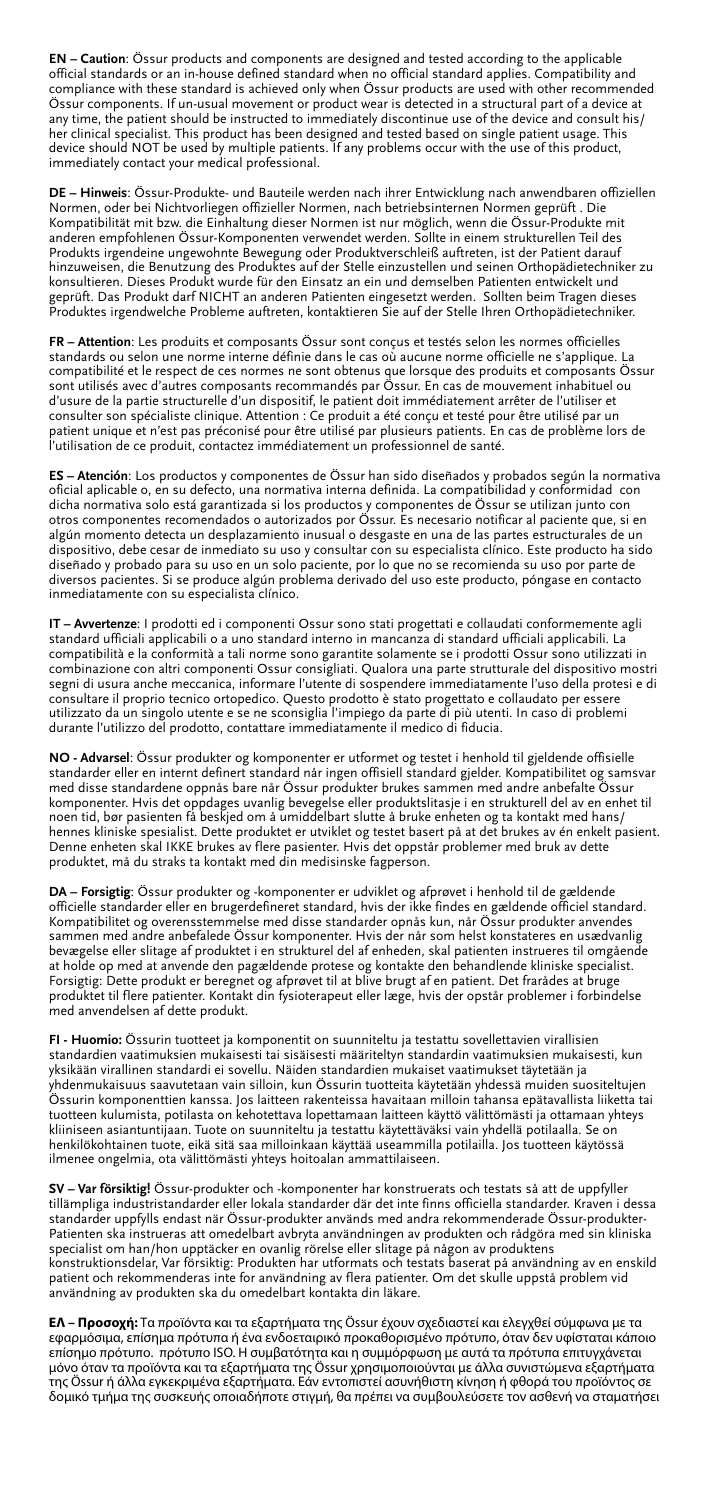αμέσως να χρησιμοποιεί το προϊόν και να συμβουλευτεί τον κλινικό ειδικό του. Το παρόν προϊόν έχει σχεδιαστεί και ελεγχθεί βάσει της χρήσης από έναν ασθενή. Είναι προϊόν μίας χρήσης και δεν θα πρέπει ποτέ να χρησιμοποιείται από πολλούς ασθενείς. Εάν προκύψουν οποιαδήποτε προβλήματα με τη χρήση του παρόντος προϊόντος, επικοινωνήστε αμέσως με τον ιατρό **σας.**

**NL - Opgelet:** Össur producten en onderdelen zijn ontworpen en getest naar toepasselijke, officiële maatstaven of naar onze eigen normen wanneer er geen officiële maatstaven beschikbaar zijn. Compatibiliteit en naleving van deze normen wordt alleen verkregen wanneer Össur producten en onderdelen met andere aanbevolen Össur producten of goedgekeurde onderdelen worden gebruikt. Als de patiënt abnormale beweging of slijtage van een structureel onderdeel van de prothese ontdekt, moet hij/zij het gebruik van het product onmiddellijk staken en contact opnemen met zijn/haar klinisch specialist. Dit product is ontworpen en getest voor één gebruiker. Gebruik van dit product door meerdere patiënten wordt afgeraden. Neem bij problemen met dit product contact op met uw medische zorgverlener.

**PT- Atenção:** Os produtos e componentes da Össur são fabricados e testados de acordo com as normas oficiais aplicáveis ou normas internas definidas quando não seja aplicável nenhuma norma oficial. A compatibilidade e a conformidade com estas normas apenas são alcançadas se os produtos da Össur forem utilizados com outros componentes recomendados pela Össur. Se a qualquer momento for detetado algum movimento estranho ou desgaste na estrutura de um dispositivo, o paciente deve ser instruído a interromper de imediato o uso do dispositivo e consultar o seu especialista clínico. Este produto foi fabricado e testado com base na utilização por um único paciente e não deve ser utilizado em múltiplos pacientes. Caso ocorra algum problema com a utilização deste produto, entre imediatamente em contato com o seu especialista clínico.

**PL-Ostrzeżenie:** Produkty i komponenty firmy Ossur są projektowane i badane pod kątem zgodności z<br>obowiązującymi normami technicznymi i regulacjami, a w przypadku niepodlegania normalizacji — z<br>normami opracowanymi przez tylko podczas użytkowania z innymi produktami i komponentami produkowanymi lub zalecanymi przez Ossur. W przypadku zauważenia jakiegokolwiek niepożądanego zużycia lub ruchu elementu konstrukcyjnego produktu, pacjent powinien zostać pouczony, aby natychmiast zaprzestać korzystania z niego i skontaktować się z lekarzem specjalistą prowadzącym. Ten produkt został zaprojektowany i przebadany pod kątem użytkowania przez jednego pacjenta. To urządzenie NIE powinno być używane przez wielu pacjentów. Jeśli wystąpi jakikolwiek problem w związku ze stosowaniem tego produktu, należy natychmiast skontaktować się z lekarzem.

**CS - Upozornění:** Výrobky a komponenty společnosti Össur jsou navrženy a testovány v souladu s příslušnými oficiálně platnými normami, nebo místně platnými předpisy, pokud se žádná oficiální norma neuplatňuje. Kompatibilita a shoda s těmito normami je zaručena pouze v případě, jsou-li výrobky společnosti Össur používány ve spojení s jinými doporučenými komponenty společnosti Össur. Jakmile se objeví neobvyklá vůle nebo opotřebení výrobku v konstrukční části výrobku, uživatel by měl ihned přestat výrobek používat a kontaktovat svého protetika. Uživatel by měl být v tomto smyslu řádně poučen. Tento<br>výrobek byl navržen a testován pro použití pouze jedním pacientem. Tento výrobek by NEMÉLO používat<br>více pacientů. Jest zdravotnického pracovníka.

**TR - Dikkat:** Össur ürünleri ve bileşenleri yürürlükteki resmi standartlara veya resmi standardın uygulanmadığı durumda kurum-içi tanımlanmış bir standarda göre tasarlanmakta ve test edilmektedir. Bu<br>standartlara uyumluluk ve uygunluk, Össur ürünlerinin sadece Össur tarafından önerilen diğer bileşenlerle<br>birlikte kulla olağandışı bir hareket veya ürün yıpranması tespit edilirse, hasta derhal cihaz kullanımına son verme ve klinik uzmanına danışma konusunda bilgilendirilmelidir. Bu ürün, tek hasta kullanımına dayalı olarak test<br>edilmiştir. Bu cihaz, çok sayıda hasta tarafından KULLANILMAMALIDIR. Bu ürünün kullanımıyla ilgili herhangi bir sorun yaşarsanız, hemen sağlık uzmanınızla iletişim kurun.

**Ru- Внимание!** Изделия и компоненты компании Össur разработаны и протестированы в соответствии с требуемыми официальными стандартами или, в случае отсутствия официальных стандартов, в соответствии с собственными стандартами качества. Совместимость и соответствие требованиям данных стандартов достигаются только при использовании продуктов компании Össur вместе с рекомендованными компанией Össur компонентами. При необычных ощущениях или при обнаружении износа структурной части устройства следует рекомендовать пациенту немедленно прекратить использование изделия и проконсультироваться со своим врачом. Данный продукт разработан и испытан с целью использования одним пациентом. Данное изделия НЕ должно быть использовано несколькими пациентами. При возникновении каких-либо проблем при использовании данного продукта сразу же обратитесь к специалисту-медику.

**日本語** 注意:オズール製品および部品は当該の公的基準または企業指定基準(公的基準が適用された場合)に対応するよう設計され、被査されています。この規格の適合性及び準拠性は、オズール製品をかけることができません。これは、この場合が、この場合がありません。<br>が他の推奨オズール部品と共に使用された場合にのみ有効です。装具の構造部品に異常な動作や摩耗がありたときはないでき、装具の使用を直ちにも行われた場合が、これを、これにおります。複数<br>うみ

中文 - 注意: 产品和部件系依据适用的官方标准或内部定义的标准 (当没有适用的官方标准时) 设 计和测试。Ossur产品只有在与其他推荐的Ossur部件一起使用时才能保证与此标准兼容,并符合此标<br>准的要求。任何时候如果发现设备的结构部件出现不正常的移位或磨损,应立即告知患者停止使用本<br>设备并咨询其临床医生。本产品经过设计和测试,供单个患者使用,不推荐用于多个患者。如果您在<br>使用本产品时出现任何问题,请立即联系您的医生。

한국어 - 주의: Ossur 제품 및 구성품은 해당 공식 표준을 따라 설계 및 검사하였으며 해당 공식<br>표준이 없는 경우 규정된 내부 표준을 따랐습니다. 단, 이들 표준에 대한 적합성 및 준수성은 Ossur<br>제품을 다른 권장 Ossur 구성품과 함께 사용할 경우에만 확보됩니다. 언제든지 비정상적인<br>남당 임상전문가에게 문의해야 합니다. 본 제품은 개별 전용으로 설계되었고, 검사 완료되었습니다.<br>담